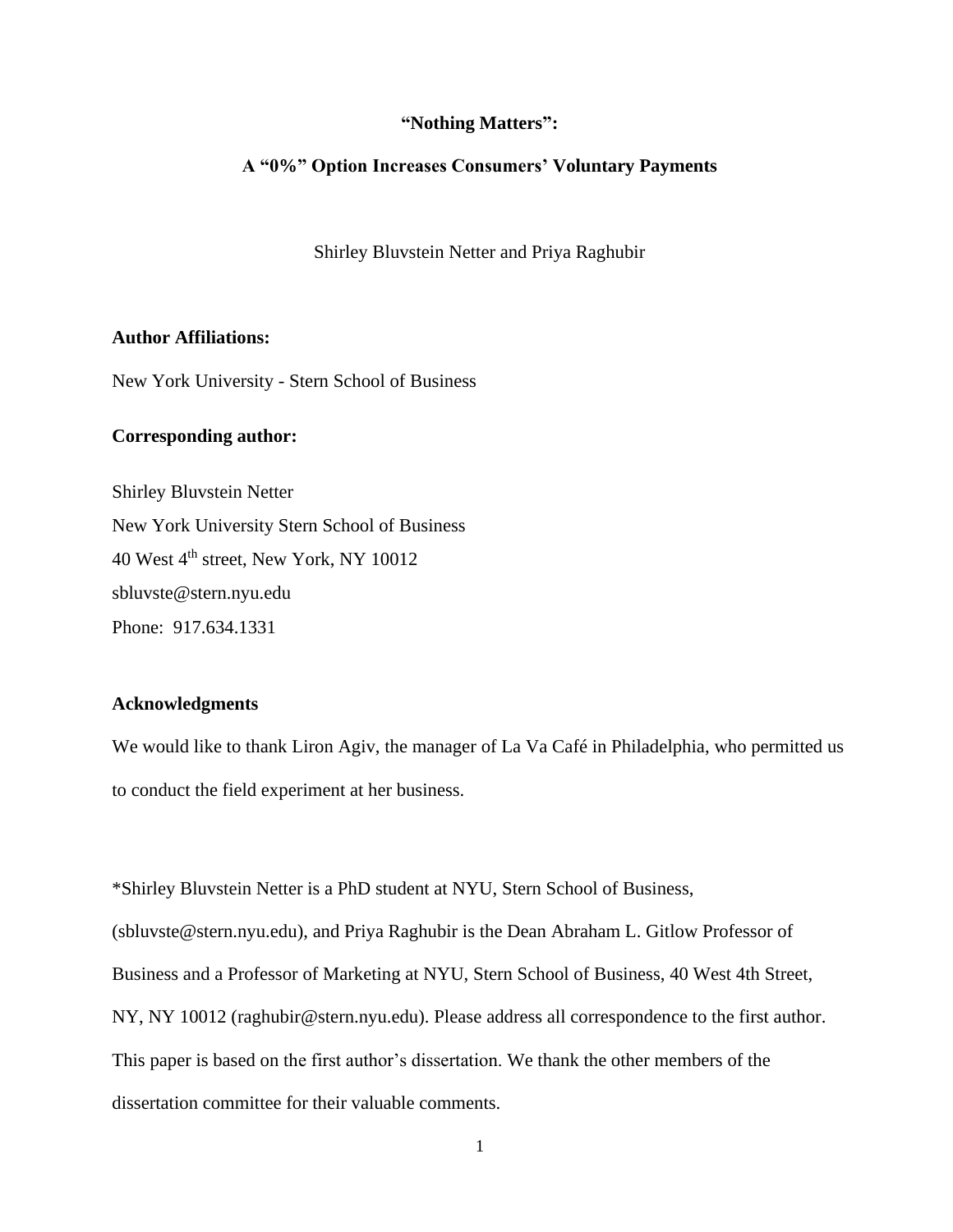#### **Abstract**

This research examines how the choice of options used in screen-based payment collection systems affects consumers' voluntary payments in the form of tipping. One field experiment and six lab experiments show that having a numerical zero tip option (i.e., 0%) in the choice set, either replacing the default "No Tip" option as an opt-out option, or included along with the "No Tip" as an additional means of opting out, counterintuitively shifts consumers' choices towards higher tip options, resulting in their giving higher tips compared to when only non-numeric zero tip options are present. When two opt-out options are present, consumers are significantly more likely to choose "No Tip," as compared to "0%" option when they wish to opt out from tipping. This effect is observed for different bill sizes, with different ranges of default options, across service contexts, and when the "0%" option is compared to a nominally small numerical option (e.g., 1%). The effect is mediated through self-image and empathic concerns, indicating that "0%" nudges consumers to tip more due to both impression management as well as social considerations. These results add to the evidence that consumers use contextual information to generate a response, adding to the survey methods literature. They also have theoretical implications for nudging mechanisms, the numerical cognition, prosocial behavior, and the behavioral pricing literatures, as well as practical implications for businesses in the service industry.

#### Words: 230

Key words: Behavioral Economics, Choice Architecture, Zero, Nudging, Tipping, Numerical Cognition, Prosocial Behavior, Behavioral Pricing, Retail, Service Industry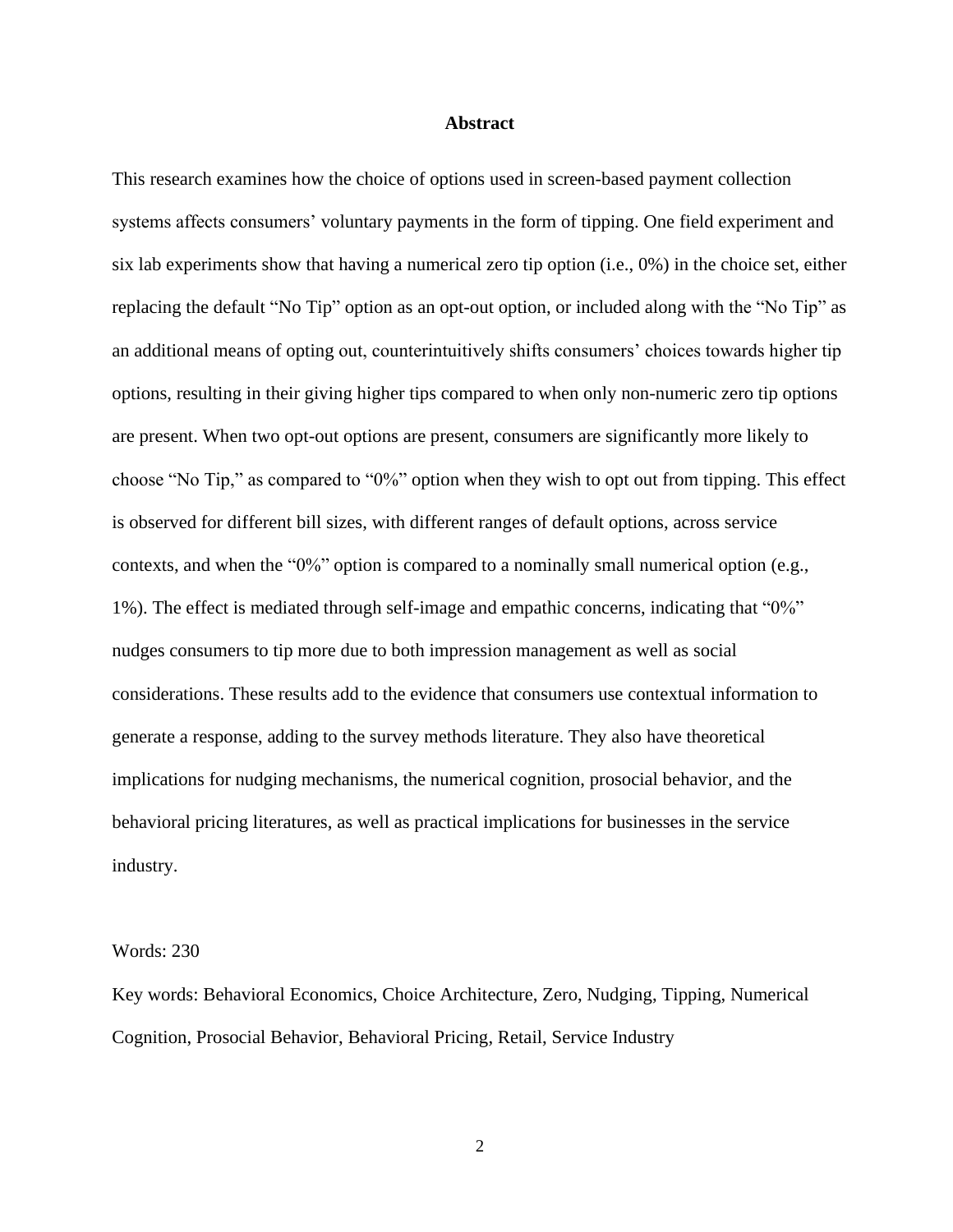In modern technological society, electronic payments collection systems (e.g., Square), are becoming increasingly widespread. These systems allow businesses to request tip payments by presenting customers with multiple default options (e.g., 20%, 25%, 30%, Custom Tip, No Tip). In some businesses that use these systems, tipping norms are not well established (e.g., coffee shops, delivery apps, ride share services, farmers markets, etc.), making these environments unique for studying how the architecture of tip request options affect people's likelihood to tip and the tip given. Extensive research on default options in contexts ranging from cognitive aspects of survey methodology (e.g., Schwarz et al., 1985), to behavioral economics (\$\$CITE\$\$), shows that the manner in which response options are constructed influences consumers' responses. Building on these insights, we apply them to show the effect of the choice of default options on customers tipping decisions. Our focus is on framing the opt-out option.

Specifically, this research examines the effect of framing an opt-out option using a numeric option: 0%, versus other semantically equivalent options (e.g., "No Tip") on consumers' tipping intentions and behavior. One field experiment and six lab experiments show that having a numerical zero tip option (i.e., 0%) in the choice set, either replacing the default "No Tip" option as an opt-out option, or included along with "No Tip" as an additional means of opting out, counterintuitively shifts consumers' choices towards higher tip options. We further show that consumers react differently to "0%" than to other small numbers (e.g., 1%) and to other verbal descriptions of zero.

After a brief summary of changes taking place in the voluntary payment economy, factors affecting voluntary payments, the effect of default options, and properties of the number "0," we describe the studies and conclude with theoretical implications for nudging mechanisms, the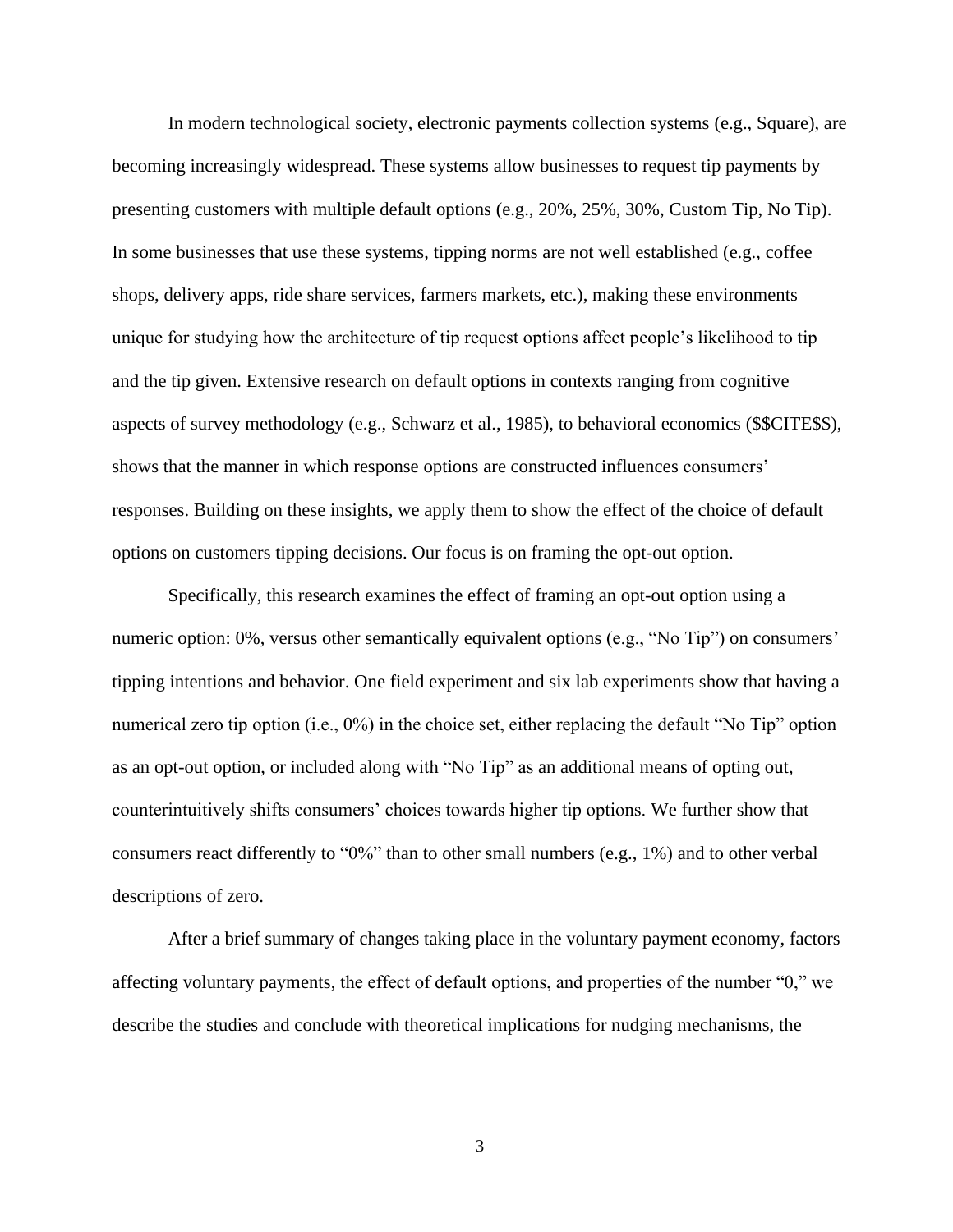survey methods, numerical cognition, prosocial behavior, and the behavioral pricing literatures, as well as practical implications for businesses in the service industry.

#### **VOLUNTARY PAYMENTS**

#### *The New Age of Voluntary Payments*

A considerable amount of research in consumer behavior has focused on voluntary market payments in the form of elective and participative pricing, such as pay-what-you-want pricing (e.g., PWYW, Christopher and Machado 2019; Jung et al. 2017; Kim, Natter and Spann 2009; Lee, Baumgartner, and Pieters 2021). However, this literature has largely neglected one of the largest voluntary payment economies: service fees and tipping (but see Bluvstein Netter and Raghubir, 2021, Luangrath, Peck, and Gustafsson 2020). Tipping has been mainly explored in the fields of behavioral economics and hospitality management in the context of the traditional manner of eliciting tips (e.g., Azar 2011; Lynn and McCall 2016; Natter and Kaufmann 2015; Schwartz 1997). The importance of exploring this economy from a consumer behavior perspective is increasing as the service industry continues to undergo a technological transformation. The tipping industry has moved in the last few years towards greater use of electronic payment collection systems (point-of sale [POS] systems, Kugel 2019; Stout 2015). This change has three implications: explicitness of the tip request, its timing, and an increase in contexts in which tips are requested. These are discussed next.

*POS Systems*. Traditional, older forms of tipping (e.g., tip jars, tip line on a receipt) are relatively implicit in their requests, leaving the decision of whether and how much to tip to the customer's discretion. In contrast, POS systems include requests as part of the transaction, typically providing several numerical options of tip amounts (e.g., 10%, 15%, and 20%). This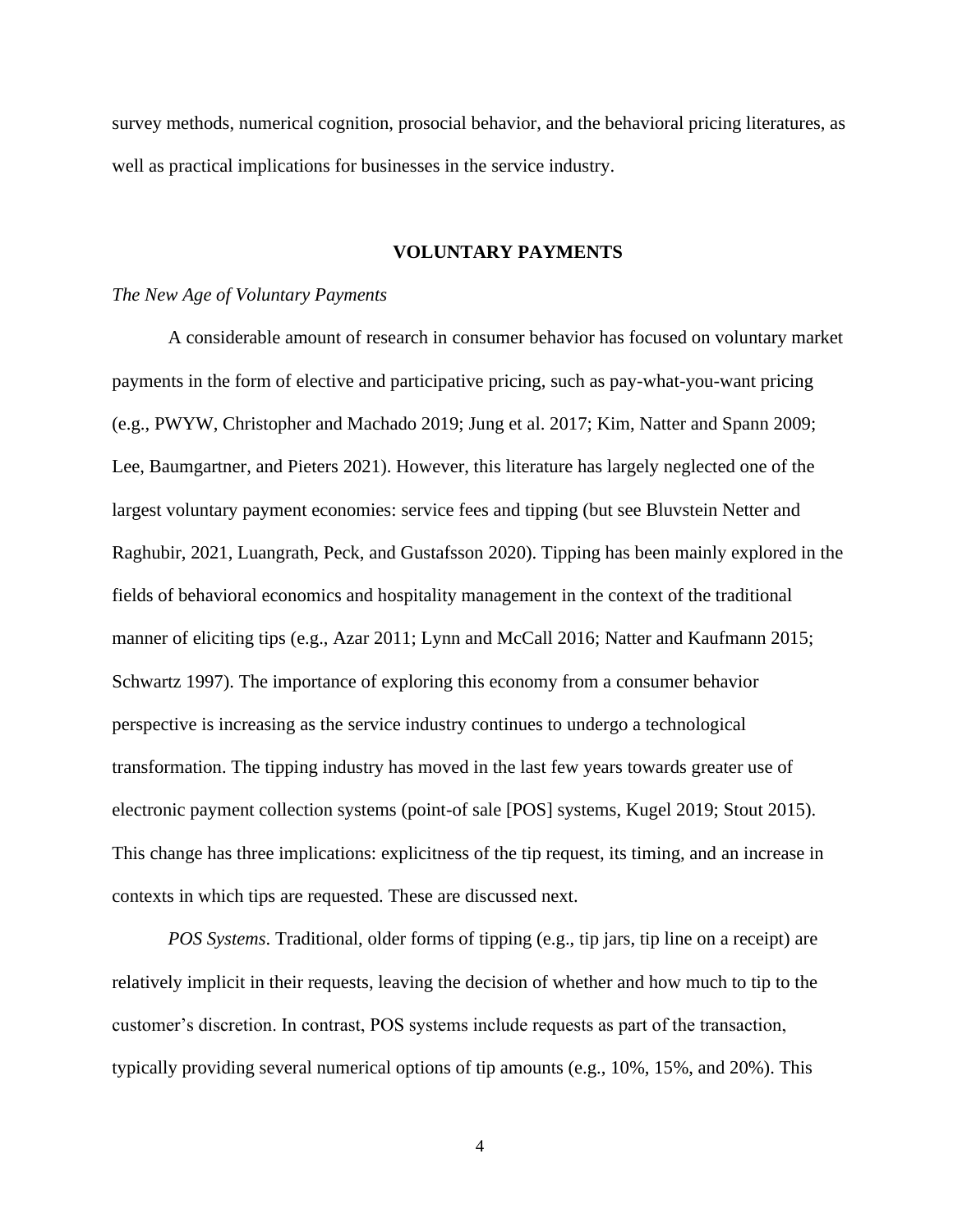transformation, further intensified during the pandemic, is, in part, responsible for increases in tipping in the US. Today the tip economy is a multi-billion dollar market with \$47 billion annually in the US food industry alone (Azar 2011).

In addition to the explicitness of POS tip requests, the timing of the tip request itself can be prior to any service being performed, as is the case for customers paying at coffee shops, bakeries, food trucks, and food delivery apps (Kugel 2019). This essentially disconnects the amount tipped from the quality of the service.

Finally, tips today are requested in a wide range of new contexts where the norms of whether and how much to tip are not established. These include contexts where there is little to no service (e.g., self-serve shops, paying for produce at a farmer's market, automated campaign donation), or when the overall cost includes labor and installation (e.g., garage door installation). These changes in the explicit, up-front nature of tips requests in contexts where tips had previously not been solicited (e.g., Uber)—is what the popular media has called "tip creep" (Stout 2015), a reference to how these POS systems pressure customers to leave a tip where they previously would not have, or to leave a larger tip than they otherwise would have (Levitz 2018). To understand how consumers make voluntary payment decisions, we now briefly that literature. *Factors Affecting Voluntary Payments*

Voluntary payments exist in both for profit and non-profit contexts. In the for profit domain, voluntary payments are referred to as participative pricing, and in the non-profit domain as charitable donations. The participative pricing literature shows that consumers prefer determining their own prices, as this makes their purchase feel fairer and more satisfying (Haws and Bearden 2006). Further, consumers have higher purchase intentions as a result of the sense of control it provides (Chandran and Morwitz 2005), and are more generous as a result of image concerns (Akerlof and Kranton 2000; Azar 2004; Bluvstein Netter and Raghubir 2021; Cox et al. 2018), ultimately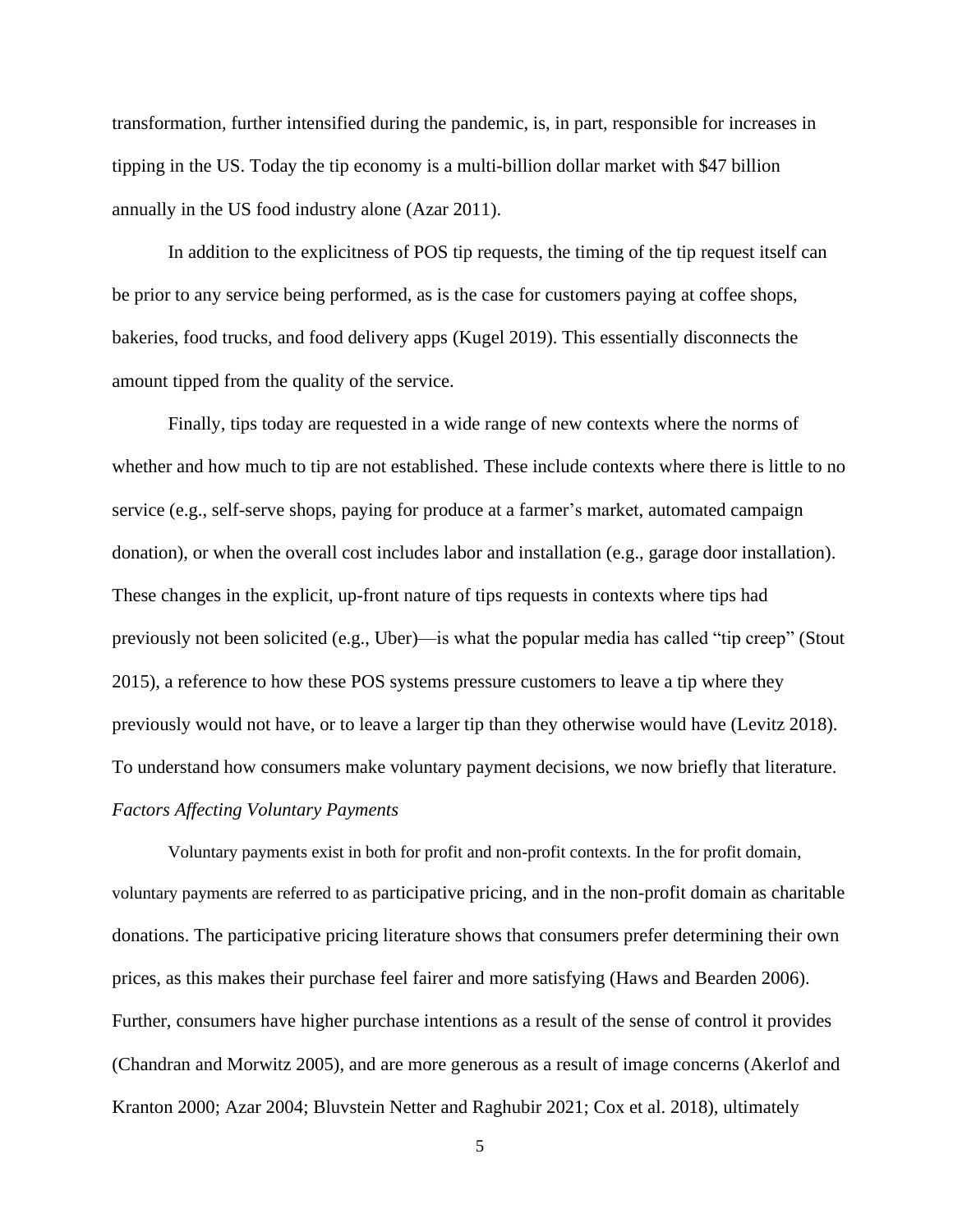resulting in their paying or donating more (Gneezy et al. 2010; Kim et al. 2009). Contrary to concerns that people might exploit such systems by underpaying (or not paying), these results show that consumers do still pay—oftentimes even pay more—when allowed to choose for themselves.

Tipping has been recently identified as an example of a participative pricing mechanism (Bluvstein Netter and Raghubir 2021), as the consumer participates in determining the price. Tipping is affected by a multitude of socio-psychological and contextual factors that make it a unique form of participative pricing. Given the role of image concerns in participative pricing, it is unsurprising that factors such as generosity (Shamir 1984) and status or power displays (Faber 1982; Lee et al. 2020; Scott 1916) influence tipping. And, given how tipping is normatively expected to correspond to the quality of the service, it is also unsurprising that it is motivated by wanting to reward staff for good service and/ or compensate them for poor wages (Futrell 2015; Holloway 1985; Lynn and Graves 1996) and by wanting to following social norms (Azar 2007; Bodvarsson and Gibson 1999; Hemenway 1984; McCarty et al. 1990).

One less obvious and less researched factor that can affect consumers' decisions on whether and how much to pay—and one that has become increasingly prevalent with POS systems—is the array of default options with which consumers are presented. Such systems typically present three numerical options (e.g., 10%, 15%, and 20%) with an additional "Custom Tip" option and the opt-out "No Tip" option. These screen-based systems provide a platform to examine the effect of the range and the frame of presented default options on consumers' tipping behavior. We turn to this literature next.

*The Effect of Default Options and Gratuity Guidelines*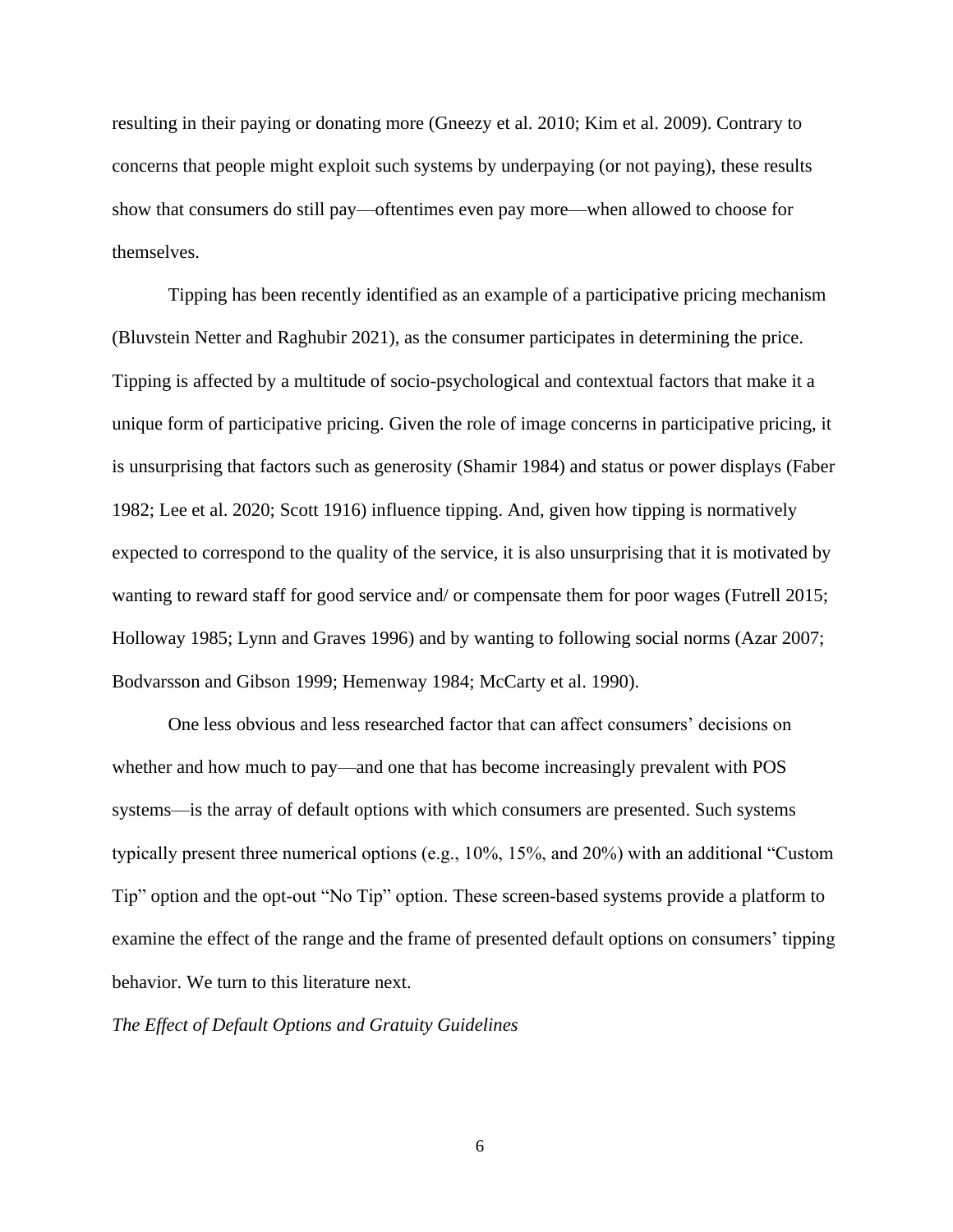While much research has examined the effect of various psycho-social factors on consumers' choices to tip, scholars have only recently turned their attention to the role of presented tip suggestions. Past studies examining the effect of electronic and non-electronic tip suggestions in contexts where tipping norms are well established (e.g., taxi rides, restaurants), have found that gratuity guidelines increase payments (Seiter, Brownlee and Sabders 2011; Strohmetz and Rind 2001), though this may backfire in terms of tip likelihood if the options are set too high (Haggag and Paci 2014). Recent research on electronic tip suggestions in contexts where norms are not yet established, such as laundry businesses, has found that larger suggested tips (in the 5% - 25% rage), significantly increased amount tipped without affecting customer satisfaction or re-patronage intentions (Damon, Boon and Lynn 2020), while other research has found similar effects in the ride-share market (Chandar et al. 2019). However, this research has not examined the effects of how an opt-out option is framed; an important issue because as many as x% of customers opt-out of tipping in a coffee-shop context, and y% do so for home delivery. We turn to this next.

## *The Opt-out Option*

Previous work examined the suggested options presented to consumers, but a key element of understanding the effect of preset options on consumers' generosity is one that has largely been unexamined: the opt-out options that are available to consumers and how these are construed. Researchers have examined the effect of opt-out options in other domains, such as consumers' likelihood to opt into or out of service subscriptions (e.g., insurance plans, health plans, retirement plans), privacy preferences, and donations, finding that the preset choices have a major role in affecting consumers' decisions (Bellman, Johnson and Lohse 2001; Johnson, Bellman and Lohse 2000; Johnson and Goldstein 2003, 2004; Madrian and Shea 2001; Samuelson and Zeckhauser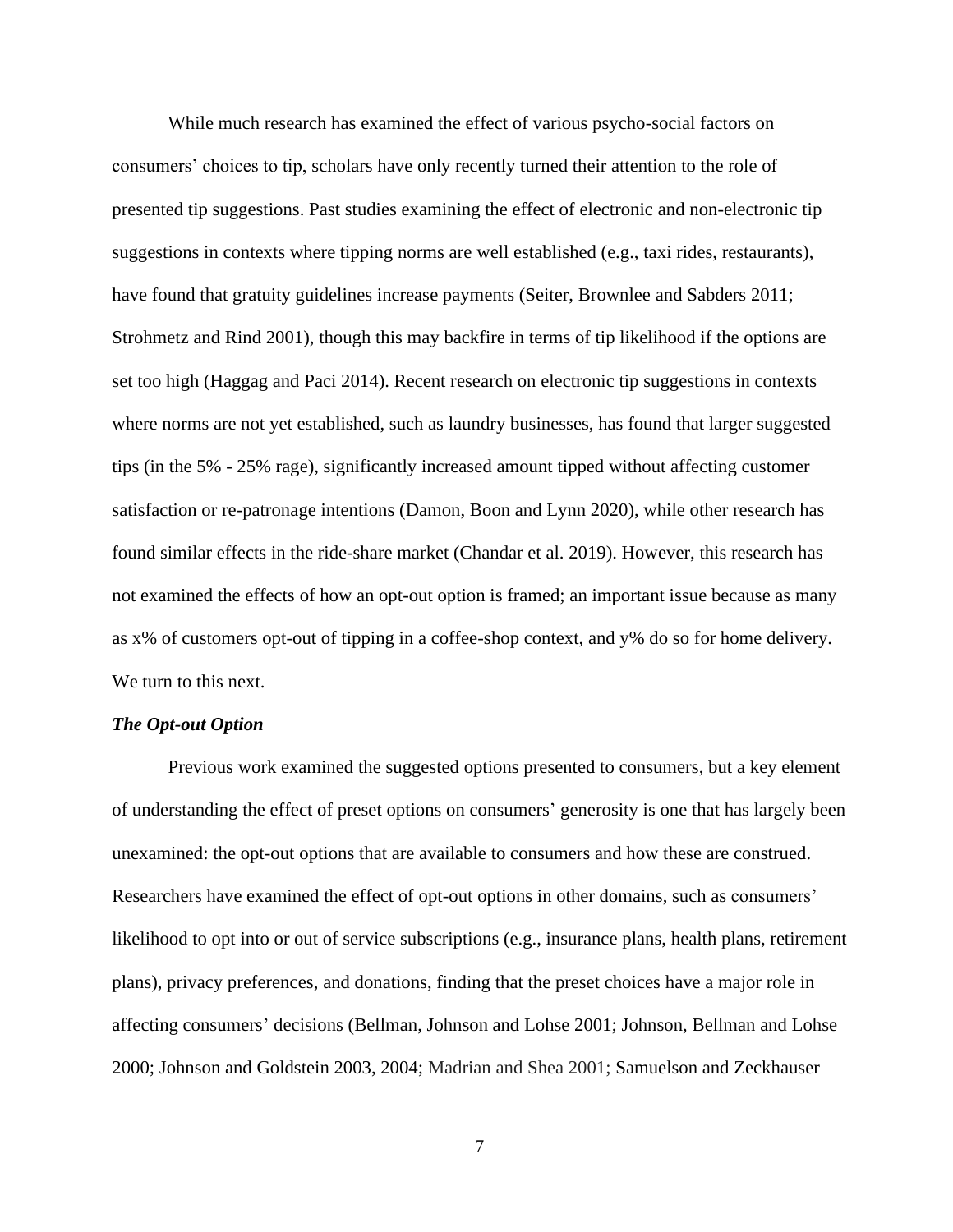1988). For example, Johnson, Bellman, and Lohse (2000) found that framing choices in positive terms increases the likelihood that people will opt into receiving notifications. They further show that a required action (vs. no action) has a significant effect on consumers likelihood to agree to be contacted in the future, such that having to perform an action in order to opt out leads more people to agree to the service compared to having to perform an action in order to opt in. Others have similarly found that participation is lower when it requires opting in as opposed when it requires not opting out (Johnson et al. 1993). Johnson et al. (1993) examined the choices of auto insurance options when consumers were asked to opt into or out of additional coverage, finding that opting in resulted in much lower levels of participation than opting out. Taken together, these findings show that when it comes to opting into or out of various types of participation, people are sensitive to the way the decision is framed, defaulting to the option that requires no action on their part. However, in electronic tipping systems, consumers are either asked to specifically choose the option of their choice; thus, in order to opt out, consumers must actively do so.

Seminal research in probabilistic decision-making shows that preferences are reversed when the frame emphasizes a loss vs. gain and that the cost of a loss looms larger than the pleasure of an identical gain (Kahneman and Tversky 1984; Tversky and Kahneman 1987), suggesting that, when it comes to making voluntary payments, the idea of a loss (e.g., tips) will be salient, potentially leading people to look for an easy way to opt-out. In the prosocial domain, research have showed that people do actively look for opt-out solutions to avoid giving; however, when they cannot escape from being asked to donate, they end up giving more (Andreoni, Rao and Trachtman 2011). Given the above findings, together with the widespread media coverage of consumers' aversion to digital tip collection systems, a particularly valuable question is the effect of the form that opt-out options take.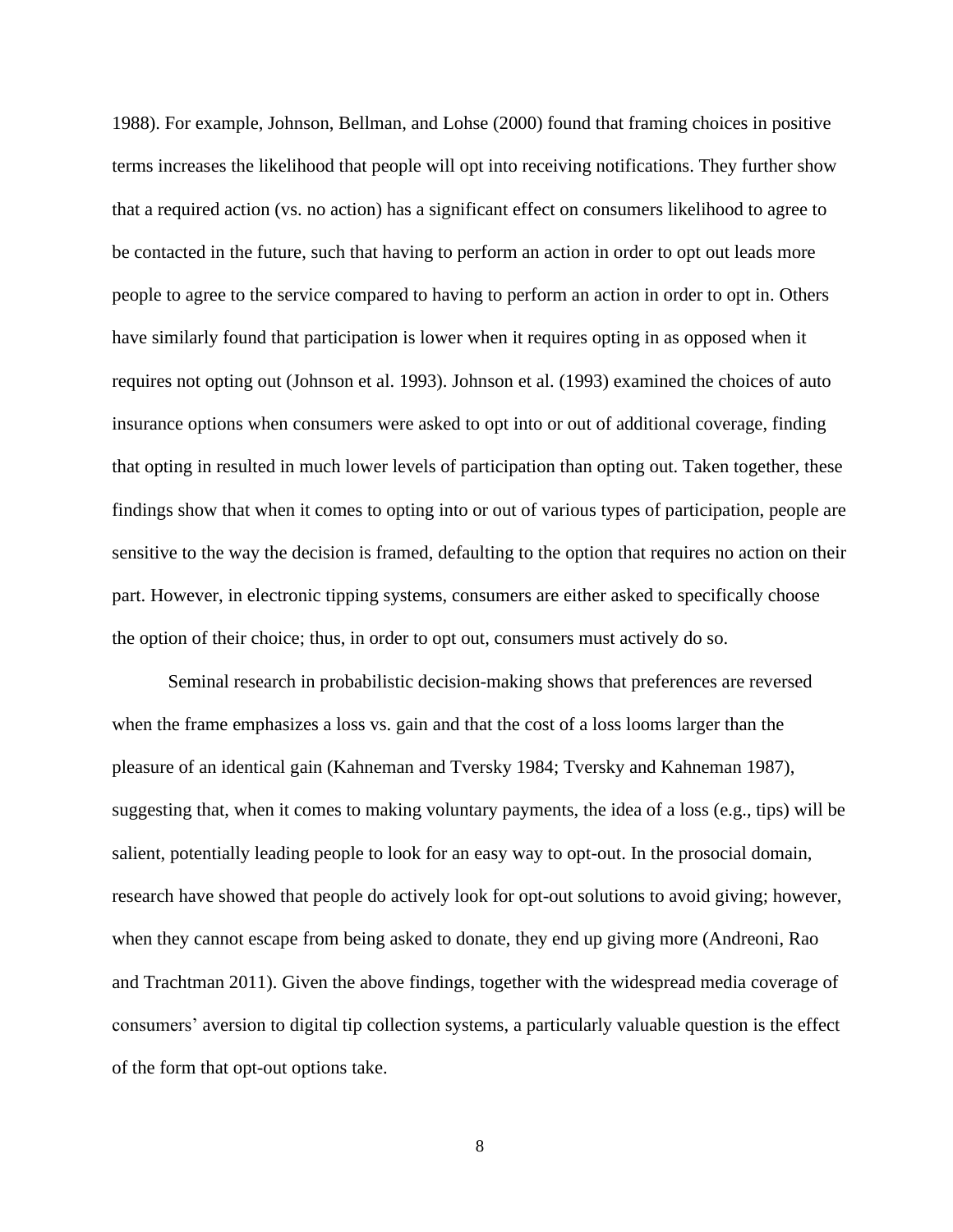#### **THE SPECIAL NUMBER ZERO**

Recent indication from cognitive science suggests that the representation of the number zero has a unique status (Zaks-Ohayon, Pinhas, and Tzelgov 2021). Namely, the evidence suggests that zero has both a verbal code (i.e., the word zero) and a symbolic code (i.e., the digit 0) and that is not connected to a certain quantity, but rather, to a lack thereof. The authors demonstrated (1) an inherent conflict in processing the digit 0 as a number and (2) the understanding that a so-called "empty set" is represented differently from zero. The authors suggest that people perceive zero not as a quantity in itself, but as an absence of quantity; that is, zero may not be an inherently numerical concept. Other research conducted by the same authors (Zaks-Ohayon, Pinhas, and Tzelgov 2021) demonstrated that other empty sets are also not perceived as zero, as shown by different reaction times between zero and other empty sets. Given that zero does not merely represent an arithmetic value, it makes sense that people would be sensitive to the differences between zero and any other numerical number options and between zero and other descriptions of empty sets (i.e., verbal descriptions of zero).

The way people perceive zero quantities and non-symbolic representations of empty sets, and the effect these perceptions have on consumer decisions, has yet to receive proper attention from the consumer behavior researchers. In the present study, we aim to examine whether the number 0 (presented as 0%) is processed differently from other numbers (e.g., 1%) and from other verbal empty sets (e.g., "No Tip").

#### *Zero in Consumer Behavior Field*

In the consumer behavior field, the number zero has been found to be psychologically different from other entities. In the realm of gambling and probabilities, people perceive a zero probability as substantially different than a small probability (Kahneman and Tversky 1979). In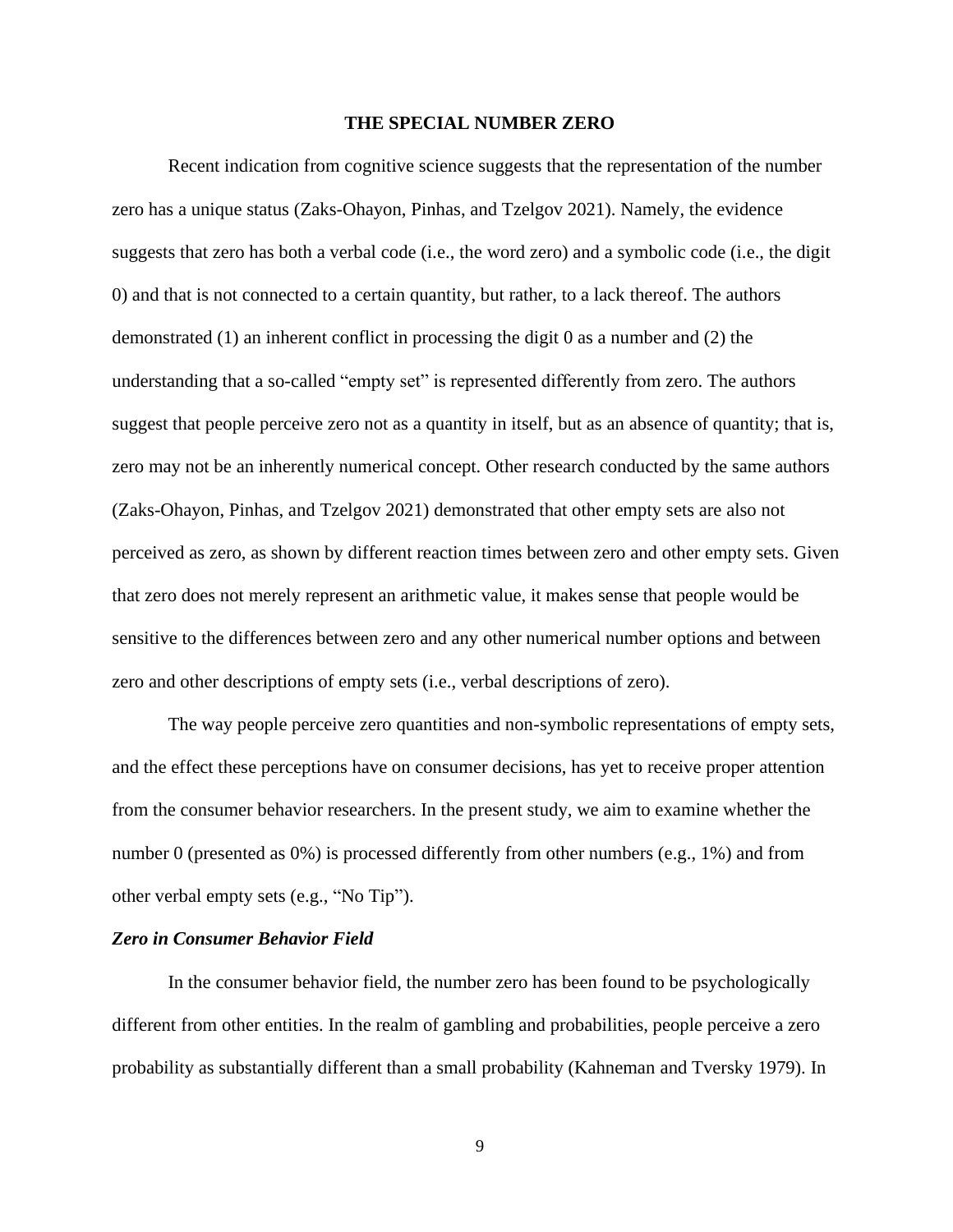terms of rewards and motivation, zero (i.e., no reward) has a surprisingly counterintuitive effect: Rather than decreasing motivation, people are, in some scenarios, more motivated towards certain behaviors when there is no expectation of reward (Festinger and Carlsmith 1959; Gneezy and Rustichini 2000a, 2000b), and this motivation can become more intrinsic in the presence of no reward (Lepper et al. 1973). For example, Gneezy and Rustichini (2000a) examined the effect of monetary compensation on performance, comparing the effects of rewards of different quantities, including zero, finding that school children collected less donation money when they were given performance incentives vs. when they did not receive incentives. Frey and Lorenz Götte (1999) similarly found that monetary rewards (vs. no rewards) undermine intrinsic motivation of volunteers, suggesting that zero is somewhat special when it comes to behavior and motivation.

Examining people's evaluation of life-saving decisions, Zhang and Slovic (2019) found that people prefer decisions that could possibly result in no loss of life, even if the overall risk (in terms of total lives lost) may be greater, as this decision is easy to justify (i.e., even though there is a risk that more people might die, lives are valuable and none should be lost, so it's worth taking the risk for the option where no one dies). Moreover, they found that this effect of the unique valuation of zero interacts with gain vs. loss framing: When framed in terms of lives saved, people give similar ratings of support to decisions that save all people as they do to decisions that save only most people (e.g., 90% or 98%); however, when framed in terms of lives lost, people express considerably more support for decisions that lose no lives than they do for decision that lose only a small percentage of lives (e.g., 2% or 10%). In addition to suggesting that people are particularly sensitive to the loss of valuable things, these findings show that deviations from zero are judged as considerably more significant than are equivalent deviations from 100% (or "all"). Indeed, others have found that people are particularly sensitive to zero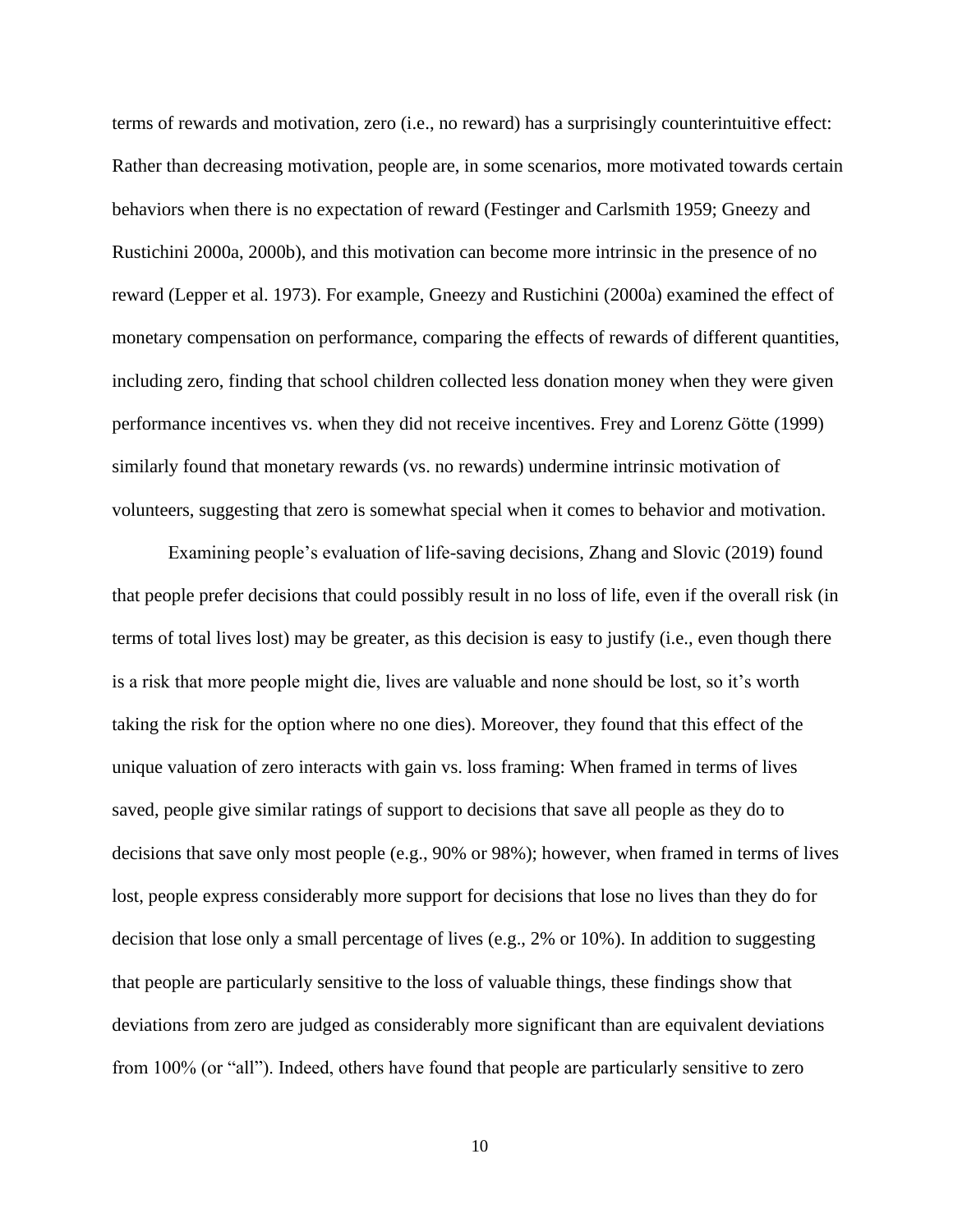endpoints (Hsee et al. 2013). As Palmeira (2011) argues, this is because any positive number is infinitely larger than zero, thereby rendering comparison meaningless. In other words, a zero value makes a poor reference point, because it is nearly impossible to tell what it represents or how good or bad it is.

The special qualities of zero are also shown in terms of consumer economics, namely in how they affect both prosocial behavior and demand for products, even to the point of driving behavior contrary to traditional supply-and-demand economics. Shampanier et al. [\(2007\)](https://link.springer.com/article/10.1007/s11002-012-9169-2#ref-CR7) found that consumers find free products attractive to the point that a better-value alternative is foregone. In their studies, individuals were more willing to choose a free product than an inexpensive product that offers greater value. The authors argue that free products have extra value in the form of positive affect, which is driven by the perception that free products are also free from costs, meaning that a cost-benefit analysis will always weigh out in favor of benefits; in contrast, any other non-zero price introduces both benefits and costs considerations. However, people are not so narrowly on cost that they forget the social ramifications: Even though more people demand a product when it becomes free, each individual seems to demand a smaller quantity (compared to when the price is very small, but non-zero) out of etiquette concerns (Ariely, Gneezy, and Haruvy 2018). This suggests that, although zero seems to have unique and strong effects on consumer behavior, these effects are not so strong as to override social norms. They are also not so strong as to be impervious to other social conscience and context effects, as evidenced by the finding of similar patterns with pay-what-you-want pricing. When given the option to pay an indicated value (the "anchor") for doughnuts or to pay what they want, people pay considerably more when the anchor is zero than when it is a nominally small value (e.g., \$0.01 or \$0.25; Jung, Perfecto and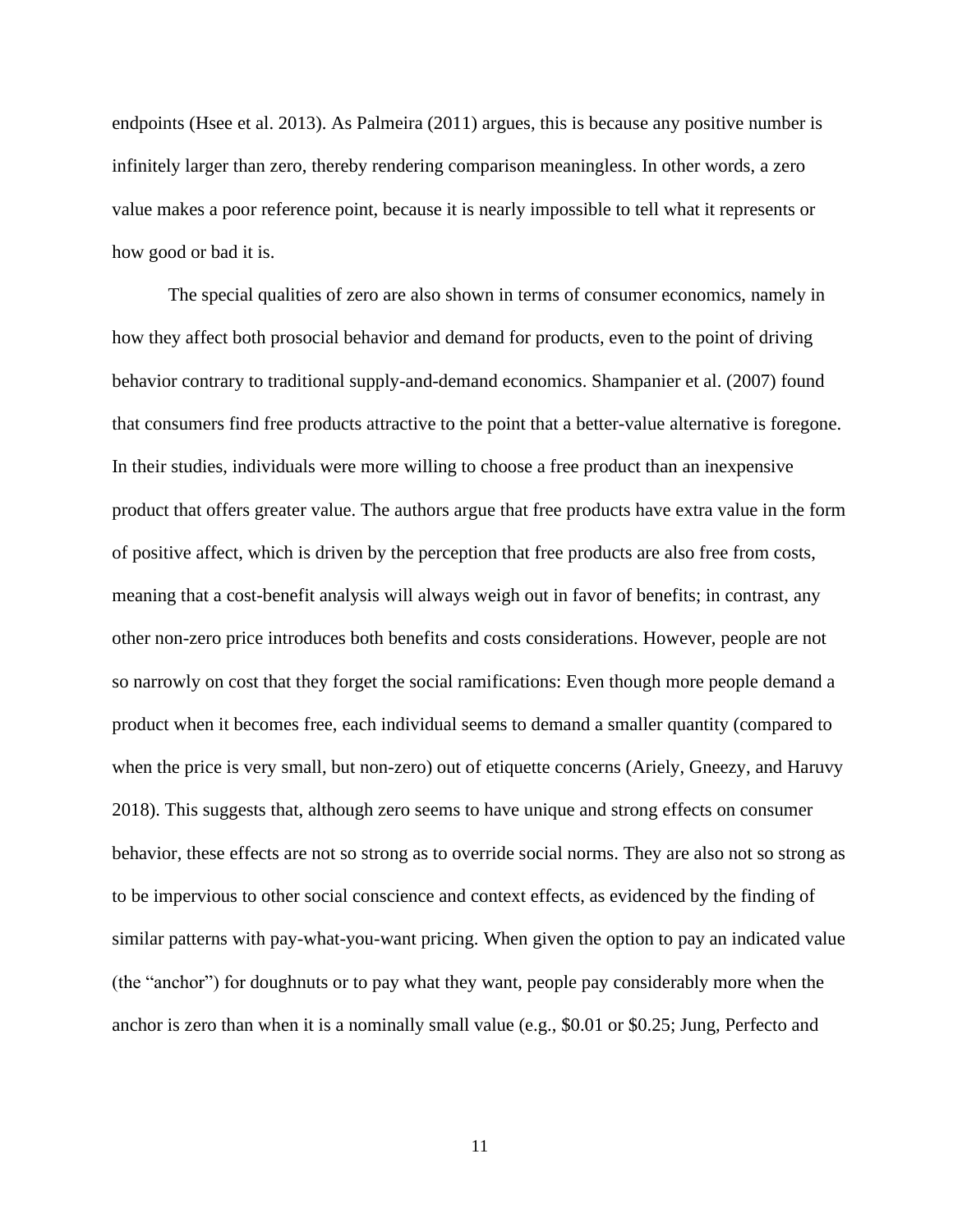Nelson 2016). That is, people are so sensitive to zero such that values the deviate even minorly from zero are not as powerful.

The findings from Shampanier et al. (2007), Ariely et al. (2018), and Jung et al. (2016) suggest a strong yet socially conscious pull towards paying nothing; however, it must be noted that these findings explored the zero effect when the consumer's experience is framed as a gain (i.e., getting a product for free). Through a series of studies manipulating various opt-out choices, we aim to test whether this effect transfers to situations where the consumer's experience is framed as a loss (i.e., making a voluntary payment). Similar results can be expected with options presented to consumers on a tipping screen: Given the salience of zero itself, the presence of a zero option, but not of a nominal non-zero option, could upwardly skew tips. We suggest that, given the research showing the uniqueness of the number zero and its perception (cf. Zaks-Ohayon et al. 2021) and its role in evoking social norms (Ariely, Gneezy, and Haruvy 2018), people might find a 0% tip option particularly salient and aversive, as they do not want to appear cheap, relative to the functionally equivalent but emotionally different "No Tip" option. Driven by the power of social norms (i.e., avoiding zero because of social consideration and etiquette concerns), we suggest that a zero tip option holds a qualitative characteristic that would evoke social norms to avoid it, making consumers unlikely to choose it, as choosing zero tip would be a more salient refusal than simply choosing "No Tip". Thus, we formed the following predictions:

#### **H1:** *The presence of a zero (vs. "No Tip") opt-out option will lead to greater tipping.*

In addition to comparing the numerical zero with the equivalent empty set ("No Tip") on consumers' tipping amount, we will further examine consumers' tipping decisions when both the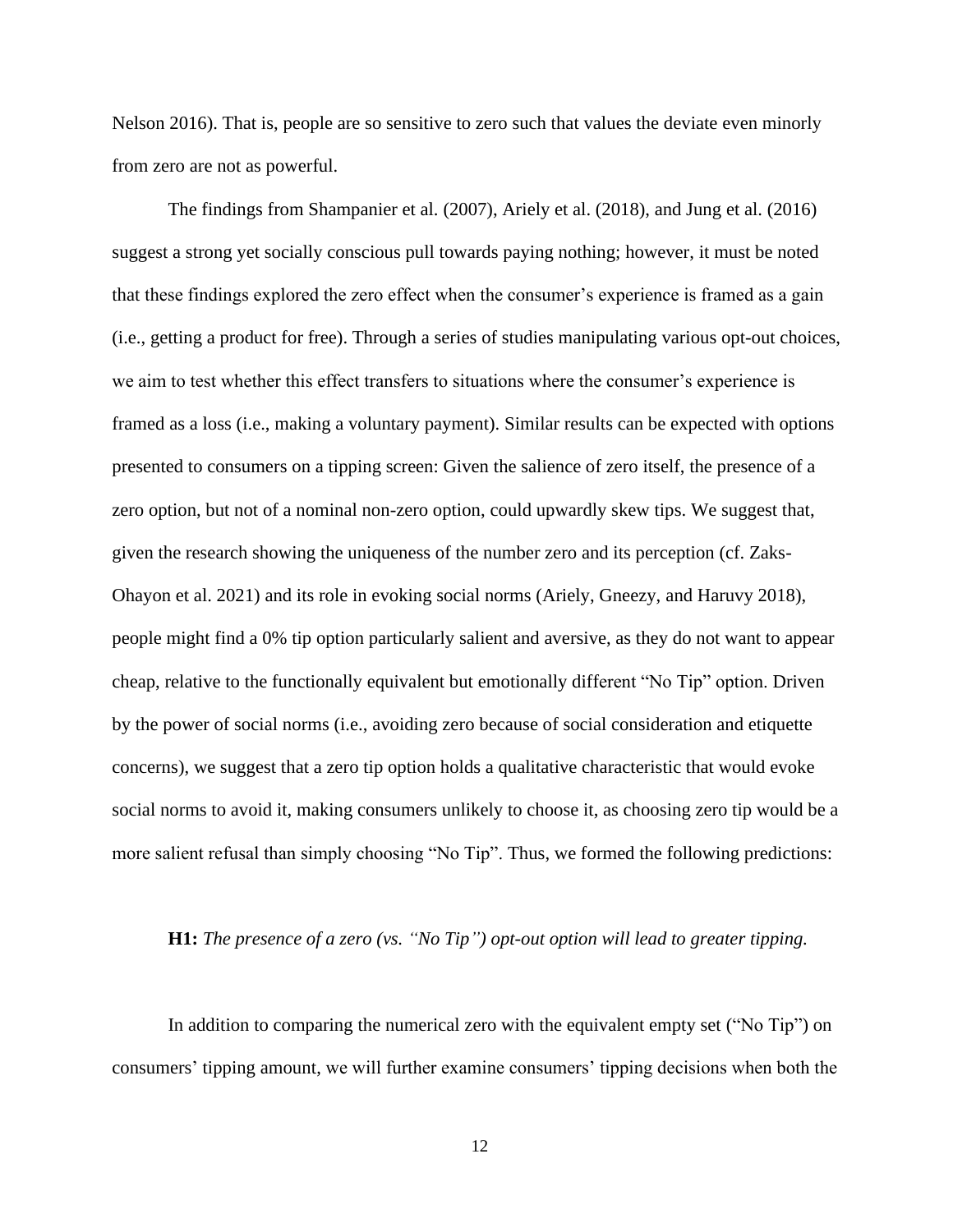numerical zero and "No Tip" options are in the set. If indeed people avoid the zero option, they will show greater likelihood to tip when the 0% options is the opt-out option (vs. when "No Tip" is). However, adding the 0% option in addition to the "No Tip" option will help to shed light on whether the mere presence of zero leads consumers to tip more. Given that consumers are presented with both opt-out options, they can easily opt-out from tipping by choosing "No Tip," and so the likelihood to tip is not expected to change as a function of 0% in the set. However, if the 0% evokes social norms which makes people to give more tips, then the present of zero in itself will lead to greater tips. We form the following prediction:

# **H2:** *Adding a zero opt-out option to the choice set (in addition to the traditional "No Tip" option) will lead to greater tipping.*

Regarding mechanisms that might underlie these effects, it must be considered that people are motivated by norms and self-image concerns (Akerlof and Kranton 2000; Azar 2004; Cox et al. 2018). Tipping, which is both prosocial and motivated by social norms, has been found to be strongly affected by social influences and associated feelings, such as pride, guilt, and a sense of rightness (Azar 2004; Lynn 2009; Lynn 2015; Ruffle 1999). For example, approximately 20% of U.S. consumers report they tip to avoid feelings of guilt, while 50% say they tip to feel satisfaction from doing what is right (Lynn 2009). Importantly, recent work has shown that motivational accounts, such as the need to impress others, affect both the amount of the tip and the choice of the denomination consumers choose to tip with (Bluvstein Netter and Raghubir 2021). Research in other domains has yielded similar findings: Rather than giving from a desire to promote others' welfare, people give in order to not violate others' expectations of them (Dana et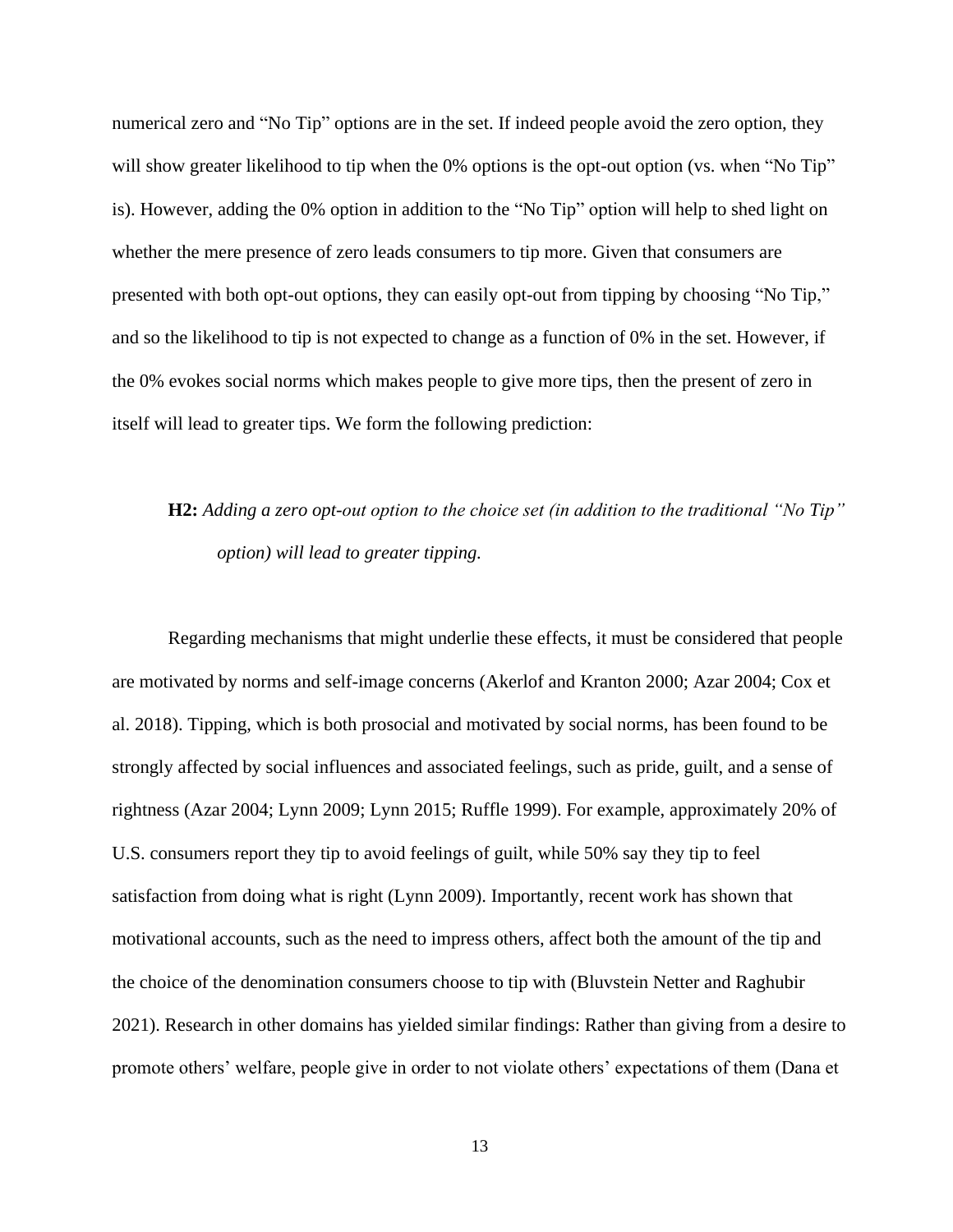al. 2006), and they give more consideration to situational factors when giving than they do to the value of the outcome (Dana et al. 2007). Thus, motivation to signal one's generosity and to preserve one's self-image can be expected to affect people's tipping decisions. We suggest that the effect of the presence of a zero option will be mediated by self-image concerns, as they are particularly sensitive to how generous they appear.

Specifically, we predict the following:

**H3.** *Self-image concerns will mediate the effect of presence of zero on tip amount.*

#### **OVERVIEW OF THE STUDIES**

The first three studies compare the numerical 0% tip option with the standard "No Tip" option. The three studies that follow examine the effect of numerical 0% tip option when it is added to the choice set together with "No Tip." The last study compares these two choice sets. Study 1 compared the numerical 0% tip options with other verbal representations of zero and show the mediating role of self-image concerns, supporting H1 and H3. Study 2 aimed to replicate this effect across service contexts, further supporting H1. Study 3 further supported H1 by showing that the effect is robust to order. Study 4, conducted in the field, showed the effect of numerical 0% when it replaces a non-zero option and is present together with the "No Tip" option. Study 4 further builds on the choice of response alternative theory (Schwartz et al 1995) and theory of random choice, showing the unique qualities of the number zero on consumers perceptions of choice sets. Study 5 replicated the field experiment in the lab, ruling out alternative explanations. Study 6 examined the uniqueness of the 0% option when it is added to the choice set together with "No Tip" option and compared to a small numerical tip (i.e., 1%). Study 7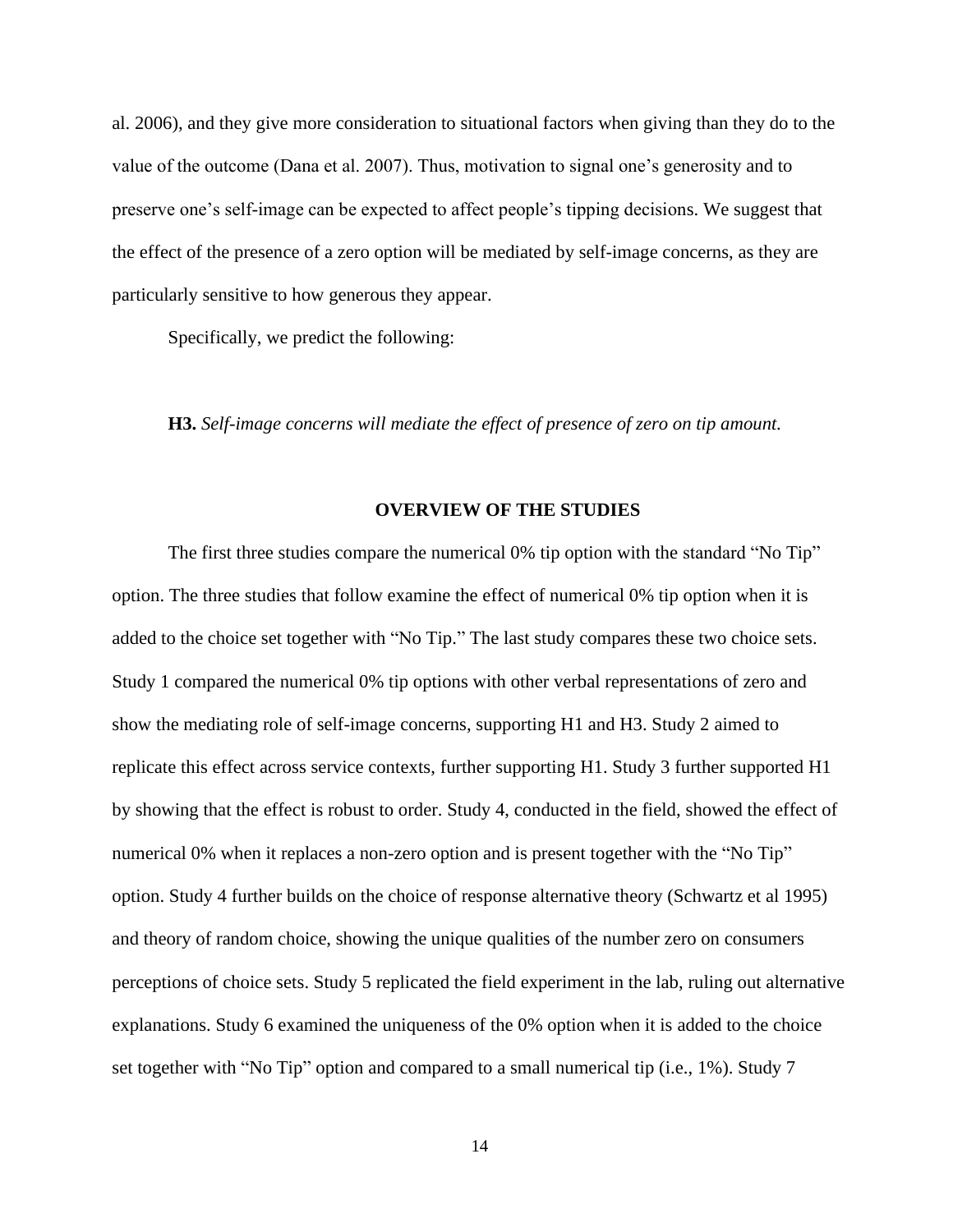examined which choice architecture leads to greater tipping: whether 0% is the sole opt-out option or when it is present with the "No Tip" option, creating a set with multiple opt-out options.

## **STUDY 1: NUMERICAL 0% VS. EQUIVALENT VERBAL EMPTY SETS**

In Study 1, we conducted a lab experiment to compare the likelihood to tip and the total tip amount when the opt-out option presented is 0% vs. when it is the predominantly used "No Tip" option. We further added other verbal descriptions of opt-out options to examine whether the effect is robust to other verbal empty sets.

#### **Methods**

*Participants.* The study included 405 students at a northeastern university (Mage = 21.16,  $SD = 1.40$ ; 51.7% females) who participated for course credit. We excluded 11 surveys that participants started but never finished, and one survey where the tip amount left was 992%, leaving a usable sample of 393.

*Design and Procedure.* This study employed a between-subjects design with four conditions. Participants were asked to imagine that they were ordering food delivery using their favorite app for a total bill of \$15.10. They were then assigned at random to one of the experimental conditions. Participants were asked to specify how much tip they would like to leave by choosing one of the default options on the screen. The first option was the opt-out option, which was either a numerical zero ("0%"), a verbal zero ("Zero"), or one of two other verbal descriptions of the empty set ("No Tip" and "Not Today"); this was followed by four other options: 15%, 20%, 25% and "Custom Tip." Participants were asked to answer a few items measuring their *empathic concern towards the servers* ( $\alpha$  = .88), measured on by seven items ("I felt empathy towards the server," "I chose to tip the way I did because I am generous," "I want to help the service workers," "I wanted to say thank you for good service," "I felt that the servers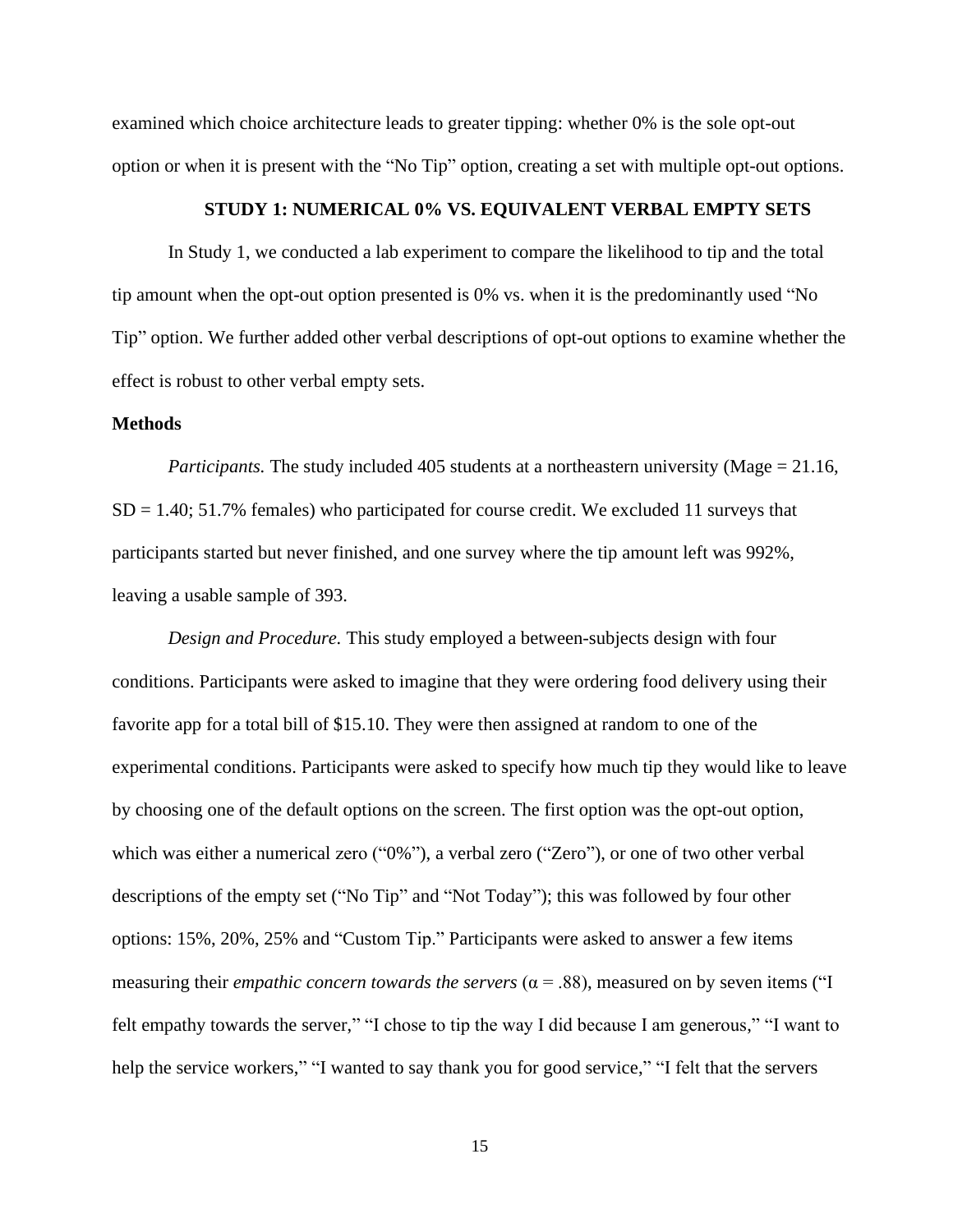deserve it," "I wanted to motivate the server," "I wanted to compensate the server;" all rated on a scale from 1, *strongly disagree*, to 7, *strongly agree*). The participants answered an item measuring their *self-image concerns* ("I tipped the way I did because I did not want to look cheap") and their *attitudes towards the tip options* ("I tipped the way I did because I appreciated the tip options provided," "It was easy to choose the option I chose," "The tip options were too high," "the tip options were too low," "I liked the tip options," "I thought that the tip options were fair;" all rated on a scale from 1, *strongly disagree*, to 7, *strongly agree*; α = .83). Participants then answered an item asking them to indicate the degree to which they tipped the way they did because they did not want the server to think that there was something wrong with the service. Finally, participants answered an attention check item asking them to recall the total bill amount and were asked to indicate their household income level, gender, and age.

## **Results**

*Manipulation Check.* Overall, 96.4% of participants passed the manipulation check (97.0% in the No Tip condition, 94.9% in the Not Today condition, 97.9% in the Zero condition and 95.8% in the 0% condition). Results remain the same when including and excluding those who failed the manipulation check; thus, we report results for the full sample.

*Tip Rate.* Overall, 82.1% of consumers tipped. Logistic regression with opt-out condition on likelihood to tip showed a significant difference in likelihood to tip between the 0% (91.7%) and both the No Tip (74.7%; *b =* .27*, SE =* .43, 95% *CI =* (.11, .63)*, p =* .003) and Not Today conditions (78.8%; *b =* .34*, SE =* .44, 95% *CI =* (.14, .80)*, p = .*01), and a directional effect between the 0% and Zero  $(83.8\%; b = .47, SE = .45, 95\% \text{ CI} = (.89, 1.14),$  $p = .10$ ) conditions. No other comparisons were significant ( $p_s > .12$ ).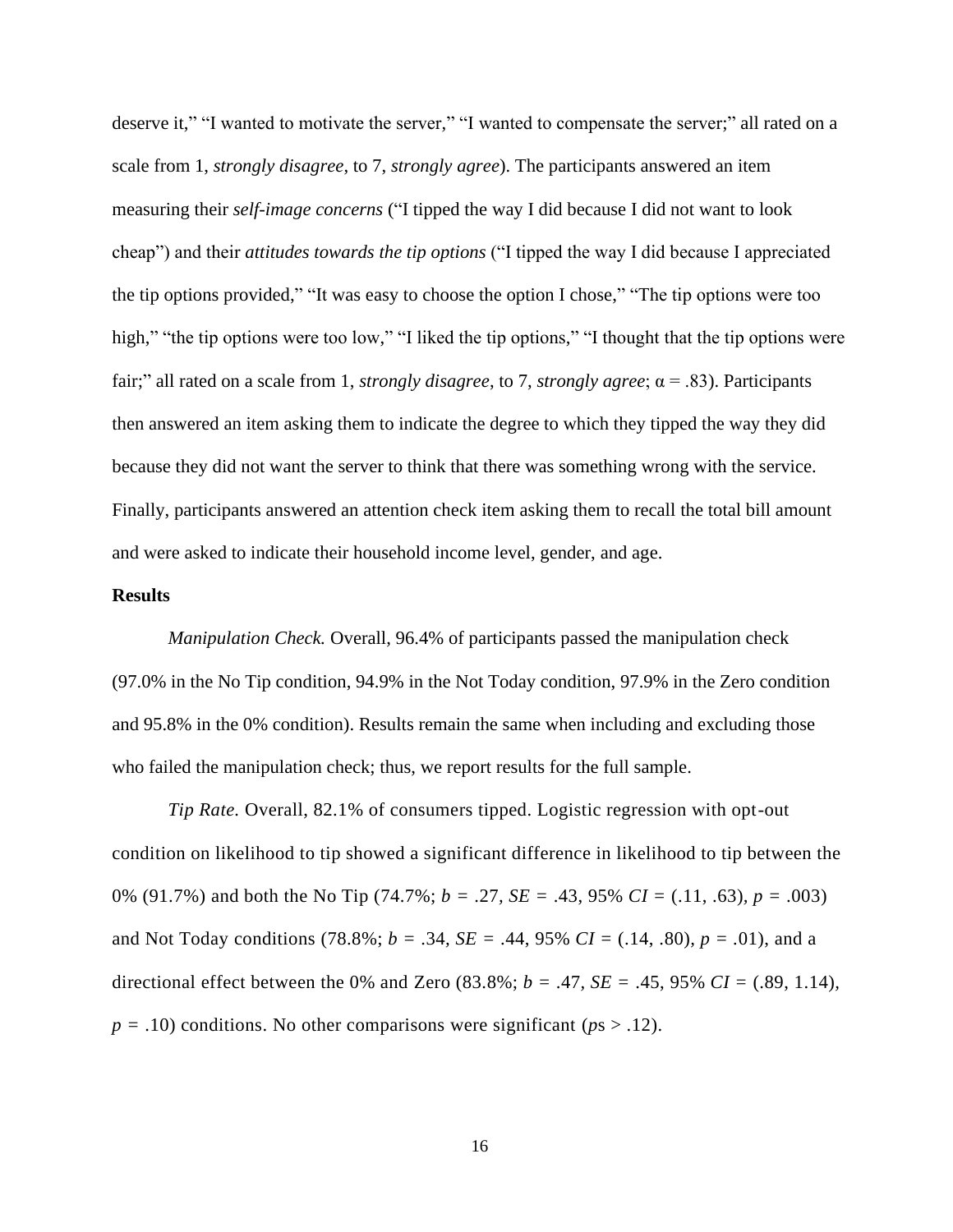*Tip Percentage for Full Sample.* A one-way ANOVA with opt-out option on total tip amount revealed a marginally significant main effect of opt-out condition  $(F(3, 389) = 2.45, p =$ .063). Importantly, pairwise comparisons showed that tip amount was significantly higher in the 0% condition ( $M = 13.47\%$ ,  $SD = 4.93$ ) compared to both the No Tip condition ( $M = 11.13\%$ , *SD*  $= 7.09$ ;  $t(193) = 2.66$ ,  $p = .004$ ,  $d = .38$ ) and the Not Today condition ( $M = 11.83$ %,  $SD = 6.84$ ;  $t(193) = 1.90$ ,  $p = .03$ ,  $d = .27$ ), and a directional effect when 0% was compared to Zero (*M* = 12.67%, *SD* = 6.55;  $t(193) = .95$ ,  $p = .17$ ,  $d = .13$ ). The word zero condition was marginally greater than No Tip condition  $(t(196) = .95, p = 1.60, d = .23)$ . No other differences were significant ( $ps > .18$ ).

*Tip Percentage Among Tippers.* Looking at only the sub-sample who tipped, the two-way ANOVA revealed no main effect of opt-out condition  $(F(3, 323) = .27, p = .85)$ . None of he pairwise comparisons were significant (*p*s > .34).

*Self-Image Concerns.* A one-way ANOVA with opt-out condition on self-image concerns revealed a marginally significant effect  $(F(3, 388) = 2.31, p = .076)$ . Importantly, pairwise comparisons showed a significant difference between the 0% and the No Tip conditions, such that participants were higher on self-image concerns when the 0% option was the opt-out option ( $M =$ 3.35, *SD* = 1.80) compared to No Tip ( $M = 2.76$ , *SD* = 1.86; ( $t(193) = 2.26$ ,  $p = .012$ ,  $d = .32$ ). Interestingly self-image concerns were significantly greater in the Zero condition ( $M = 3.34$ ,  $SD =$ 1.85) than the No Tip condition  $(t(195)= 2.18, p = .015, d = .31)$ , and marginally greater in the Not Today condition ( $M = 3.09$ ,  $SD = 1.73$ ) than the No Tip condition ( $t(196) = 1.29$ ,  $p = .098$ ,  $d =$ .17). No other differences were significant (*p*s > .15). Mediation analysis using 10,000 bootstrap samples (SPSS Macro PROCESS, Model 4) showed that self-image concerns mediated the relationship between 0% and No Tip conditions and total tip amount (*b* = -.78, *SE* = .35, 95% *CI*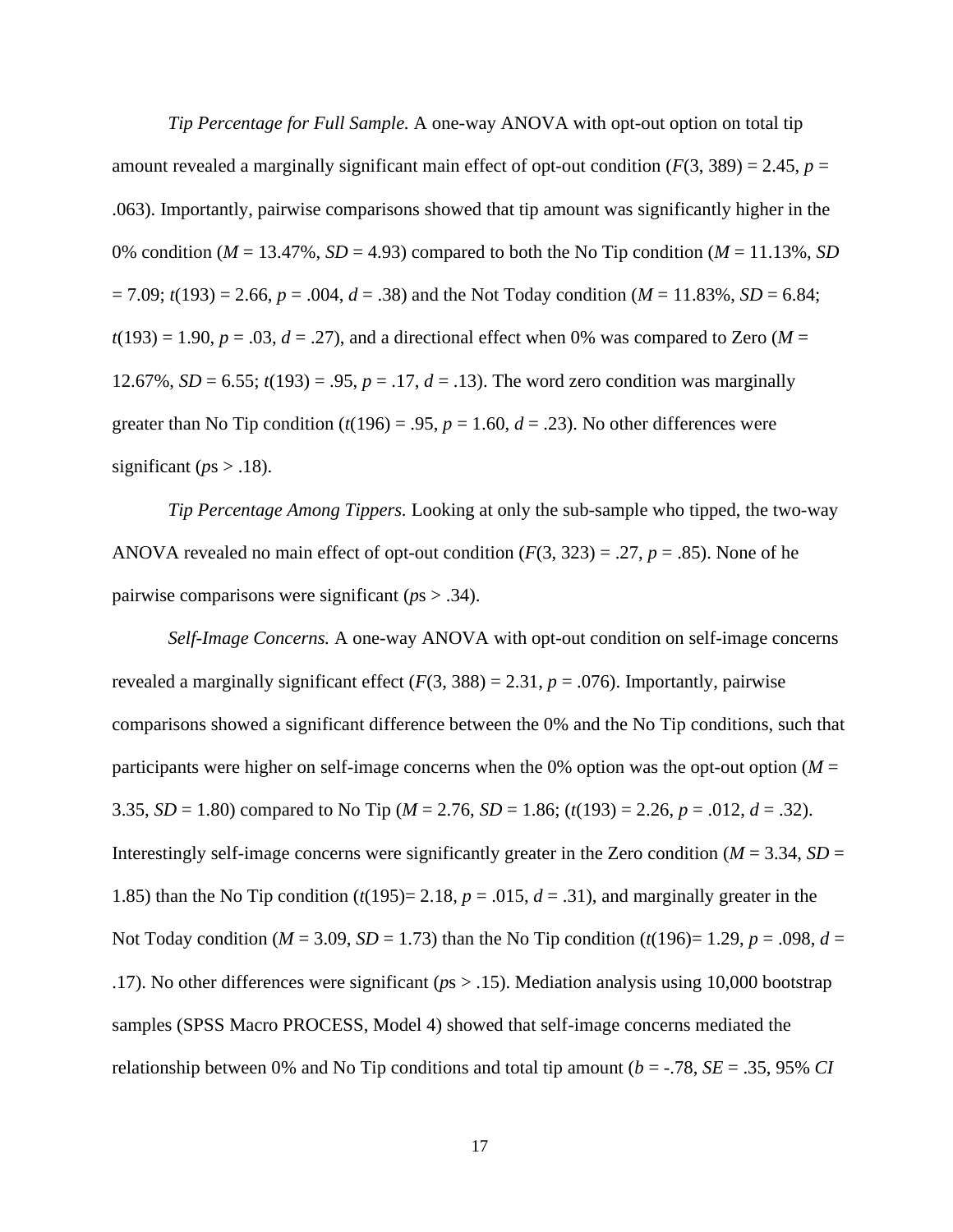= [-1.54, -.10]). Interestingly self-image concerns also mediated the relationship between the Zero and No Tip conditions ( $b = -.81$ ,  $SE = .39$ , 95%  $CI = [-1.61, -.07]$ ). No other mediation models were significant.

*Empathic Concern Towards the Servers.* A one-way ANOVA with opt-out condition on empathic concerns revealed a significant effect  $(F(3, 383) = 3.67, p = .012)$ . Pairwise comparisons showed a significant difference between 0% and No Tip, such that participants were more empathic towards the server when the 0% option was the opt-out option  $(M = 3.93, SD = 1.51)$ compared to No Tip ( $M = 3.20$ ,  $SD = 1.57$ ; ( $t(193) = 3.27$ ,  $p < .001$ ,  $d = .47$ ). Interestingly, empathic concerns were marginally greater in the Zero condition  $(M = 4.07, SD = 3.79)$  than the No Tip condition  $(t(195)=2.25, p=.01, d=.32)$ . No other differences were significant ( $ps > .17$ ). Mediation analysis using 10,000 bootstrap samples (SPSS Macro PROCESS, Model 4) showed that empathic concerns towards the servers mediated the relationship between the 0% and No Tip conditions and total tip amount  $(b = -1.70, SE = .52, 95\% \text{ CI} = [-2.74, -.66])$ . Interestingly, empathic concerns towards the servers also mediated the relationship between the Zero condition and the No Tip condition ( $b = -1.30$ ,  $SE = .58$ ,  $95\%$   $CI = [-2.47, -0.15]$ ). No other mediation models were significant.

*Attitudes Towards the Tip Options.* A one-way ANOVA with opt-out condition showed no effect on how favorably participants perceived the tip options provided  $(F(3, 388)) = .29$ ,  $p =$ .830). Pairwise comparisons also showed that none of the differences between conditions was significant ( $ps$  > .39).

#### **Discussion**

Supporting H1, the 0% opt-out option, compared to other equivalent verbal descriptions of it, resulted in overall higher tips. Interestingly, the 0% opt-out was directionally leading to greater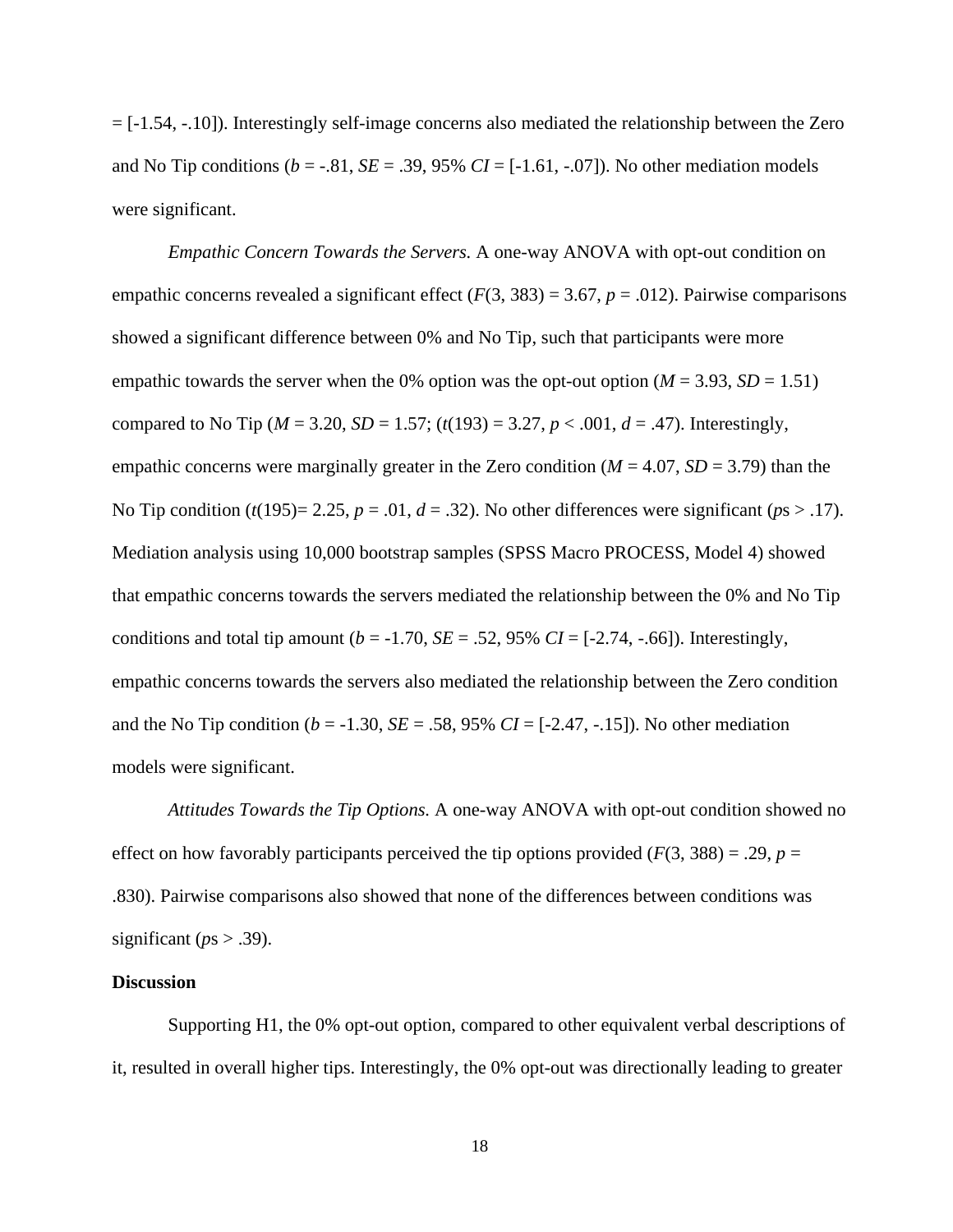tips compared to the equivalent word *Zero*, which also showed a marginal effect compared to the "No Tip" option. The lack of a main effect of opt-out in the sub-sample who tipped suggests that people are avoiding choosing a numerical zero option when they make tipping decisions. Both self-image concerns and empathic concerns mediated the effect of 0% vs. "No Tip" on total tip amount. Interestingly, self-image concerns and empathic concerns also mediated the effect between *Zero* and "No Tip," showing that even using of the verbal (vs. numerical) zero can influence consumers' tipping behavior. Finally, this study ruled out the possibility that any of the presented opt-out choices created more favorable impressions of the options provided.

## **STUDY 2: 0% VS. NO TIP ACROSS SERVICE CONTEXTS**

In Study 2, we continued to examine the effect of the presence of zero compared to the "No Tip". Due to the large media coverage of how tip screens bully consumers to tip in contexts where there is no service or when payment is requested prior to the provision of the service, Service context may serve as a moderator of this effect. In self-serving establishments, consumers may be inferring that tips are not required at all; as a result, they might not be as reluctant to choose a 0% option, compared to when full service is given. To this end, Study 2 examines the effect of a numerical 0% opt-out across different service contexts.

#### **Methods**

*Participants.* The study included 623 mTurk participants (*M*age = 38.69, *SD* = 11.61; 46.4% females) who participated for monetary compensation. Twenty-eight participants were excluded from analyses—15 who did not complete the survey and 13 who left extremely high tips (over 100%)—leaving a usable sample of 595.

*Design and Procedure.* This study employed a 2 (opt-out: 0% vs. No Tip)  $\times$  3 (service context: full service, self-service, control) between subject design. Using a different service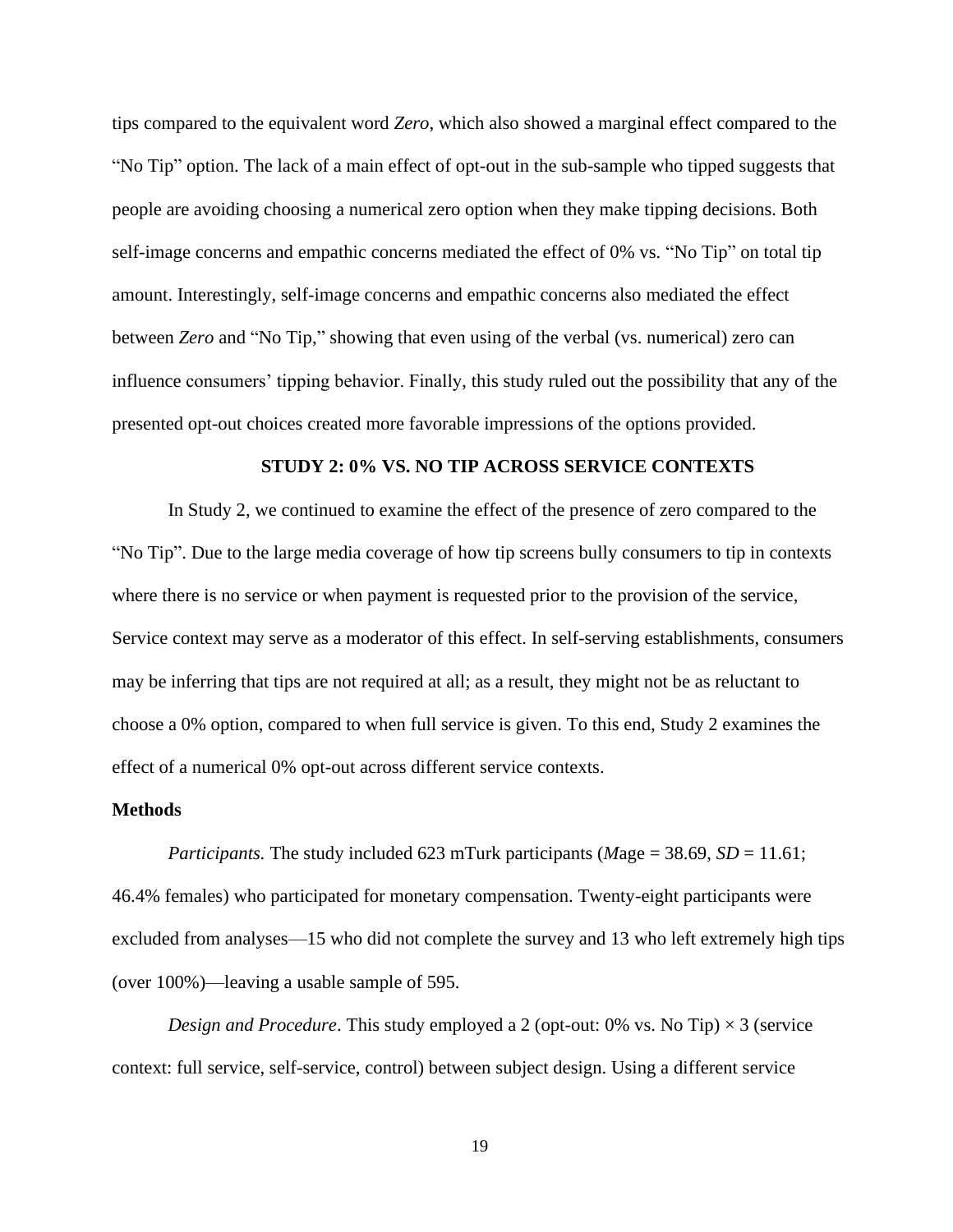context from the previous study, participants were asked to imagine that they were purchasing a few items at a coffee shop for a total bill of \$10. Those in the full-service condition were told that they ordered from the cashier who bagged the items and handed the bag to them. In the selfservice condition, participants were told that they had picked up the items from the bar and bagged them themselves. In the control condition, participants were told that they chose items and proceed to pay.

Participants were asked to specify how much tip they would like to leave by choosing one of the options on the screen. In the 0% condition, participants saw the following tip options: 0%, 5%, 10%, 15%, and "Custom Tip." In the No Tip condition, they saw "No Tip," 5%, 10%, 15% and "Custom Tip." Participants then indicated the extent to which their tip reflected the server's effort (from 1, *not at all*, to 7, *very much*). Participants then evaluated the coffee shop (on a scale from 1, *very low quality*, to 7, *very high quality*). As exploratory measures, participants were asked to answer items asking them about their *overall impression goals in tipping* (α = .88) using a four-item scale ("To what extent do you tip in coffee shops in order to impress the server?", "To what extent do you tip in coffee shops in order to impress other customers?", "To what extent do you feel obligated to tip in coffee shops?", "To what extent do you feel embarrassed to not tip in coffee shops?"; all rated from 1, *not at all,* to 7, *very much*) and rated the tip options provided ("To what extent did you appreciate the tip options the coffee shop uses?"; rated from 1, *not at all*, to 7, *very much*). We did not find significant results for these exploratory items, so we do not report them here; analyses of these items can be found in the Web Appendix. Participants concluded the survey by answering an attention check item asking them for the total bill amount, by answering a question about how often they usually tip in coffee shops, and by indicating their gender and age.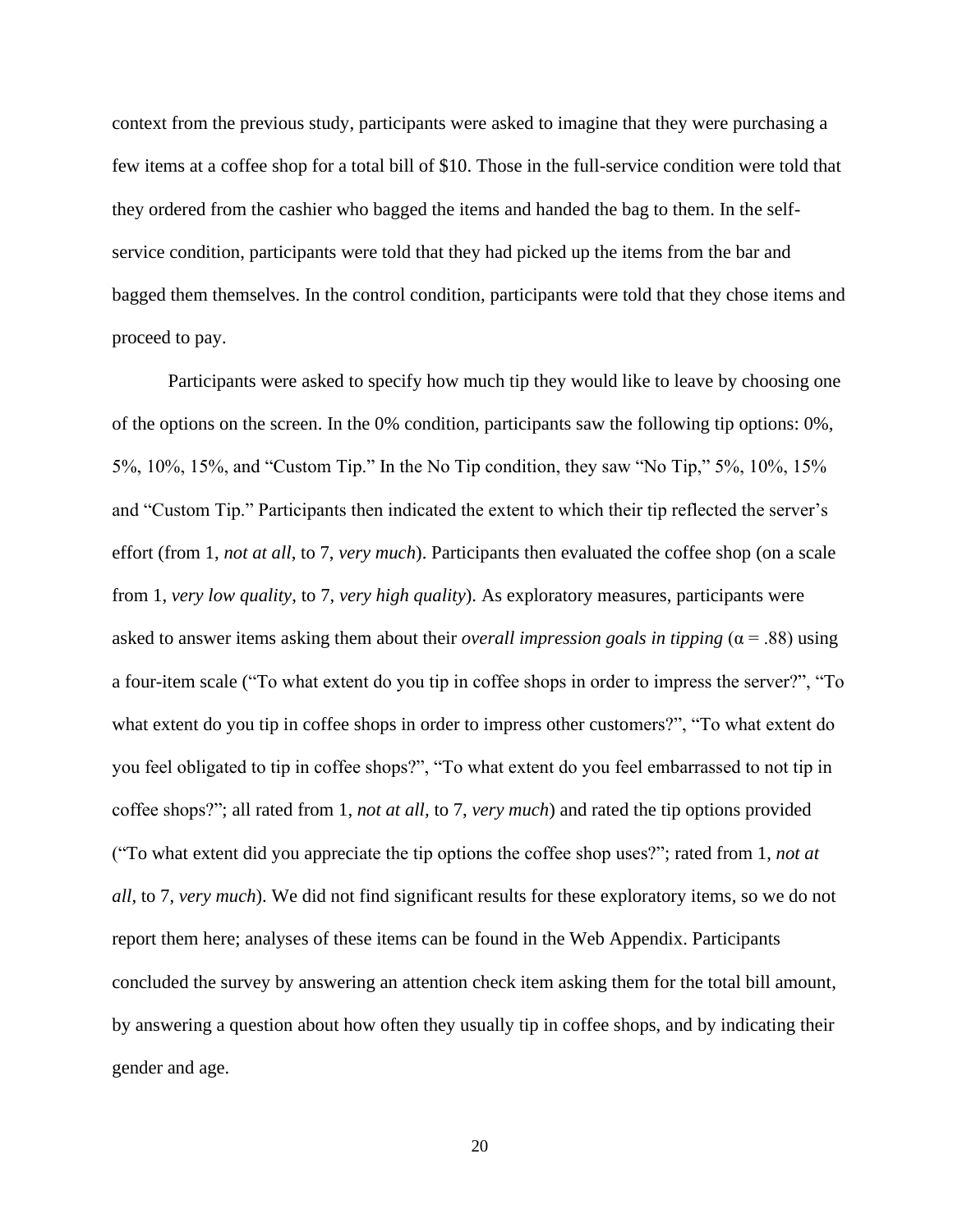## **Results**

*Tip Rate.* Overall, 81.2% of participants tipped. A logistic regression showed a significant effect of 0% vs. No Tip on likelihood to tip, such that the likelihood to tip was greater in the 0% condition (84.6%) than the No Tip condition (77.70%;  $b = 1.54$ ,  $SE = .21$ , 95%  $CI = (1.00, 2.36)$ , *p =* .046), no effect of service context (*b =* 1.04*, SE =* .12, 95% *CI =* (.815, 1.35), *p = .*711), and no interaction effect (*b =* 2.32*, SE =* .52, 95% *CI =* (.82, 6.53), *p = .*109).

*Tip Percentage for Full Sample.* Supporting H1, a two-way ANOVA of opt-out and context on total tip amount revealed a significant main effect of opt-out frame, such that overall tip amount was larger in the 0% condition  $(M = 9.44\%, SD = 10.15)$  compared to the No Tip condition ( $M = 7.60\%$ ,  $SD = 6.51$ ;  $F(1, 589) = 6.75$ ,  $p = .01$ ,  $\eta^2 = .01$ ). The main effect of service context was not significant  $(F(2, 589) = 1.54, p = .21, \eta^2 = .005)$ . The interaction effect was unexpectedly significant  $(F(2, 589) = 4.91, p = .01, \eta^2 = .02)$  and was driven by significant differences between 0% and No Tip in the full-service condition (0% condition  $M = 9.13\%$ ,  $SD =$ 8.02; No Tip *M* = 6.50%, *SD* = 5.46; *t*(199) = 2.75, *p* = .007, *d* = .38) and the self-service condition (0% condition  $M = 11.30\%$ ,  $SD = 14.72$ ; No Tip  $M = 7.30\%$ ,  $SD = 6.07$ ;  $t(198) = 2.54$ ,  $p = .01$ ,  $d = .35$ ), but not in the control condition (0% condition  $M = 8.04$ %,  $SD = 5.65$ ; No Tip M = 9.24%, *SD* = 7.76; *t*(192) = -1.23, *p* = .218, *d* = .16). The attenuation of the effect in the control condition was not expected, as the effect was present in both the self-service and full-service conditions and as all conditions represent real-life service experiences consumers encounter.

*Tip Percentage Among Tippers.* Looking at only the sample who tipped, the results were similar. A two-way ANOVA showed a marginal main effect of opt-out, with tips being higher in the 0% condition ( $M = 11.16\%$ ,  $SD = 10.13$ ) compared to the No Tip condition ( $M = 9.79\%$ ,  $SD =$ 5.75;  $F(1, 477) = 3.30$ ,  $p = .07$ ,  $\eta^2 = .007$ ). The main effect of service context was not significant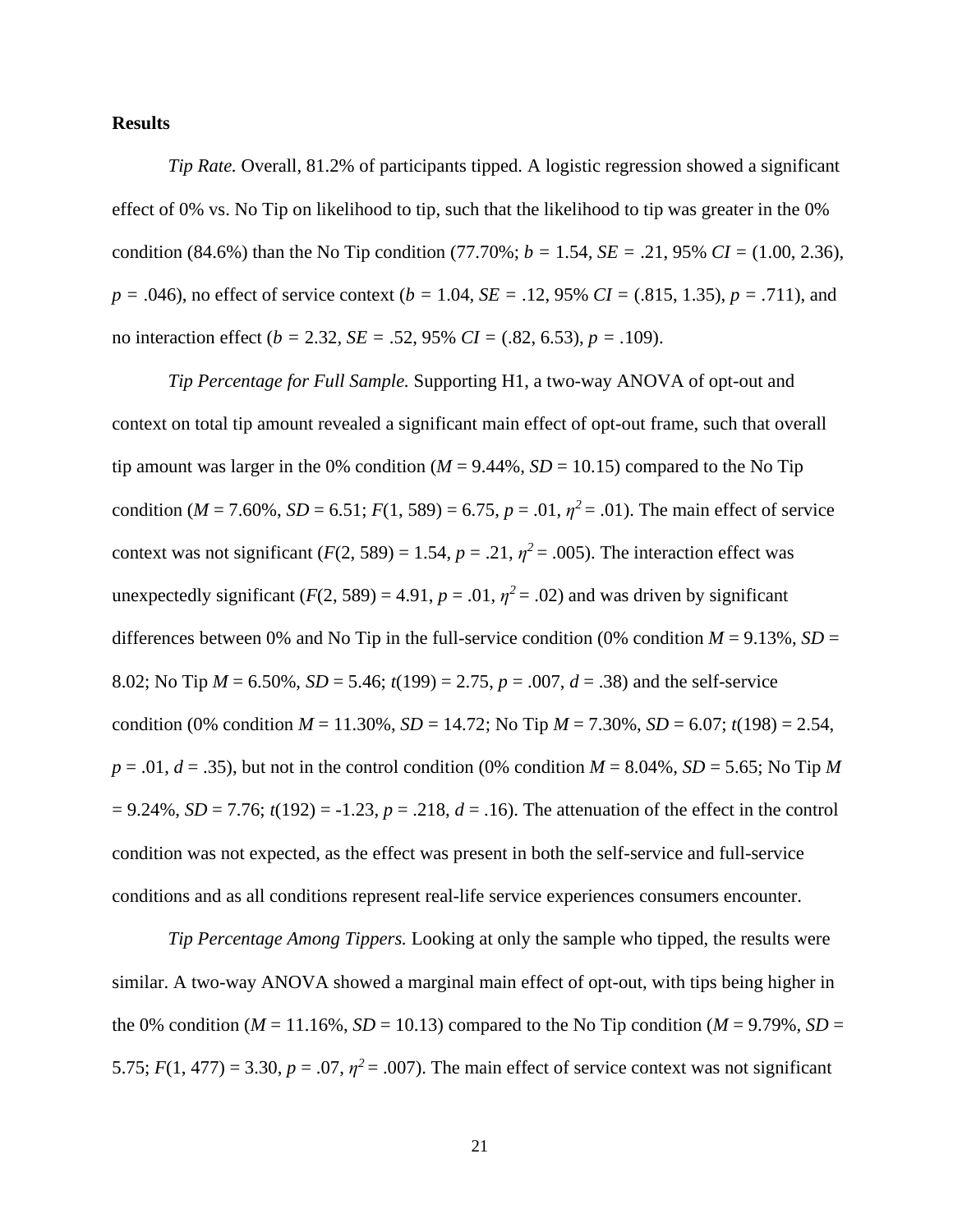$(F(1, 477) = 1.27, p = .280, \eta^2 = .005)$ , but the interaction was again significant  $(F(1, 477) = 3.03,$  $p = .049$ ,  $\eta^2 = .013$ ): The difference between 0% and No Tip was significant in the full-service condition (0% condition  $M = 10.78\%$ ,  $SD = 7.63$ ; No Tip  $M = 8.81\%$ ,  $SD = 4.46$ ;  $t(157) = 1.96$ , *p*  $= .05, d = .31$ ) and self-service condition (0% condition  $M = 12.91\%$ , *SD* = 15.07; No Tip  $M =$ 9.62%, *SD* = 5.11;  $t(161) = 1.84$ ,  $p = .067$ ,  $d = .42$ ), but not in the control condition (0% condition *M* = 9.82%, *SD* = 4.63; No tip *M* = 10.96%, *SD* = 7.24; *t*(159) = 11.20, *p* = .230, *d* = .18).

*Tip Option Chosen*. Because the total main effect of opt-out was marginally significant for the sub-sample who tipped, we specifically examined which options participants were nudged towards in the set. To do so we calculated the likelihood to choose each tip option in the choice set as a function of the opt-out frame.

*5% Tip.* Cross-tabulation on the likelihood to choose the 5% tip options showed no effect of opt-out, such that participants were no more or less likely to choose this tip option in the 0% condition (26.1%) compared to the No Tip condition (27.7%;  $\chi^2(1, N = 595) = .20, p = .362$ ).

*10% Tip.* Cross-tabulation on the likelihood to choose the 10% tip options showed a marginal effect of opt-out frame, such that there was a slightly greater likelihood to choose this option in the 0% condition (38.5%) compared to the No Tip condition (32.1%:  $\chi^2(1, N = 595) =$ 2.64,  $p = .06$ ). Thus, choosing 10% more frequently is driving the marginal effect of opt-out frame on tip amount.

*15% Tip*. Cross-tabulation on the likelihood to choose the 15% tip options showed a nonsignificant effect, such that the proportion of those who chose 15% did not differ between the 0% condition (11.4%) and the No Tip condition (12.2%;  $\chi^2(1, N = 595) = .09$ ,  $p = .432$ )

*Custom Tip.* The likelihood to choose the custom tip option did not differ as a function of the opt-out option  $(\chi^2(1, N = 595) = 1.94, p = .109)$ . An independent-samples *t*-test with opt-out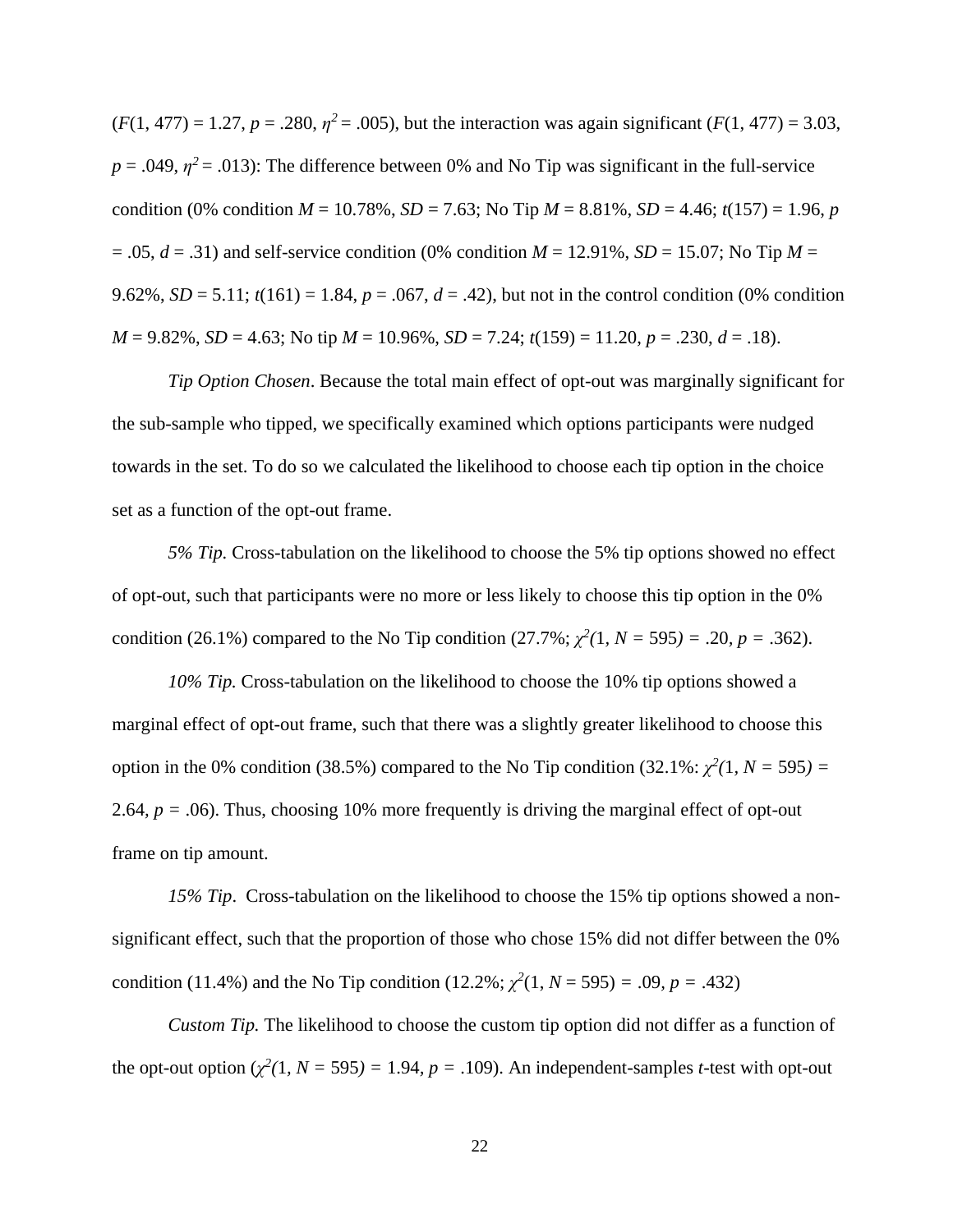condition as the independent variable and custom tip amount as the dependent variable showed a directional but non-significant effect of zero  $(t(41) = 1.47, p = .148, d = .48)$ , with custom tips being directionally larger in the zero condition ( $M = 29.80\%$ ,  $SD = 22.99$ ) compared to the No Tip condition ( $M = 20.73\%$ ,  $SD = 12.98$ ).

*Server's Effort.* A two-way ANOVA on the extent to which participants' tips reflected the server's effort showed a non-significant main effect of zero  $(F(1, 589) = 2.06, p = .151, \eta^2 < .01)$ and of service context  $(F(1, 589) = .066, p = .936, \eta^2 < .01)$ , as well as a non-significant interaction effect  $(F(1, 589) = .79, p = .453, \eta^2 < .01)$ .

*Overall Rating for the Coffee Shop.* A two-way ANOVA on overall rating of the coffee shop showed no main effect of zero condition  $(F(1, 589) = .12, p = .733, \eta^2 < .01)$  or service context  $(F(1, 589) = .25, p = .781, \eta^2 < .01)$ , and no interaction effect  $(F(1, 589) = .278, p = .757,$  $\eta^2$  < .01).

#### **Discussion**

Study 2 showed that the effect of 0% is robust across service contexts and is not limited to self- or full-service establishments. We did not expect the significant interaction between opt-out frame and service context, especially since the interaction was driven via an attenuation of the effect in the control condition, where the other service contexts showed a robust effect of opt-out option when presented as 0%. Given the strong effect of 0% in the other contexts (and in a similar context in the subsequent studies), we believe this is a statistical anomaly. As such, and to ensure that subsequent results are as strong and generalizable as possible, in subsequent studies, we do not distinguish between service contexts; that is, studies are presented to consumers in a similar way to the control condition in this study. Supporting H1, the total tip amount given in the 0% condition was greater than the tips given in the No Tip condition, a difference which was driven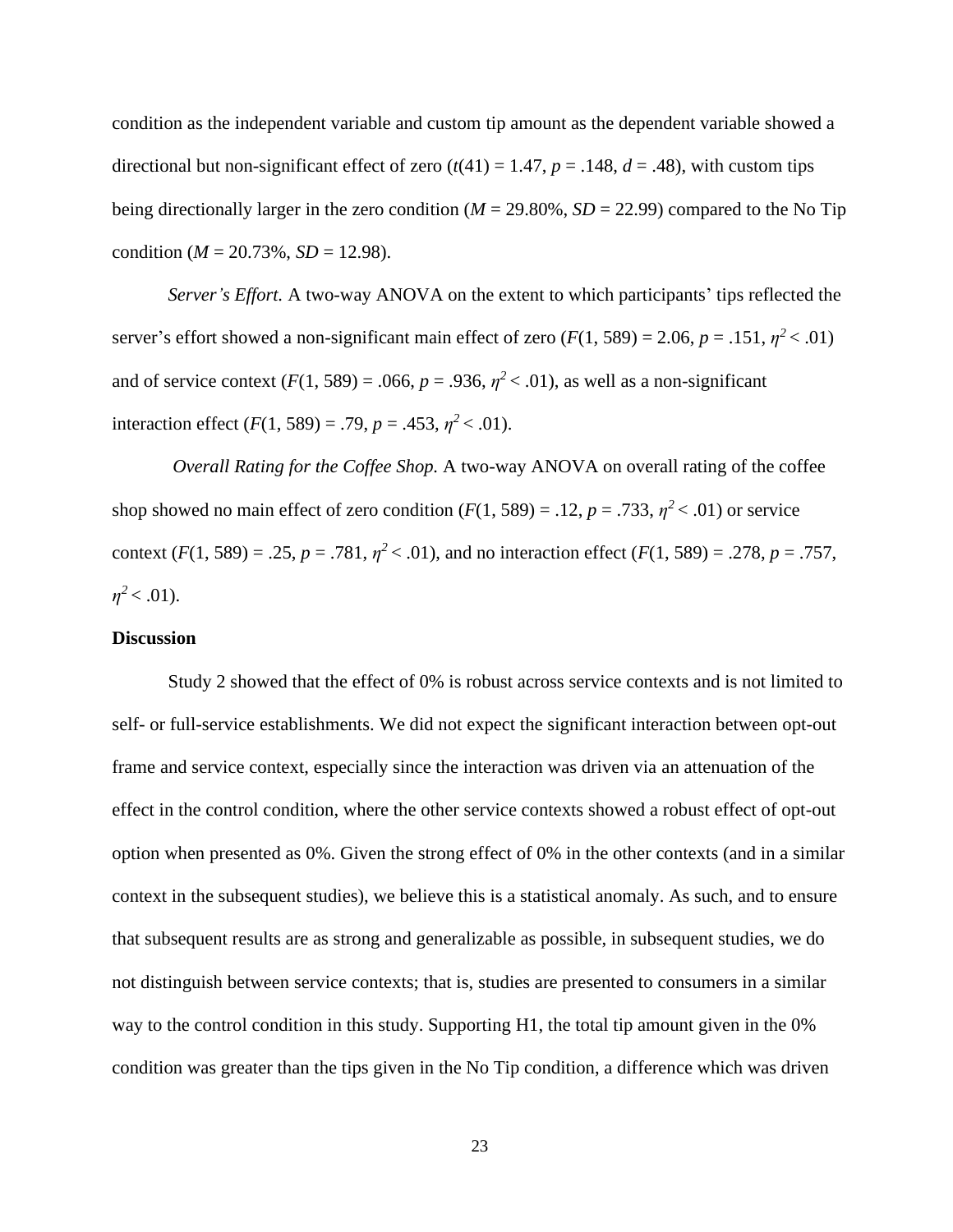by a lower likelihood to choose zero and a marginally greater likelihood to choose the 10% tip option in the set. This study also provides evidence that consumers do not merely choose the first non-zero option provided to them, as the likelihood to choose 5% (first numerical option) in this study was lower than the likelihood to choose the 10% option. Finally, this study showed that the way the opt-out is framed does not affect participants' evaluation of the business.

## **STUDY 3: RULING OUT ORDER EFFECTS**

Previous research shows that people are sensitive to the order of options presented to them, sometimes being biased towards the first one (primacy effect; Mantonakis et al. 2010; Becker 1954; Miller and Krosnick 1998) and sometimes towards the last one (recency effect; cf. Teppan and Zanker, 2015). Study 1 and 2 used an ascending order or presentation such that the opt-out values were always the first (i.e., on the left). In order to rule out such order effects, Study 3 examines whether the effect of zero is replicated when the order of the options is descending vs. ascending, as the former option is becoming increasingly used in the marketplace. This will enable us to shed more light on whether merely the presence of a 0% tip, even when it is not the first option in the set, nudges consumers away from choosing it. Study 3 also manipulated the range of options. It has been found that higher ranges yield higher tips, but that this can potentially backfire when the options are set too high, such that consumers may avoid tipping altogether (Haggag and Paci 2014). It is possible that for higher ranges, consumers will no longer be reluctant to choose the 0% option because they will feel that the options are too high. Thus, in Study 3, we test if the 0% effect will hold across low and high ranges.

#### **Methods**

*Participants.* The study included 401 students at a northeastern university (*M*age = 20.07,  $SD = 1.40$ ; 50.4% females) who participated for course credit. We excluded 59 surveys which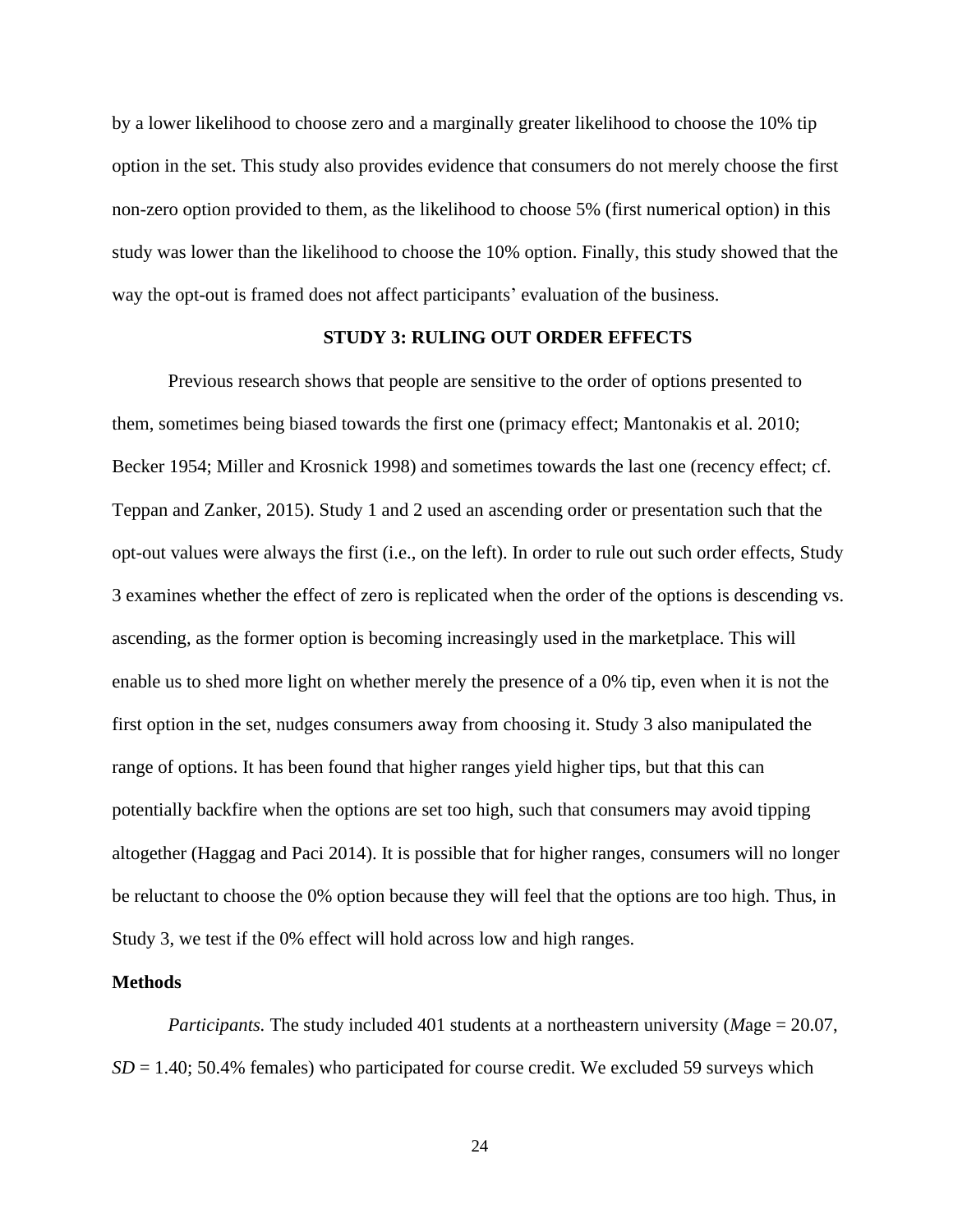were taken more than once (up to four times) using the same student ID number, and another 34 surveys that participants started but never finished, leaving a usable sample of 308.

*Design and Procedure.* This study employed a 2 (opt-out: 0% vs. No Tip)  $\times$  2 (range: low vs. high) between-subjects design. Similar to Study 2, participants were asked to imagine that they were purchasing a few items at a coffee shop using their credit card for a total bill of \$10.15. The cashier swiped their credit card and turned her computer screen towards them to show them a tipping screen. They were assigned at random to one of the four experimental conditions. Participants were asked to specify how much tip they would like to leave by choosing one of the default options on the screen. Participants saw all options in descending order, with the highest option appear first. In the lower range conditions participants saw the following options: 20%, 15% 10%, 0% (or "No Tip"), and "Custom Tip." In the higher range condition, participants saw the following options: 25%, 20%, 15%, 0% (or "No Tip"), and "Custom Tip."

As exploratory measures, participants filled out a comprehensive scale of *perceptions of the coffee-shop* ( $\alpha$  = .80) comprising five items ("I hold a positive view of this coffee shop," "This coffee shop treats its customers fairly," "This coffee shop cares about its employees," "This coffee shop pays fair wages," and "I appreciate this coffee shop for the tip options they are using;" all rated on a scale from 1, *strongly disagree*, to 7, *strongly agree*). Then participants answered items measuring their *pro-social motives* ( $\alpha$  = .89) ("I wanted to feel generous," "I wanted to be fair," "I wanted to say thank you to the server," and "I wanted to compensate the server for their poor wages;" all rated on a scale from 1, *strongly disagree*, to 7, *strongly agree*), their *impression goals* ( $\alpha$  = .90) ("I wanted to avoid feeling guilty," "I wanted to avoid embarrassment," "I wanted to feel good about myself," and "I wanted to impress other customers;" all rated on a scale from 1, *strongly disagree*, to 7, *strongly agree*). The exploratory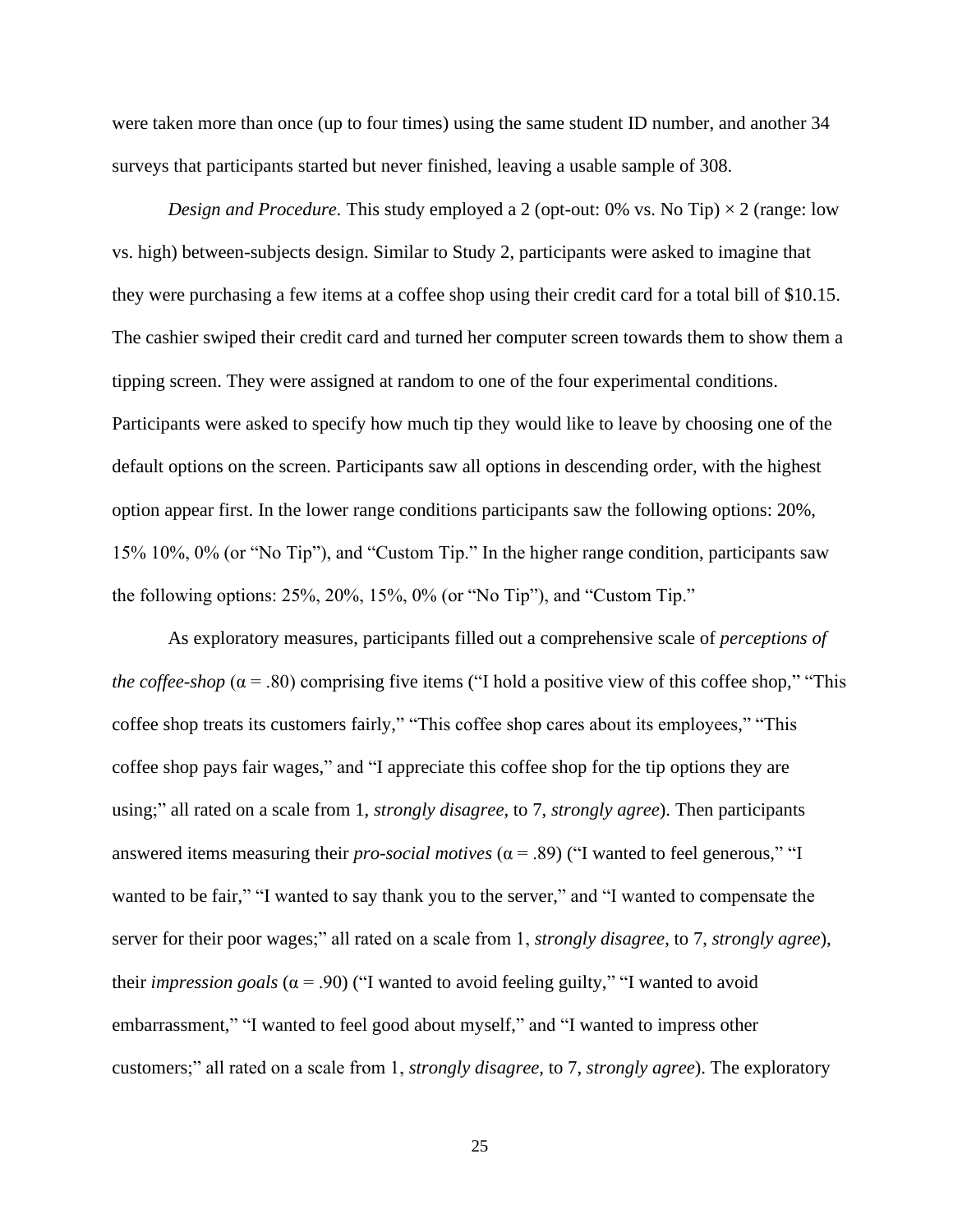measures did not have a significant effect as a function of opt-out option and are not reported here. The full list of items and analyses can be found in the Web Appendix. Finally, participants answered a manipulation check item asking them for the total bill amount, reported whether they considered themselves tippers, and indicated their household income level, gender, and age.

### **Results**

*Manipulation Check.* Overall, 91.9% of participants passed the manipulation check (91.2% in the 0% condition and 94.9% in the No Tip condition). Results remained the same when including and excluding those who failed the manipulation check; thus, we report results for the full sample.

*Tip Rate.* Overall, 55.5% of participants tipped. A cross-tabulation procedure showed a significant effect of opt-out, such that the likelihood to tip was significantly greater in the 0% condition (61.1%) compared to the No Tip condition (50.3%;  $\chi^2(1, N = 308) = 3.60, p = .037$ ), supporting H2. There was no effect of range on likelihood to tip ( $\chi^2(1, N = 308) = 1.46$ ,  $p =$ .1436), and the interaction term was not significant ( $\chi^2(1, N = 308) = .010, p = .506$ ).

*Tip Percentage for Full Sample.* A two-way ANOVA with opt-out condition and range on total tip amount revealed a significant main effect of opt-out, such that overall tip amount was larger in the 0% condition ( $M = 8.94\%$ ,  $SD = 7.70$ ) compared to the No Tip condition ( $M =$ 7.15%, *SD* = 7.53;  $F(1, 304) = 4.28$ ,  $p = .039$ ,  $\eta^2 = .01$ ). The main effect of range ( $F(1, 304) = .50$ ,  $p = .480$ ,  $p^2 < .01$ ) and the interaction (*F*(1, 304) = .80,  $p = .373$ ,  $p^2 < .01$ ) were not significant.

*Tip Percentage Among Tippers.* Looking at only the sub-sample who tipped, the two-way ANOVA showed no main effect of opt-out frame  $(F(1, 167) = .20, p = .657, \eta^2 < .01)$ . The main effect of range was significant, indicating greater tips in the high range condition ( $M = 16.01\%$ ,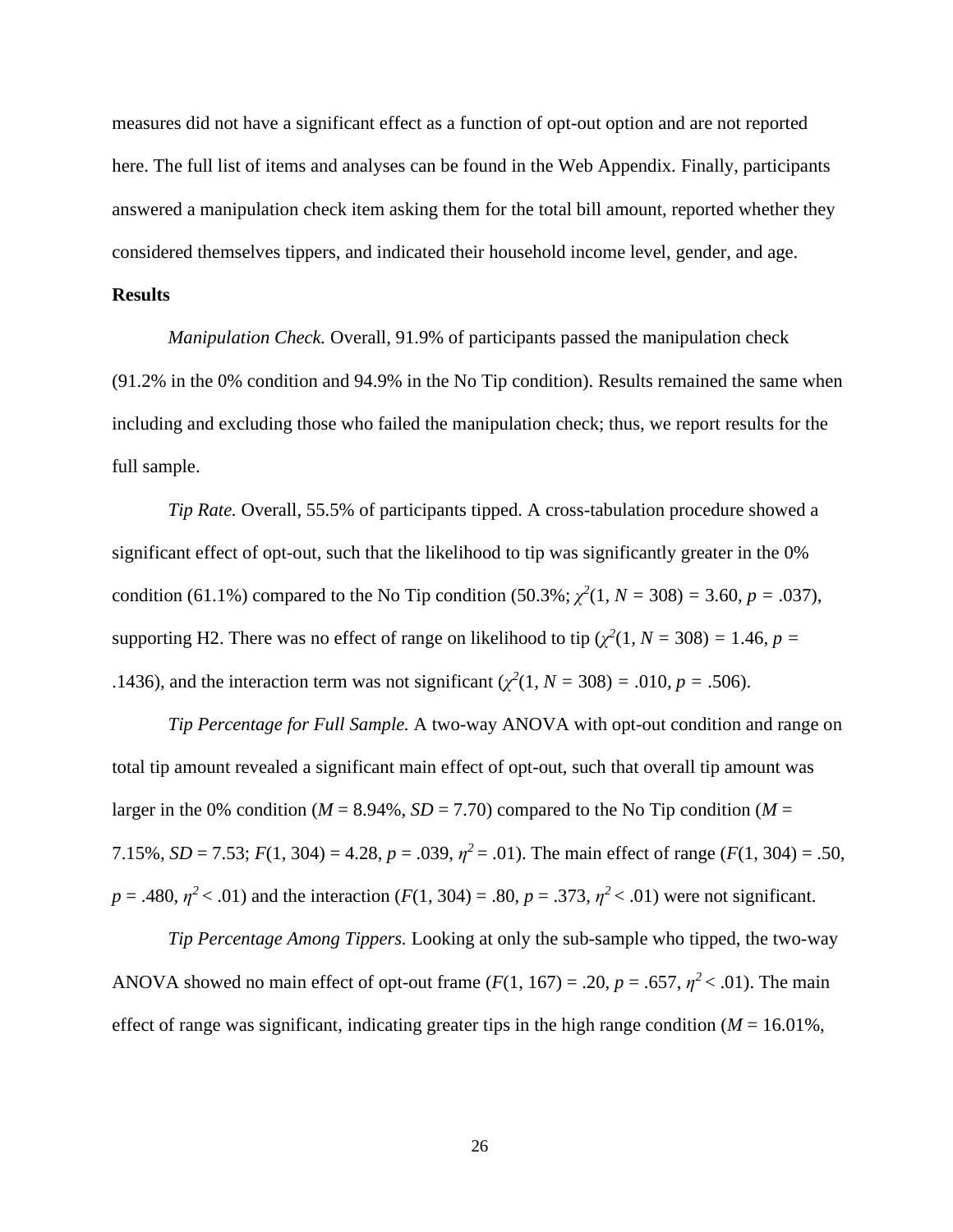*SD* = 2.71) compared to the low range condition (*M* = 13.13%, *SD* = 3.62; *F*(1, 304) = 33.11, *p* < .001,  $\eta^2 = .17$ ). The interaction effect was not significant ( $F(1, 304) = .217$ ,  $p = .642$ ,  $\eta^2 < .01$ ). **Discussion**

Similar to the previous studies, the presence of a 0% opt-out option resulted in higher tips, largely owing to more people choosing to tip. Importantly, this effect was observed with a descending order of options, suggesting that the results of the previous studies are due to avoiding choosing the 0% rather than to simple order effects. The lack of a main effect of zero in the subsample who tipped, along with a presence of a main effect of range, suggests that a 0% opt-out option doesn't necessarily push people towards the larger tip options; rather, it pushes people towards a non-zero option. That is, they're not necessarily looking to give a large tip; they just don't want to leave nothing.

In the next set of studies, we move to examine the effect of the 0% tip option when it is added to the choice set together with the "No Tip" option. So far, we have shown that people are reluctant to choose a 0% tip option, resulting in higher total tip when this option is the sole optout option. However, if the mere presence of 0% has an effect on consumers' tipping behavior, then we should observe an effect on total tip amount even when consumers have both opt-out options in the set. If people have the "No Tip" option available, they can choose it to opt-out from tipping; thus, so we do not expect differences in likelihood to tip as a function of the presence of 0%. However, since consumers are avoiding the 0% option, we do expect higher tips.

#### **STUDY 4: ZERO TIP OPTION IN A COFFEE SHOP**

We examined the presence of a 0% tip option together with "No Tip" option in a field experiment in a coffee shop using an established electronic payment collection system that presents tips as a preset array of choices. The options are three numerical options together with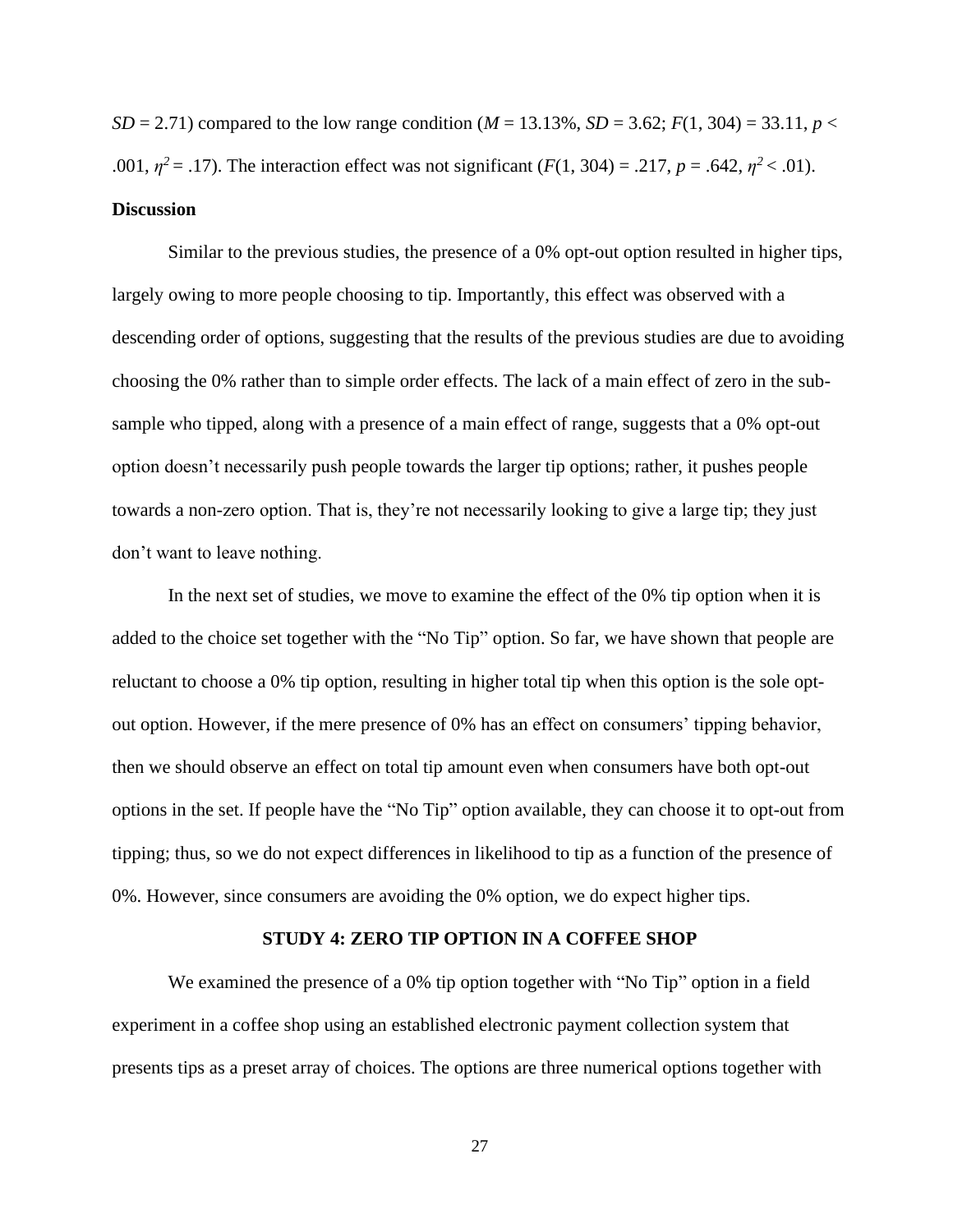"Custom Tip" and "No Tip" options. Thus, we were able to add the 0% tip option only by replacing one of the other numerical options in the set.

This experiment was designed to build on the range of response alternative theory (from survey methods; Schwarz et al. 1995) to examine whether consumers, when forming tipping judgments, rely on the information they receive from the alternatives provided to them. According to this theory, people make inferences about the population's average behavior from the options they are presented with and form their own behavioral judgment accordingly. Therefore, this provides a theoretical lens to explore whether consumers rely on the tip options to form an average tip norms across different ranges. If participants show greater tips with higher ranges (where the arithmetic mean of the options is higher) compared to low ranges, then we can infer that participants rely on the options provided to form tipping judgments. Critically, the theory will also help us understand whether people use the number 0% as a form of information to make the average judgment. If the number 0% is presented in the set and people do include it as a piece of information to form the average norm, then they will average the non-zero options together with the 0% to form a total average. This total average would lower than the average in the non-zero condition (which is the average of three non-zero numerical options) and is expected to lower total tip amount. However, if people avoid the 0% tip option (as seen in our previous studies), then the average of the 0% condition (average of the other two non-zero options) would be greater than the average of the three numerical options in the non-zero set, and thus tip amounts will be higher in the 0% condition.

The coffee shop offers drinks, meals, and snacks. Consumers pay in full, including gratuity, at the time of placing the order and can then choose to dine in or take the order to go. No table service is provided. The average net sale of the coffee shop is  $$6.63$  (*SD* = 5.00).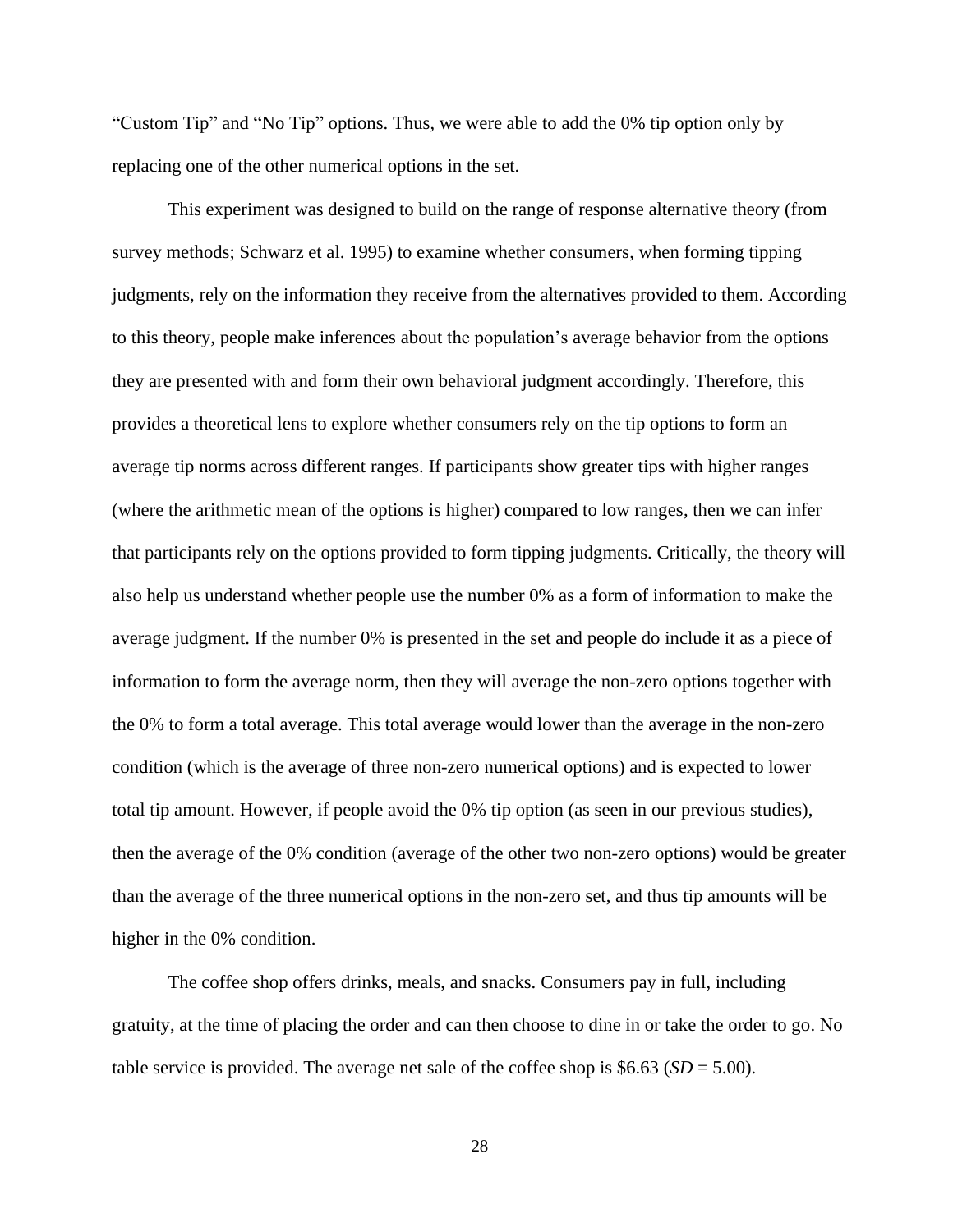The predominant POS systems are supported by electronic devices (usually tablets) such that, at the moment of a credit- or debit-card sale, the system presents tipping options to the consumer. The system at the coffee shop allowed for three numerical choices, with the default set of options being 15%, 20%, and 25%, which could be changed manually. In addition to the numerical options, a "No Tip" option and a "Custom Tip" option (which allows the customer to insert a preferred, unique tip amount in US dollars) were presented.

## **Method**

*Design and Procedure.* We examined people's responses to the presence of a 0% option in a 2 (presence of zero: present vs. absent)  $\times$  2 (range: low vs. high) between-subjects design. In the zero present conditions, the first option in the set was 0% in both the low (0%, 10%, 15%, "Custom Tip," and "No Tip") and high (0%, 15%, 20%, "Custom Tip," and "No Tip") ranges; in the zero absent conditions, the first option was a non-zero number in both the low (5%, 10%, 15%, "Custom Tip," and "No Tip") and high (10%, 15%, 20%, "Custom Tip," and "No Tip") ranges. For each condition, we collected transactions over two business days (each condition was randomly assigned to different days of the week) for a total of 8 days. We collected a total of 1796 transactions, of which 1,023 were paid by credit or debit card (the only payment methods for which we could track tip amounts).

# **Results**

Table 1 presents a full description of the data for each method used: how many transactions were made, likelihood of leaving a tip (the percentage of customers using that method who actually left a tip), and total tip amount. The table shows data for both the full sample ("All Customers") and for only those who gave a tip ("Only Tippers").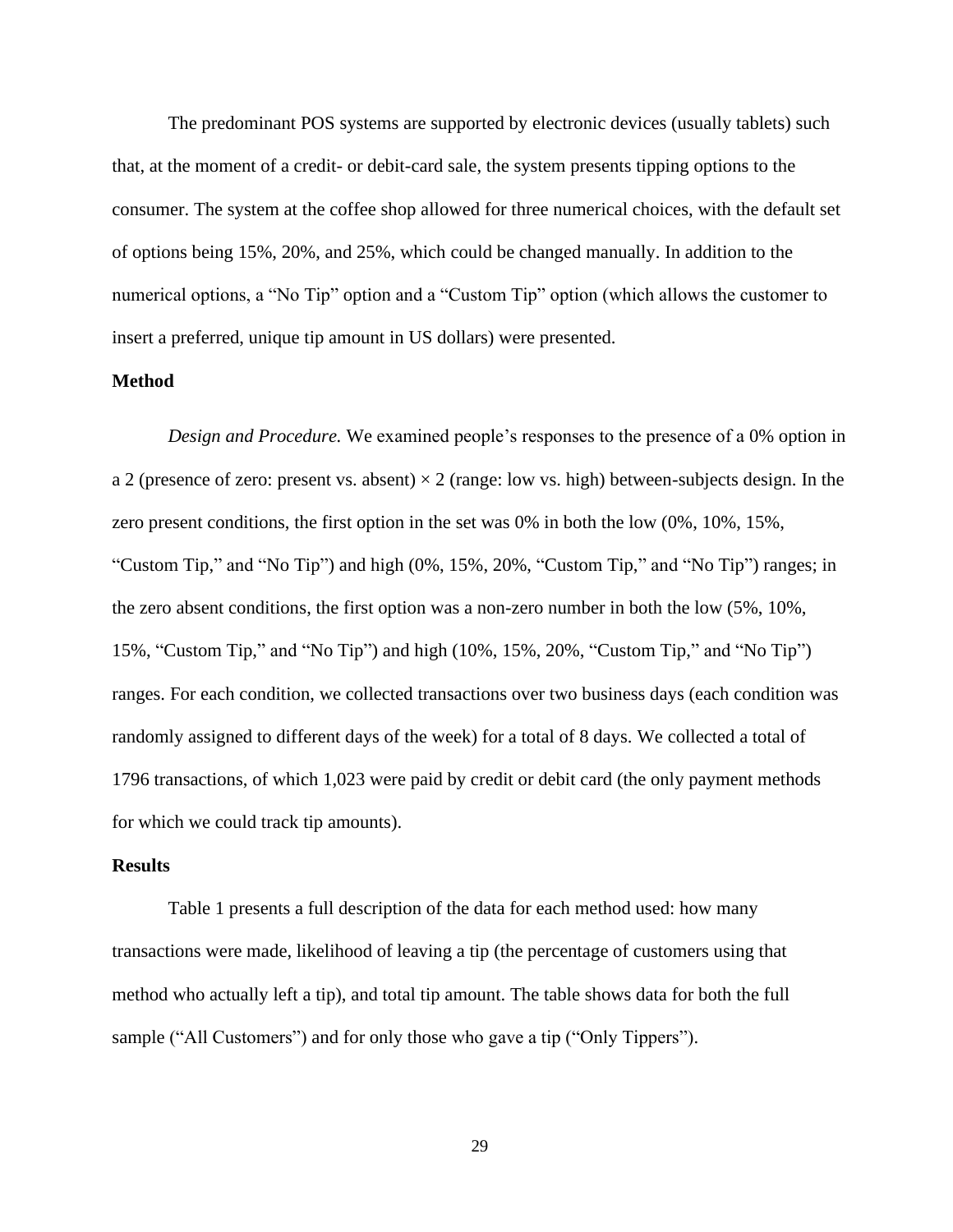|                     |      |                |                  |                | <b>Tip</b>   |                  |               |
|---------------------|------|----------------|------------------|----------------|--------------|------------------|---------------|
|                     |      | Range          | $\boldsymbol{N}$ | <b>Tippers</b> | (%)          | $\boldsymbol{N}$ | Tip $(\% )$   |
| <b>Zero Absent</b>  | Low  | 5% 10%         | 286              | 49.2%          | 6.04         | 134              | 12.90         |
|                     |      | 15%            |                  |                | $\%$         |                  | %             |
|                     | High | 10% 15%<br>20% | 299              | 42.3%          | 6.79<br>$\%$ | 147              | 13.82<br>$\%$ |
| <b>Zero Present</b> | Low  | 0% 10%         |                  |                | 6.95         |                  | 13.99         |
|                     |      | 15%            | 175              | 49.7%          | $\%$         | 87               | %             |
|                     | High | 0% 15%         | 263              | 46.4%          | 7.96         | 122              | 17.16         |
|                     |      | 20%            |                  |                | $\%$         |                  | $\%$          |

**All Customers Only Tippers**

#### **Table 1***:* Summary Data of Conditions and Responses

*Tip Rate.* Overall, 52.1% of consumers tipped. Logistic regression with zero condition and range condition on likelihood to tip showed no effect of presence of zero (*b =* .71*, SE =*  .42*, CI =* (.31, 1.62)*, p = .*417), or of range (*b =* 1.30*, SE =* .32, 95% *CI =* (.68, 2.45)*, p* = .460), and no significant interaction (*b =* .95*, SE =* .06, 95% *CI =* (.83, 1.07)*, p* = .378).

*Tip Percentages for All Customers*. A two-way between-subjects ANOVA on tipping percentage revealed a marginal main effect of presence of zero  $(F(1, 1019) = 3.37, p = .067, \eta^2$ .01), with tips being higher in the zero condition ( $M = 7.56\%$ ,  $SD = 9.88$ ) compared to the nozero condition ( $M = 6.42\%$ ,  $SD = 7.98$ ). The main effect of range was not significant ( $F(1, 1019)$ )  $= 2.41, p = .121, \eta^2 < .01$ , and neither was the interaction  $(F(1, 1019) = .05, p = .821, \eta^2 < .01)$ . See Figure 1 for a presentation of these results.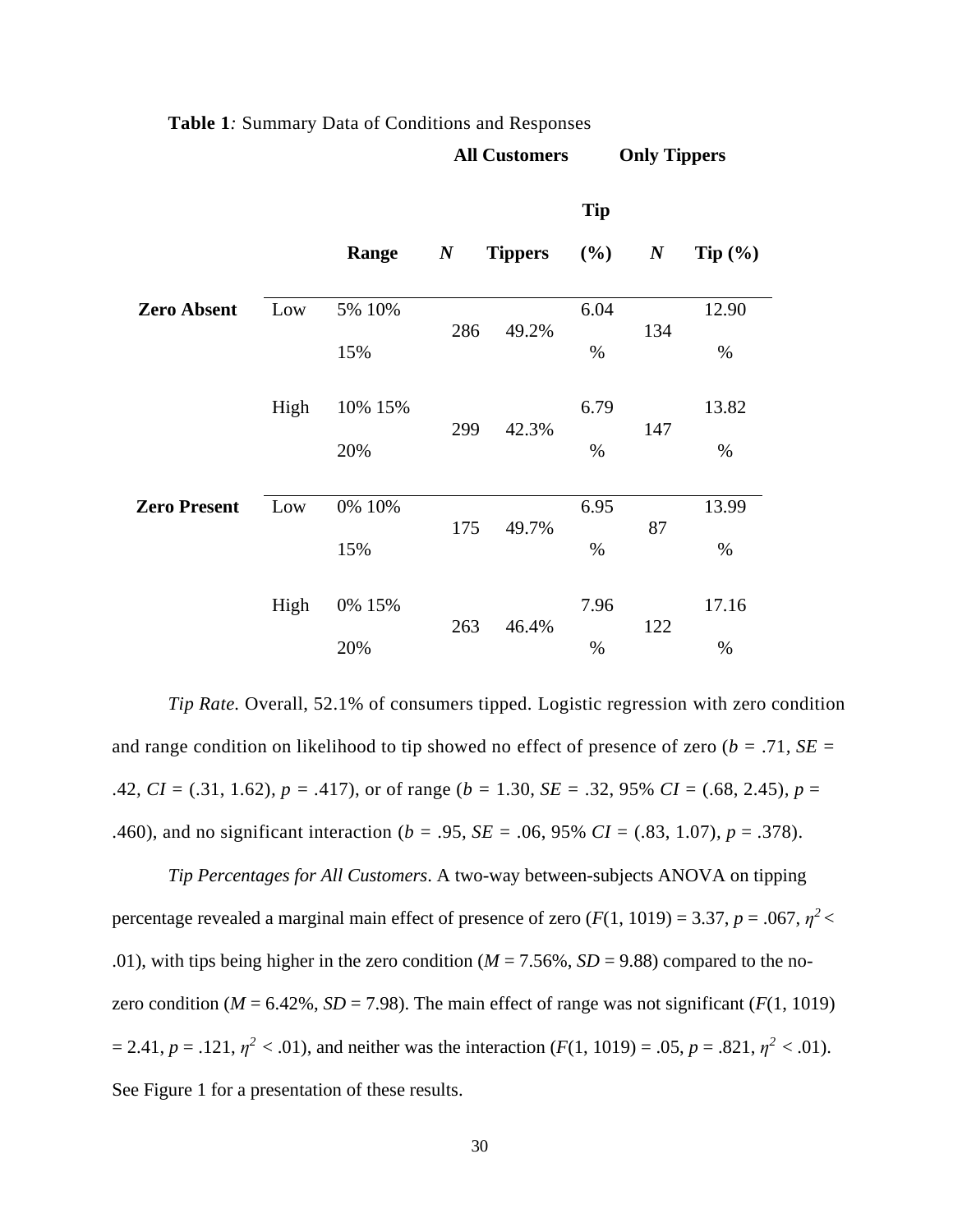

**Figure 1***.* Tip amount presented as % as a function of presence of zero and range.

*Tip Percentages Among Tippers.* A two-way ANOVA on the subset of the sample who tipped revealed a significant main effect of the presence of zero  $(F(1, 486) = 10.90, p < .001, \eta^2 =$ .02), with tips being higher in the zero present condition ( $M = 15.84\%$ ,  $SD = 8.57$ ) compared to the zero absent condition ( $M = 13.38\%$ ,  $SD = 6.28$ ). The main effect of range was also significant  $(F(1, 486) = 9.30, p = .002, \eta^2 = .019)$ , reflecting greater tips in the high range condition (*M* = 15.33%, *SD* = 7.53) compared to the low range condition (*M* = 13.33%, *SD* = 7.18). The interaction was marginally significant ( $F(1, 486) = 2.81$ ,  $p = .094$ ,  $\eta^2 = .01$ ). Post hoc tests showed that the interaction was driven by a larger difference between the zero present condition  $(M =$ 17.16%, *SD* = 9.77) and the zero absent condition ( $M = 13.82$ %, *SD* = 4.47) in the high range ( $t(1,$  $267$ ) = 3.70,  $p < .001$ ,  $d = 0.43$ ), which was directional but not significant in the low range condition ( $Ms = 13.99\%$ , 12.90%,  $SDs = 6.11$ , 7.79 for 0% and no zero, respectively;  $t(1, 219) =$ 1.10,  $p = .272$ ,  $d = 0.15$ ).

#### **Discussion**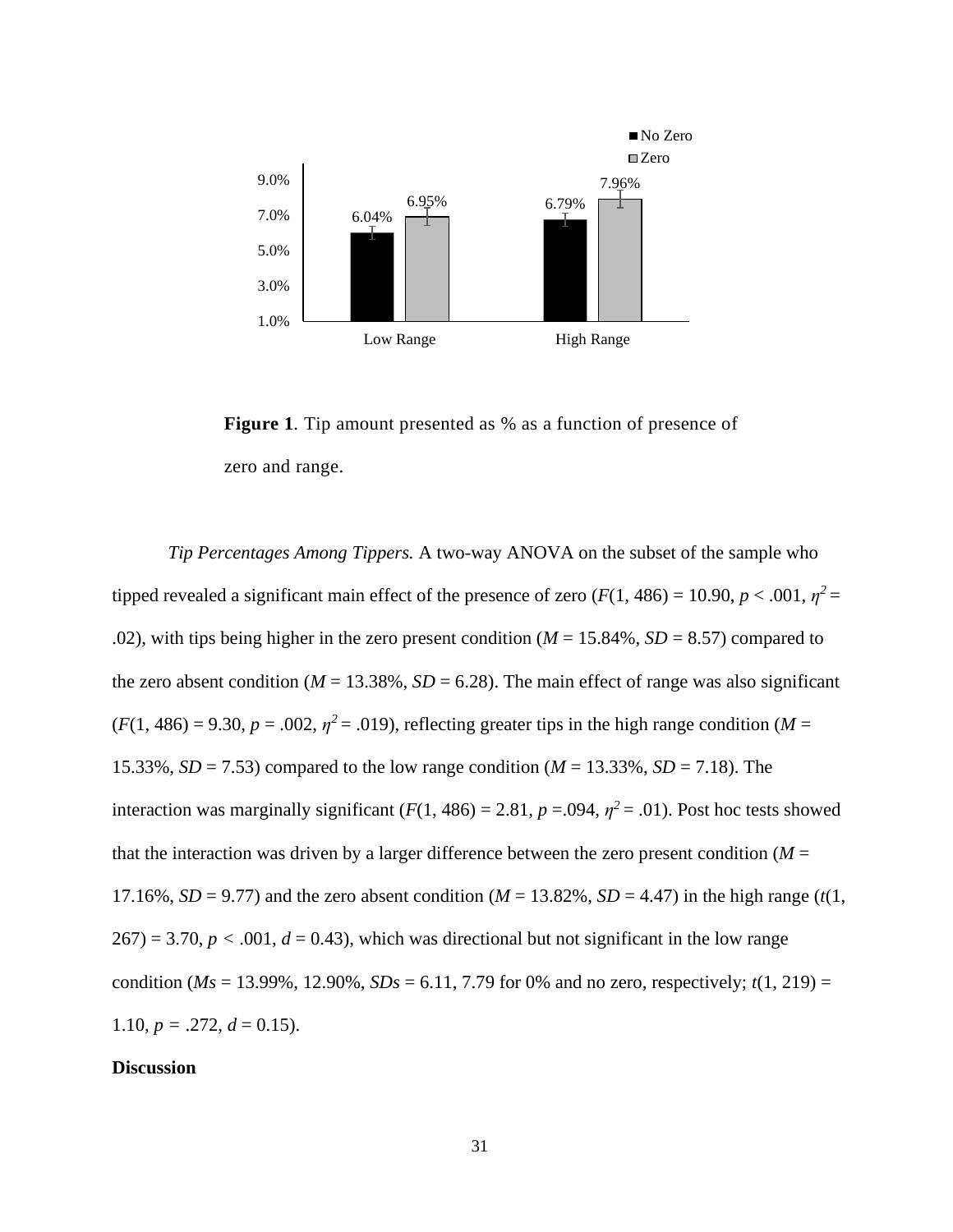Supporting H2, Study 4 showed that although likelihood to tip does not change based on the presence or absence of a 0% option, tip amount does. When both opt-out options (0% and "No Tip") were present in the choice set, consumers who tipped were nudged toward higher options in the set, leading them to leave higher tips. Importantly the field experiment confirmed that consumers do rely on the provided tip options to guide their tipping decisions, as the tips were greater in the high range condition. Critically this study also confirmed that the number 0% is special in the sense that consumers probably exclude it as an information piece when forming the tip average, as supported by the fact that tips were higher in the zero condition. This led to the counter-intuitive effect of an additional opt-out option (i.e., 0%) leading to greater tips. This study also provides explicit evidence that consumers do not choose tip options at random. An additional opt-out option in a set (of five options in total) doubles the chances that consumers would opt-out from tipping (from 20% [one opt-outs of five options] to 40% [two opt-outs of five options]), if they indeed choose their tip amount at random. The fact that there was no effect on likelihood to tip indicates that the number of opt-out choices does not make participants more likely to choose to opt out.

The POS system in the coffee shop does not provide specific information on the exact tip option consumers chose (it merely provides the total tip amount) and thus neither allows us to distinguish between those who chose the zero option and those who chose the "No Tip" option, nor to identify whether customers selected one of the provided tip options or used the custom tip option. In Study 5 we address these issues, replicating the field experiment in the lab to examine the likelihood of choosing each of the options in the set.

#### **STUDY 5: 0% VS. NO TIP**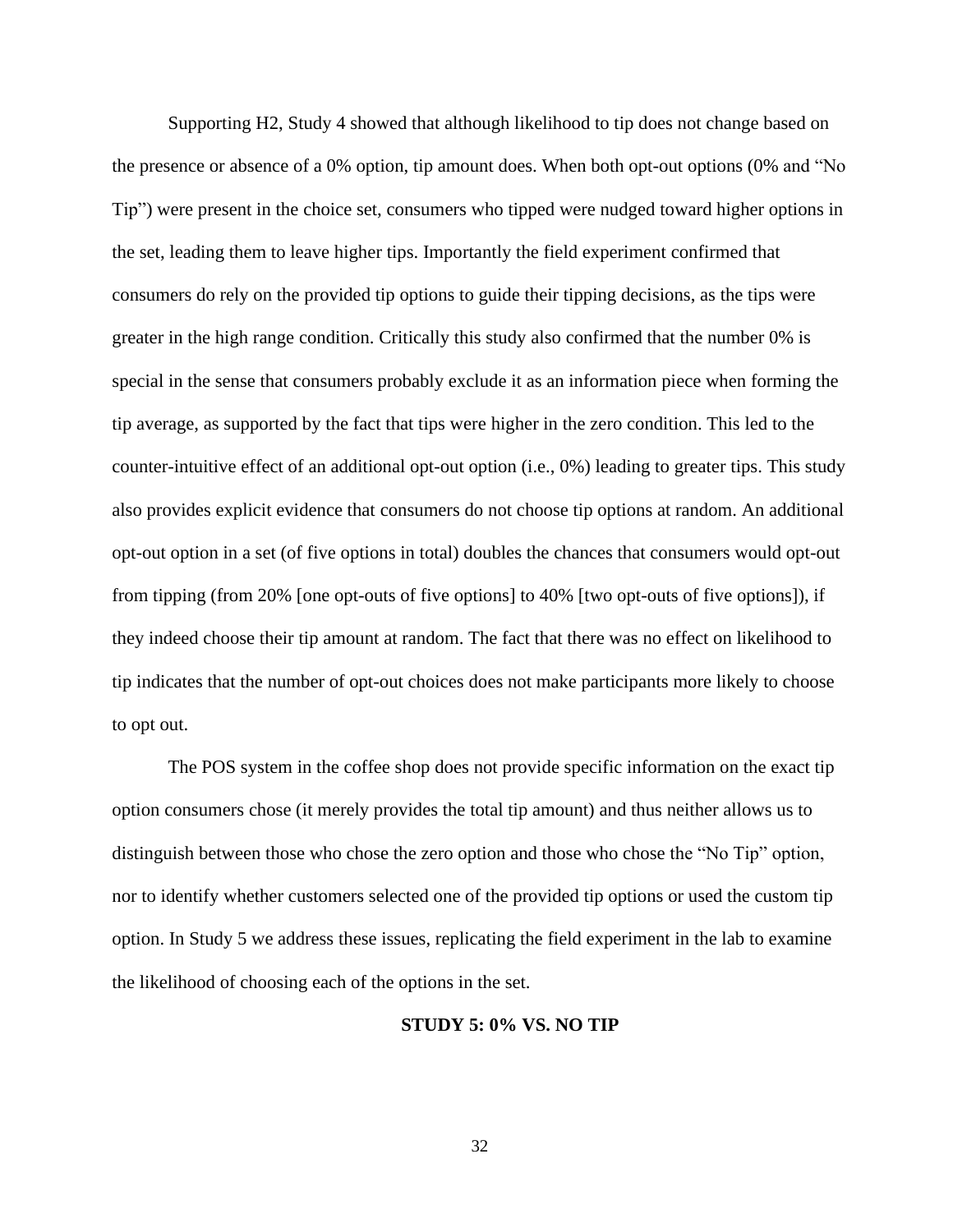We designed Study 5 to further support H<sub>2</sub> by replicating the previous field experiment (Study 4) in the lab, and to specifically examine whether there is a further qualitative difference between the two opt-out options (i.e., 0% and "No Tip"), as measured by people's likelihood to choose each of these options when deciding to opt-out from tipping. Study 5 further examines how exactly the 0% option nudges consumers by looking at which tip options in the choice set they are more likely to choose when it is present. Finally, Study 5 also tests H3 (whether image concerns mediated the effect of 0%) and three competing, alternative explanations: feelings of cheapness, signaling bad service quality, and negative affect. It is possible that choosing the zero option may make one feel cheap; thus, in order to feel generous, consumers avoid choosing the zero option in favor of higher options in the set. Another possibility for the effect of zero is that choosing the 0% option may signal to the service provider that there was something wrong with the service quality, leading consumers to avoid this option and to further choose higher options to signal their satisfaction from the service. Finally, choosing 0% may make someone feel more negative than choosing the "No Tip" option, so consumers avoid it, leaving larger tips so as to increase positive affect. The design of Study 5 allows us to compare these alternative explanations.

## **Methods**

*Participants.* The study included 250 mTurk participants (*M*age = 35.48, *SD* = 12.23; 46.8% females) who participated for monetary compensation. We excluded three participants who left extremely high tips [970%, 492%, and 197%], leaving a usable sample of 249.

*Design and Procedure.* This study employed a 2 (presence of zero: present vs. absent)  $\times$  2 (total bill: low [\$5.15] vs. high [\$10.15]) between-subjects design. Participants were asked to imagine that they were purchasing a few items at a coffee shop using their credit card; the cashier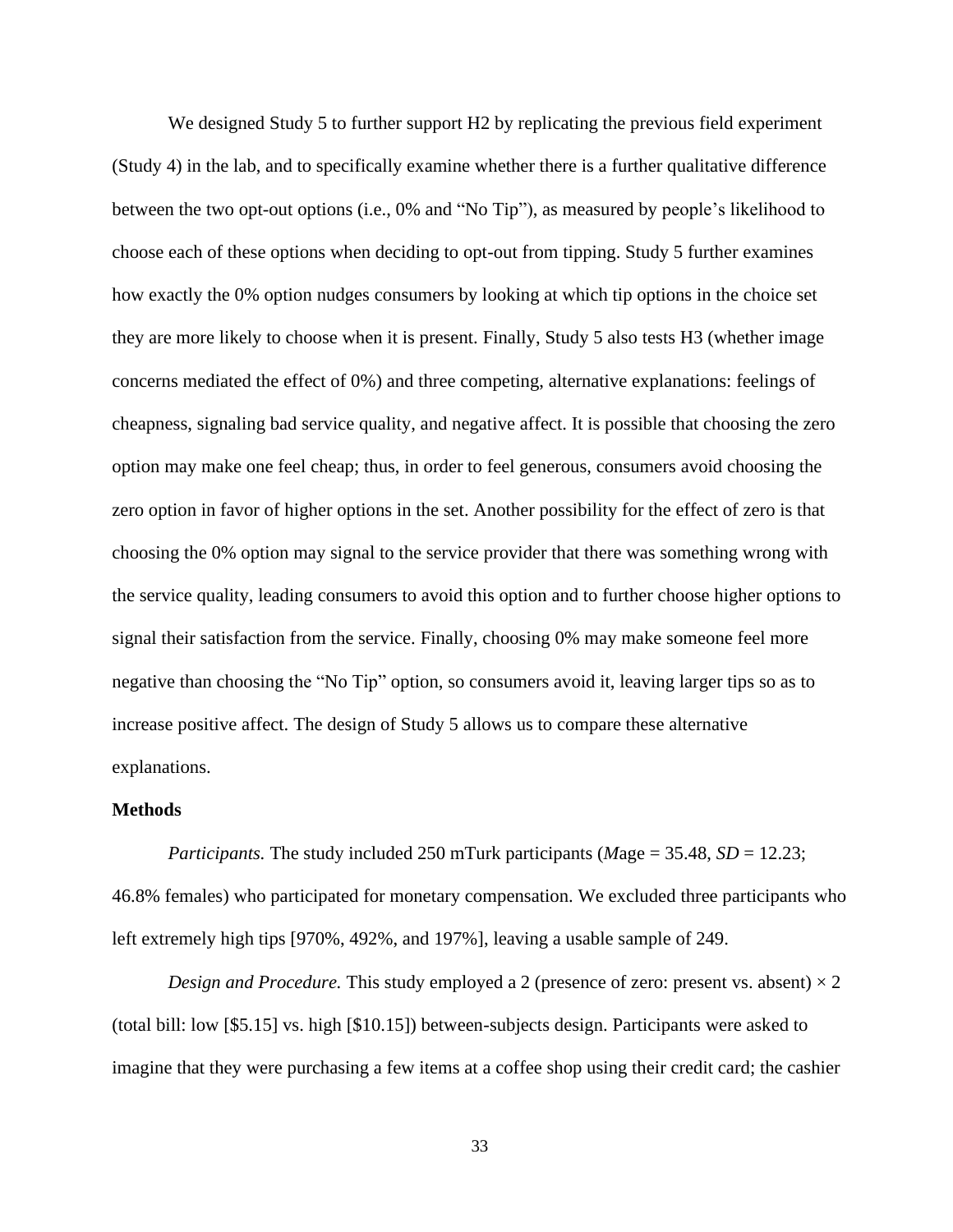swiped their credit card and turned her computer screen towards them to show them a tipping screen. They were assigned at random to one of the four experimental conditions. Participants were asked to specify how much would they leave as a tip by choosing one of the default options on the screen. We used the high range set from Study 4, as this set elicited a stronger effect. In the zero absent condition, participants saw 10%, 15%, 20%, "Custom Tip," and "No Tip;" in the zero present condition they saw 0%, 15%, 20%, "Custom Tip," and "No Tip." If the "Custom Tip" option was chosen, participants then were asked to indicate the tip amount (in USD) that they would like to leave. See Figure 2 for a presentation of the stimuli.

Participants were asked to indicate the degree to which they agree (on a scale from 1, *completely disagree*, to 7, *completely agree*) with the statement "I tipped the way I did because I did not want to look cheap." Participants then indicated the extent to which they agree (on a scale from 1, *completely disagree*, to 7, *completely agree*) with the following items: "Choosing 0%/No Tip makes me feel cheap," "Choosing 0%/No tip means that the service was bad," and "Choosing No Tip feels less negative than choosing 0% tip." Finally, participants answered a manipulation check item (asking them to recall the total bill amount), reported if they themselves ever received tips, and indicated their household income level, gender, and age.

| 10%                      | 15% | 20% | $0\%$                    | 15% | 20% |  |
|--------------------------|-----|-----|--------------------------|-----|-----|--|
|                          |     |     |                          |     |     |  |
| <b>Custom Tip Amount</b> |     |     | <b>Custom Tip Amount</b> |     |     |  |
| No Tip                   |     |     | No Tip                   |     |     |  |

**Figure 2**: Stimuli used in Study 5

# **Results**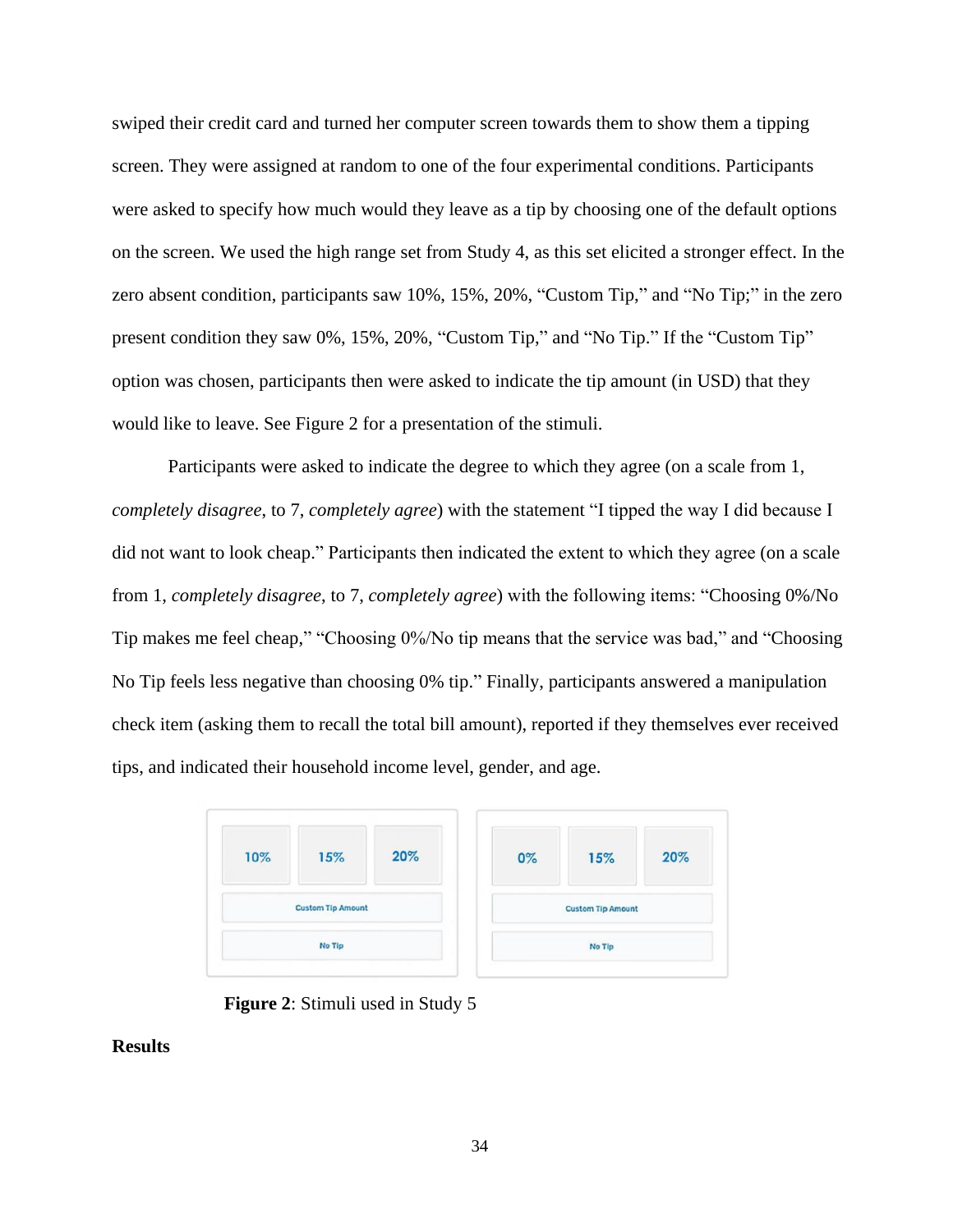*Manipulation Check.* Overall, 92.7% of participants passed the manipulation check (91.1% in the zero present condition and 94.4% in the zero absent condition). Results remained the same when including and excluding those who failed the manipulation check; therefore, we report results for the full sample.

*Tip Rate.* Overall, 73.7% of participants tipped. Logistic regression showed that the likelihood to tip did not differ as a function of zero presence  $(b = 1.18, SE = .90, 95\% CI = (.19,$ 7.03)*, p = .*85), or bill mount (*b =* 1.55*, SE =* .91, 95% *CI =* (.25, 9.31)*, p = .*630). The interaction between bill amount and presence of zero on likelihood to tip was not significant (*b =* 1.24*, SE =*  .60, 95% *CI =* (.38, 4.03), *p = .*721).

*Tip Percentage for Full Sample.* A two-way ANOVA with bill amount and presence of zero on total tip amount for the full sample revealed a significant main effect of zero presence  $(F(1, 243) = 7.03, p = .009, \eta^2 = .03)$ , with tips being significantly higher in the zero presence condition ( $M = 15.86\%$ ,  $SD = 21.03$ ) compared to the no-zero condition ( $M = 10.28\%$ ,  $SD =$ 6.90). The effect of bill amount was not significant  $(F(1, 243) = 2.41, p = .121, \eta^2 = .01)$ , and neither was the interaction  $(F(1, 243) = .04, p = .847, \eta^2 < .01)$ . See Figure 3 for a presentation of results.



**Figure 3.** Tip amount presented as % as a function of presence of zero and bill amount.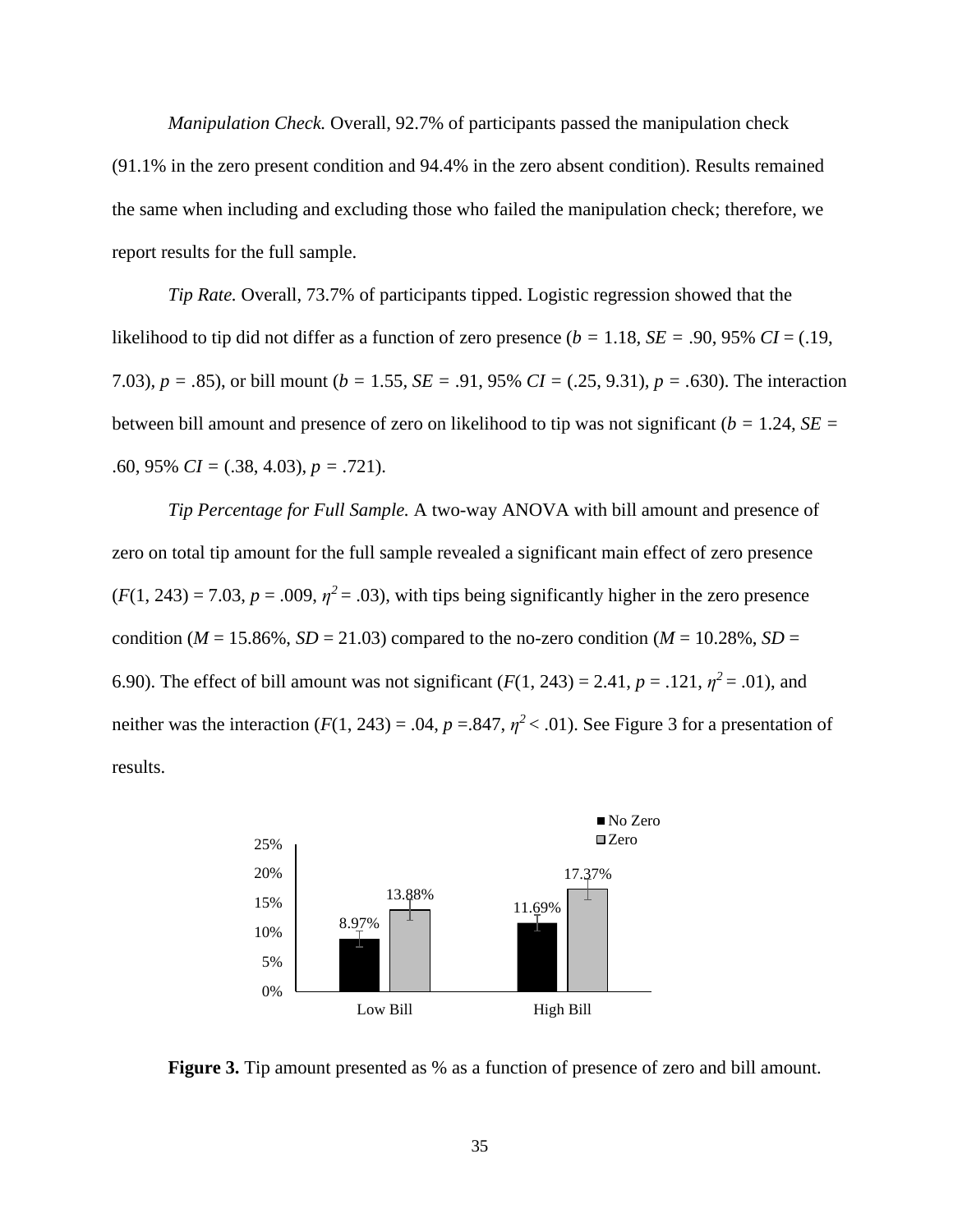*Tip Percentage Among Tippers.* Looking at the sample who tipped, the two-way ANOVA showed similar results, with a significant main effect for zero presence  $(F(1, 175) = 18.72, p <$ .001,  $\eta^2$  = .10), with participants giving higher tips in the zero condition (*M* = 23.51%, *SD* = 21.81) than in the no-zero condition ( $M = 13.28$ ,  $SD = 4.62$ ). The main effect of bill amount was not significant  $(F(1, 175) = .423, p = .516, \eta^2 < .01)$ , and neither was the interaction  $(F(1, 175) =$  $.049, p = .824, \eta^2 < .01$ .

*Default Tip Option Chosen*. In order to specifically examine which options participants were nudged towards in the set, we calculated the likelihood to choose each tip option in the choice set as a function of presence of zero. Since we did not find a main effect of bill amount on total tips or an interaction, we collapsed across this variable and present only the results for the presence of zero variable.

*15% Tip.* Cross-tabulation on the likelihood to choose the 15% tip options showed a significant effect of zero, such that the effect was driven by greater likelihood to choose this option in the zero condition (40.7% %) compared to the no-zero condition (27.4%:  $\chi^2(1, N = 247)$  $= 4.81, p = .020$ .

*20% Tip*. Cross-tabulation on the likelihood to choose the 20% tip options showed a directional but non-significant effect of zero, such that participants did not differ in the likelihood to choose the 20% tip between the zero present condition (10.6%) and the zero absent condition  $(7.3\%; \chi^2(1, N = 247) = .83, p = .245).$ 

*Custom Tip.* The likelihood to choose the custom tip option was marginally greater in the zero present condition (16.2%) compared to the zero absent condition (8.8%) as a function of the presence of zero  $(\chi^2(1, N = 247) = 3.07, p = .059)$ . Importantly, the custom tip amount left by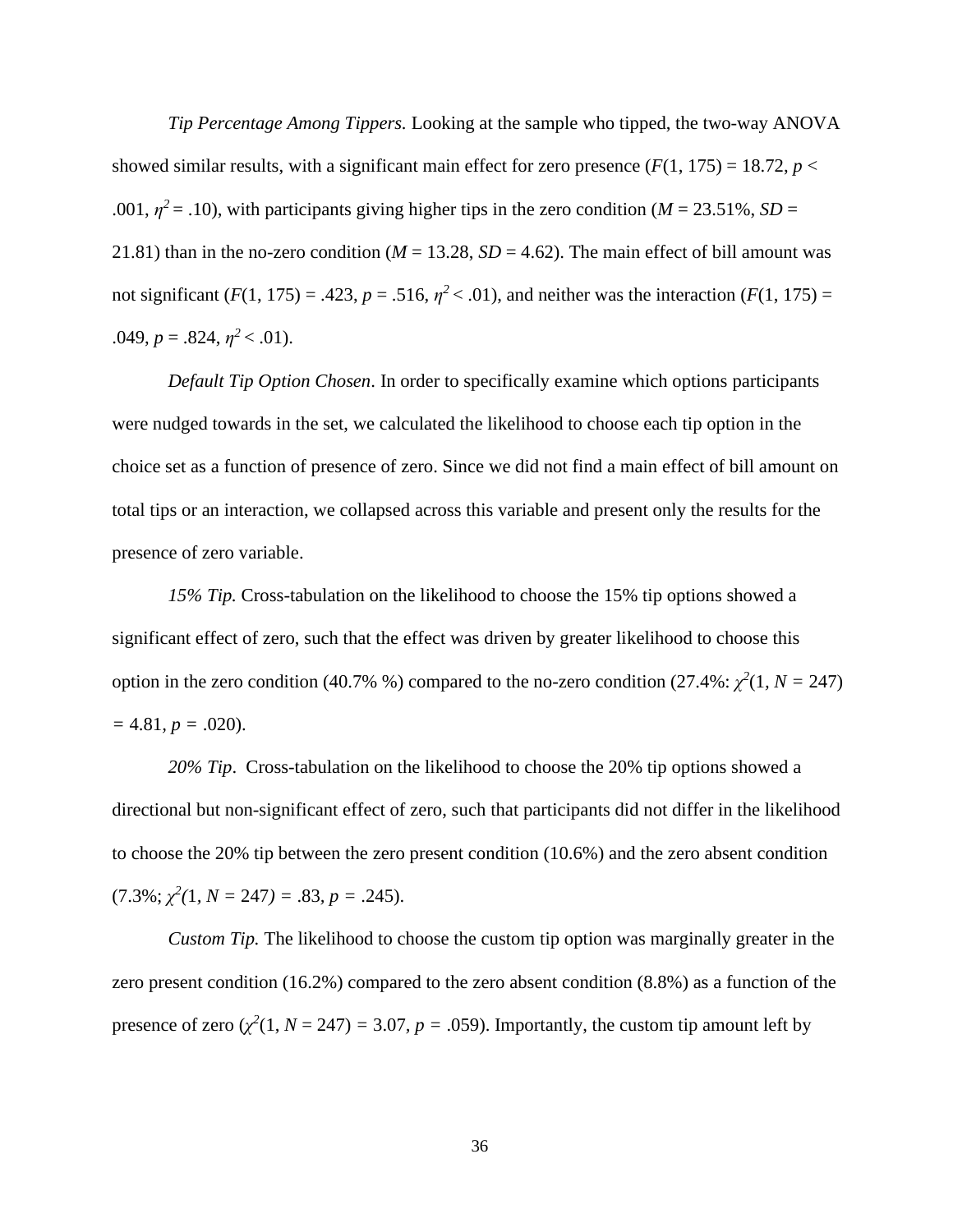those in the zero present condition ( $M = 47.08\%$ ,  $SD = 35.67$ ) was significantly larger than in the zero absent condition (*M* = 15.03%, *SD* = 10.18; *t*(29) = 2.89, *p* = .007, *d =* 1.22).

|            | 10%   | 15%       | 20%   | <b>Custom Tip</b> | No Tip |
|------------|-------|-----------|-------|-------------------|--------|
| No<br>Zero | 33.9% | $27.4\%*$ | 7.3%  | 8.8%              | 22.6%  |
|            | $0\%$ | 15%       | 20%   | <b>Custom Tip</b> | No Tip |
| Zero       | 7.5%  | $40.7\%*$ | 10.6% | 16.2%             | 25.0%  |

**Table 3**. Proportion of chosen options. Study 5.

*Likelihood of Choosing 0% vs. "No Tip" Option.* Supporting H1b, among non-tippers in the zero condition (32.5%), only 7.5% chose the zero option, while the rest chose the "No Tip" option, a difference which is statistically significant ( $\chi^2(1, N = 40) = 28.90, p < .01$ ), indicating people's reluctance to choose the zero option when choosing to not leave tips.

*Likelihood of Choosing "No Tip" Option.* A chi-square test was performed to examine the likelihood of choosing the "No Tip" option between the zero and no-zero conditions, showing a non-significant result  $(\chi^2(1, N = 65) = .26, p = .264)$ , meaning that the presence of zero does not affect participants' likelihood to choose the "No Tip" option.

*Mediation by Self-Image Concern.* Finally, we examined whether image concerns mediated the effect of the presence of zero on tip amounts; we did not find significant results ( $b =$ -.15, *SE* = .74, 95% *CI* (-1.64; 1.31). However, using moderation analysis with 10,000 bootstrap samples (SPSS Macro PROCESS, Model 1), we found that self-image concerns moderate the relationship between the presence of zero and total tip amount, such that the effect is stronger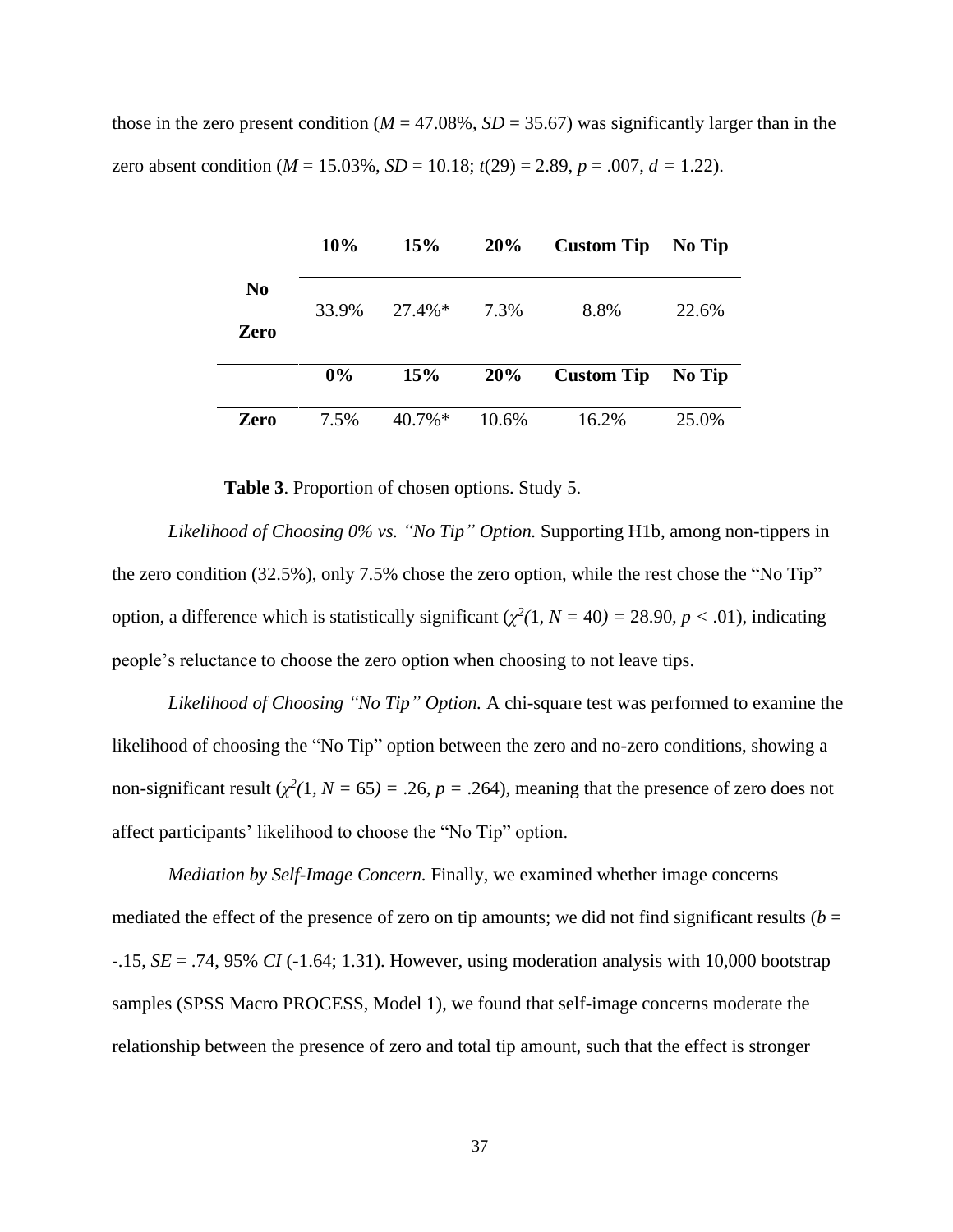among those with higher image concerns  $(\Delta R^2 = .01, F(1, 247) = 5.42, p = .02)$ , with moderation values defying Jhonson-Neyman significance region 3.71.

*Alternative Accounts.* To evaluate alternative explanations, we conducted a paired-samples *t*-test on the items reporting perceptions of self-signal cheapness, signaling bad service, and negative affect. The difference between people's feeling cheap when choosing zero (*M* = 6.09, *SD*  $(2.56)$  vs. when choosing "No Tip" ( $M = 6.08$ ,  $SD = 3.50$ ) was not significant ( $t(246) = .18$ ,  $p = 3.50$ ) .856). In terms of signaling service quality, no difference was observed between the zero  $(M =$ 5.09, *SD* = 3.50) and "No Tip" conditions (*M* = 4.98, *SD* = 3.41; *t*(246) = 1.15, *p* = .250), indicating that people do not relate choosing zero to signaling lower service quality. Finally, in terms of negative affect, there was no difference between how negative people felt in choosing zero (M = 4.82, SD = 3.32) vs. "No Tip" (M = 4.86, SD = 3.03;  $t(246) = -.98$ ,  $p = .327$ ).

## **Discussion**

Supporting H1**,** Study 5 replicated the results of the field experiment (Study 4) and showed that, across bill sizes, likelihood to tip did not differ across conditions; however, participants gave higher tips in the set where the zero was present. Specifically, those in the nozero condition were more likely to choose lower options in the set (and leave lower custom tip options) compared to those in the zero condition. Furthermore, Study 5 provides evidence that 0% and "No Tip" options are perceived differently among those who choose to not tip. People are seemingly reluctant to choose the 0% option and prefer to choose an equivalent outcome in the form of "No Tip." This study further finds that choosing 0% does not seem to make participants feel cheaper compared to choosing "No Tip," nor does choosing zero signal low service quality or increase negative affect.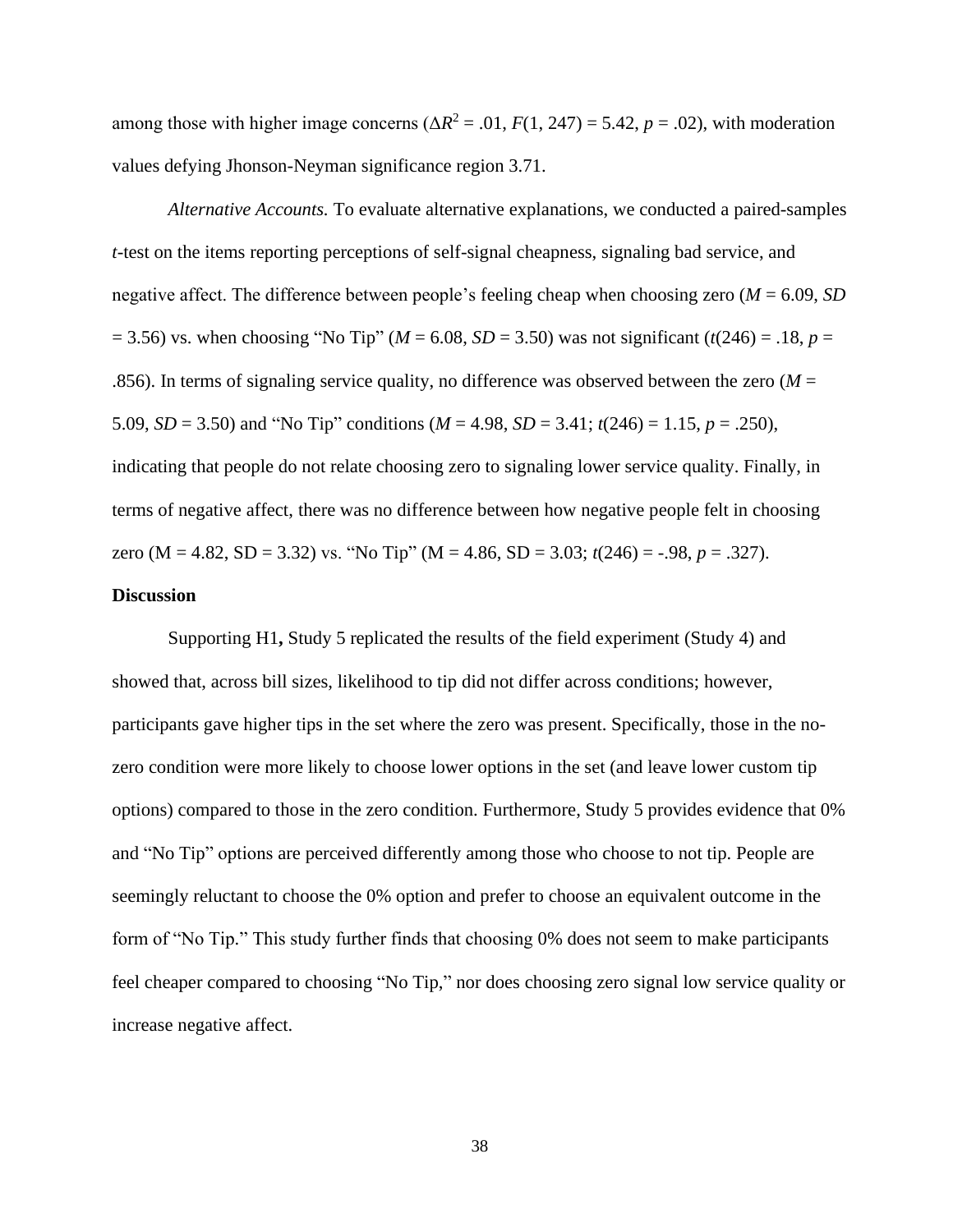Finally, although image concerns did not mediate the effect, they were found to moderate the effect, such that the effect of the presence of zero is stronger for those who have high image concerns, suggesting that choosing zero might affect how people think they are perceived in the eyes of others.

Studies 4 and 5 used tip presentations via a POS system that allows for only three numerical options; as such, in the zero absent condition, consumers were presented with three non-zero numerical options, while in the zero present condition, they were presented with only two non-zero numerical options. We designed Study 6 to address these issues by presenting consumers the scale in a single row with identical numerical options. Moreover, we designed Study 6 to examine the unique role of 0% compared to a similarly low and nominal 1% tip.

## **STUDY 6: THE UNIQUE ASPECT OF THE NUMBER 0**

Study 6 was designed to address concerns raised from Studies 4 and 5 regarding the scale used and the number of numerical options presented—specifically, the number of non-zero numerical options. Furthermore Study 6 examined whether the effect found was unique to the presence of zero or can be also found using a very low comparable option such as a 1% tip. According to the Automatic End Effect, the numbers 0 and 1 (in the absence of zero) represent the smallest members on the mental number line, which is defined as the neural system for magnitude representation (Dehaene 1992; Gallistel and Gelman 1992, 2000; Pinhas and Tzelgov 2012; Verguts, Fias, and Stevens 2005). Thus, examining the effect of zero compared to its closest neighbor (i.e., 1) would provide strong evidence that the effect is robust and unique to zero and not merely caused by a small-magnitude number in general.

#### **Methods**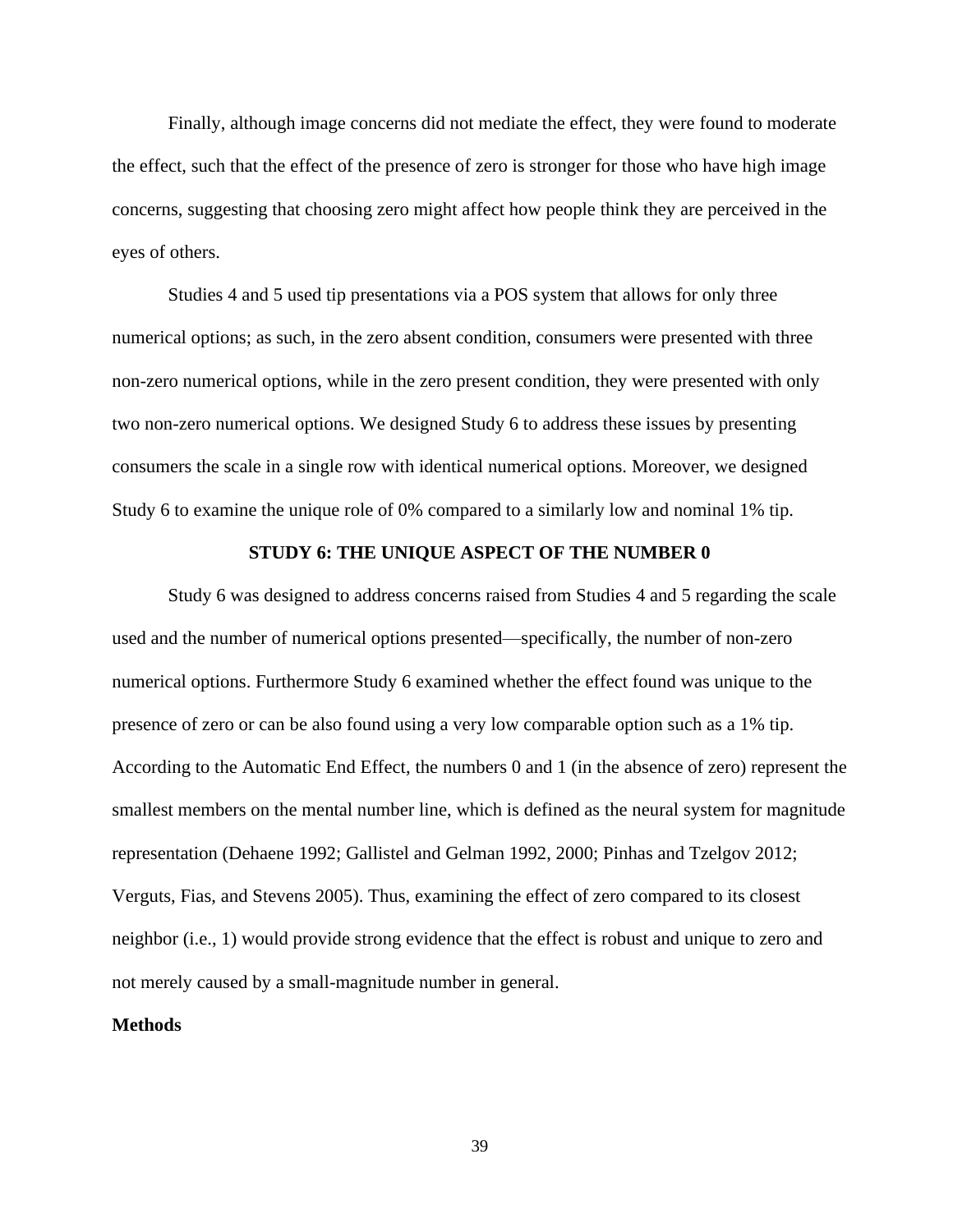*Participants*. The study included 315 mTurk participants (*M*age = 36.19, *SD* = 10.30; 38.7% females) who participated for monetary compensation.

*Design and Procedure***.** This study employed a between-subjects design comparing the effect of lowest value (0% vs. 1%) in the set on tip frequency and amounts. Participants were asked to imagine that they were purchasing a few items at a coffee shop using their credit card for a total bill of \$10.15. The cashier swiped their credit card and turned her computer screen towards them to show them a tipping screen. Participants were asked to specify how much would they leave as a tip by choosing one of the default options on the screen. Participants in the 1% condition saw 1% as the smallest option, whereas those in the zero condition saw 0%. In both conditions, the remaining options were 10%, 15%, 20%, and "Custom Tip," and "No Tip." Other exploratory items measuring *generosity* ("How generous do you feel your tip was?") and *perceptions of the options provided* ("How much did the tip options make you feel comfortable to choose from?"), *avoidance from feeling cheapness* ("How much did you tip to not feel cheap?) and *perceptions of the business* as a function of the tip options ("How much do you appreciate this coffee shop for the tip options they use?"). All were rated on a scale from 1, *not at all*, to 7, *very much*. Results are reported in the Web Appendix. Finally, participants were also asked to report whether they consider themselves tippers and to indicate their gender and age.

#### **Results**

*Tip Rate.* Overall, 90.3% of participants tipped. Logistic regression showed that the likelihood to tip did not differ as a function of the lowest value ( $b = 1.11$ ,  $SE = .38$ , 95%  $CI =$  $(.52, 2.36), p = .786$ .

*Tip Percentage for Full Sample.* Supporting H1, an independent-samples *t*-test showed a significant effect of lowest value on total tip amount, with tips being significantly greater in the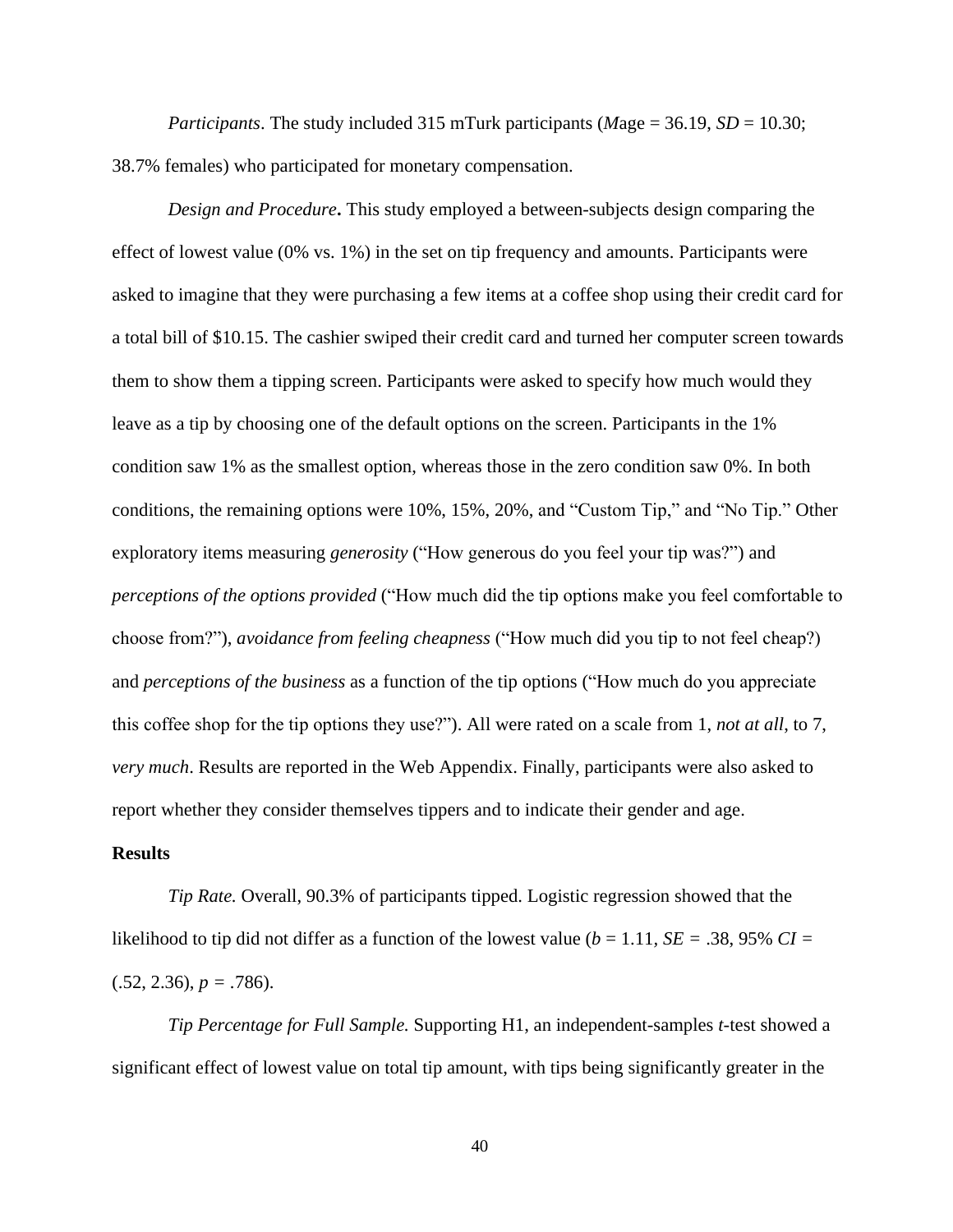0% condition ( $M = 18.98\%$ ,  $SD = 21.92$ ) compared to the 1% condition ( $M = 13.78\%$ ,  $SD =$ 14.37;  $t(306) = 2.45$ ,  $p = .015$ ,  $d = .28$ ).

*Tip Percentage Among Tippers.* An independent-samples *t*-test among just the sub-sample who tipped showed a similar pattern, with a significant effect of lowest value on total tip amount, with tips being significantly higher in the 0% condition ( $M = 21.12$ %,  $SD = 22.12$ ) compared to the 1% condition ( $M = 15.19\%$ ,  $SD = 14.36$ ;  $t(276) = 2.64$ ,  $p = .009$ ,  $d = .31$ ).

*Tip Option Chosen*. In order to specifically examine which options participants were nudged towards in the set, we calculated the likelihood to choose each tip option in the choice set as a function of the lowest value.

*10% Tip.* Cross-tabulation on the likelihood to choose the 10% tip options showed no effect of lowest value, such that participants were no more or less likely to choose the 10% tip option in the 0% condition (34.4%) compared to the 1% condition (31.6%;  $\chi^2(1, N = 315) =$ .27,  $p = .345$ ).

*15% Tip.* Cross-tabulation on the likelihood to choose the 15% tip options showed a nonsignificant effect, with a people being comparably likely to choose it in the 0% condition (17.2%) and the 1% condition  $(20.3\% : \chi^2(1, N = 315) = .48, p = .291)$ .

*20% Tip*. Cross-tabulation on the likelihood to choose the 20% tip options showed a significant effect  $(\chi^2(1, N = 315) = 6.32, p = .0109)$ , with significantly more participants choosing the 20% tip in the 0% condition (23.6%) than in the 1% condition (12.7%).

*Custom Tip.* The likelihood to choose the custom tip option did not differ as a function of the lowest value  $(\chi^2(1, N = 315) = .13, p = .424)$ ; however, an independent-samples *t*-test with lowest value as the independent variable and custom tip amount as the dependent variable showed a significant main effect  $(t(38) = 2.33, p = .025, d = .74)$ , with custom tips being significantly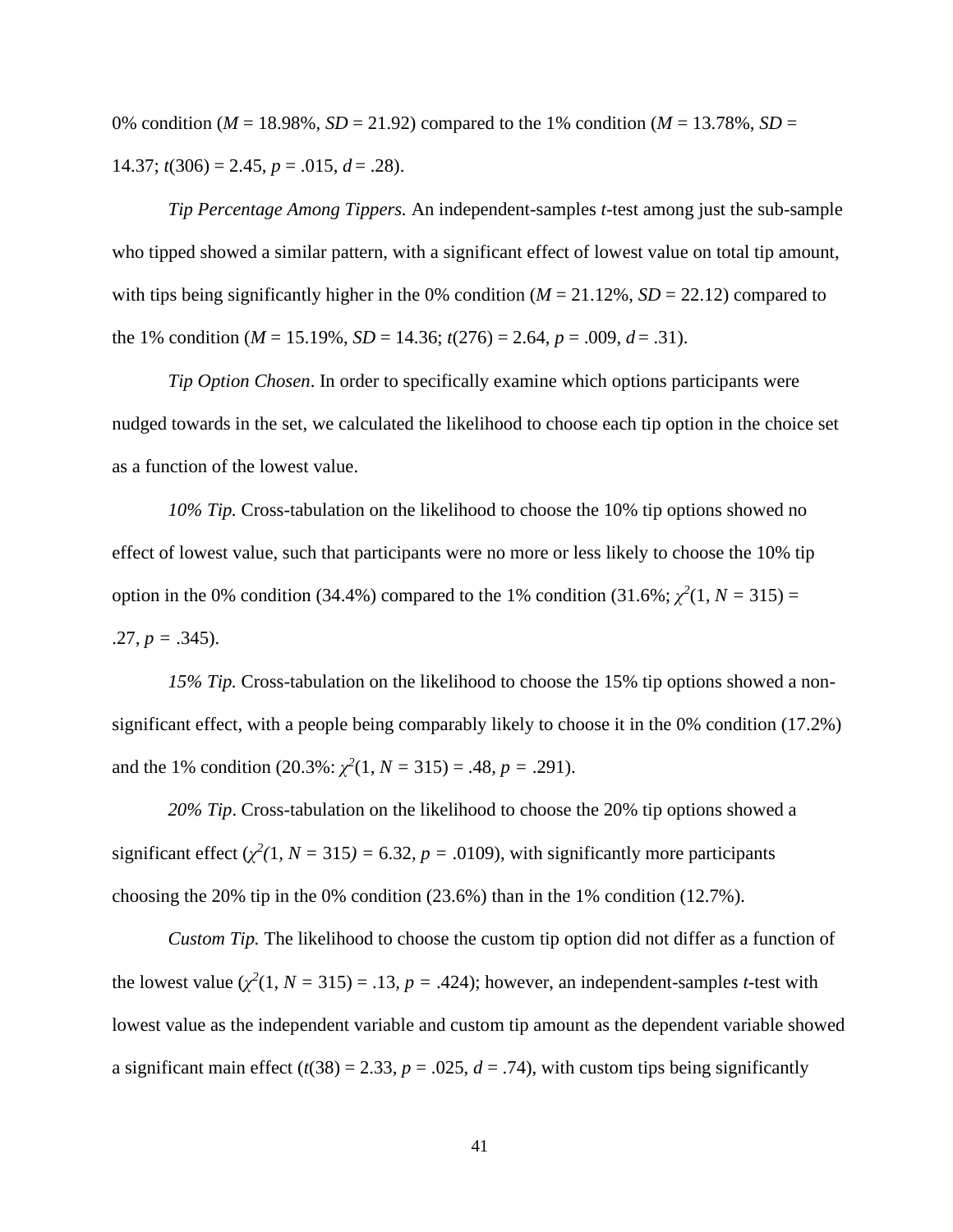larger in the 0% condition ( $M = 60.71\%$ ,  $SD = 37.20$ ) compared to the 1% condition ( $M =$  $36.06\%, SD = 28.62$ .

*Choosing 1% vs. 0%.* We examined the difference in overall likelihood to choose the 0% vs. 1% options and observed a significantly lower likelihood to choose 0% (3.8%) compared to 1% (10.1%;  $\chi^2(1, N = 315) = 4.81$ ,  $p = .023$ ), indicating that participants are more reluctant to choose zero compared to an extremely low numerical comparison. This finding implies that, within the context of prosocial payments, the zero number holds a qualitatively different perception relative to other similarly low-magnitude numerical values.

*Choosing 0% vs. "No Tip".* The likelihood to choose zero (3.8%) was directionally but not significantly lower than the likelihood to choose "No Tip" (7.0%;  $\chi^2(1, N = 16) = 2.25$ ,  $p =$ .13), indicating a directional support for H2.

*Choosing 1% vs. "No Tip".* We examined whether there was a difference between how consumers observe the 1% tip (which is nominally small, essentially being an alternative to zero, though is, importantly, not zero) and the standard "No Tip" opt-out option. Within the condition where both one percent and "No Tip" were present, there was no significant difference in the likelihoods to choose "No Tip" (15.8%) and 1% (10.1%;  $\chi^2(1, N = 41) = 1.97$ ,  $p = .160$ ), indicating that consumers may perceive a one percent tip as similar to no tip; however, directionally, consumers chose the "No Tip" at higher frequencies.

#### **Discussion**

Study 6 examined the effect of zero on tipping, showing that the effect was driven by participants choosing higher tip options in the set (the 20% option) and indicating higher custom tip options. Importantly, participants were less likely to choose the 0% option compared to the 1% option even though the monetary impact of these options on both the payer and the service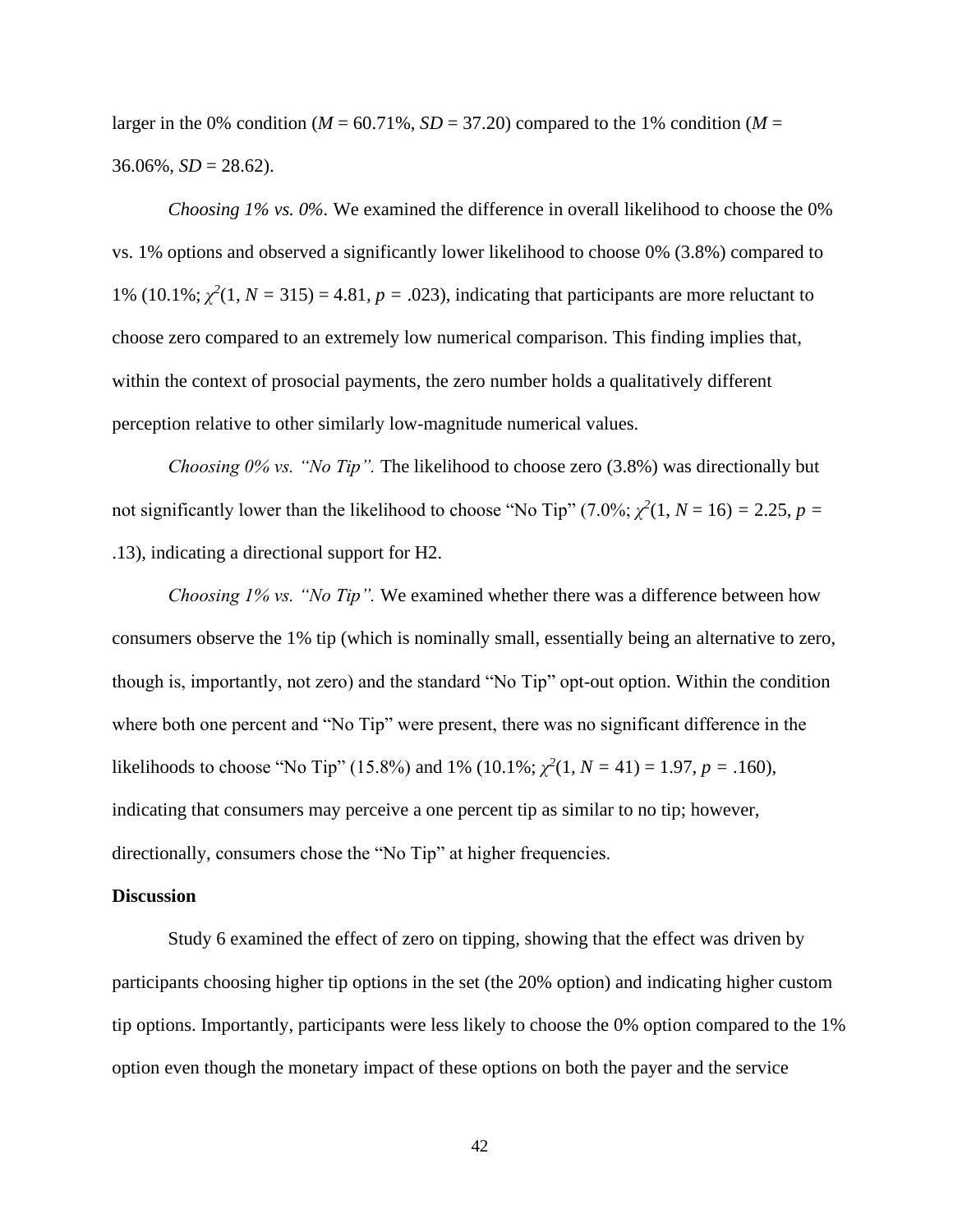provider are equivalently minimal. This shows the unique quality of the number 0, which appears to be qualitatively different than any other number and is in line with recent findings from the numerical cognition literature (Zaks-Ohayon et al. 2021). Giving a 1% tip could essentially be seen as giving no tip at all, which is corroborated by our fining that the proportion of these who chose "No Tip" was not different than the proportion of those who chose one percent. With that, this current study suggests that even when comparing 0% to another unfamiliar and extremely low numerical entity, the effect of the number zero holds.

In this study, even though the proportion of those who chose 0% was half that of those who chose "No Tip," we did not find statistical significance. The total proportion of tippers in this sample was very high (90.3% tipped), which much higher than the real-world observations in the field study (see Study 4). This potentially made it harder to reach significance levels due to insufficient proportion of non-tippers. That is, tipping likelihood was already at or near ceiling. The next study replicated Study 6 and further examined the effect of a zero opt-out as a function of the number of total opt-out options—that is, whether tip amounts are greater when the zero optout is the only opt-out in the set or when it is present in addition to the "No Tip" opt-out option.

#### **STUDY 7: SINGLE VS. MULTIPLE OPT-OUT OPTIONS**

Study 7 was design to examine how the number of opt-outs affects tips. We manipulated the presence of 0% (vs. 1%) in addition to the presence of "No Tip"—that is, when "No Tip" is present in the choice set vs. when it is not.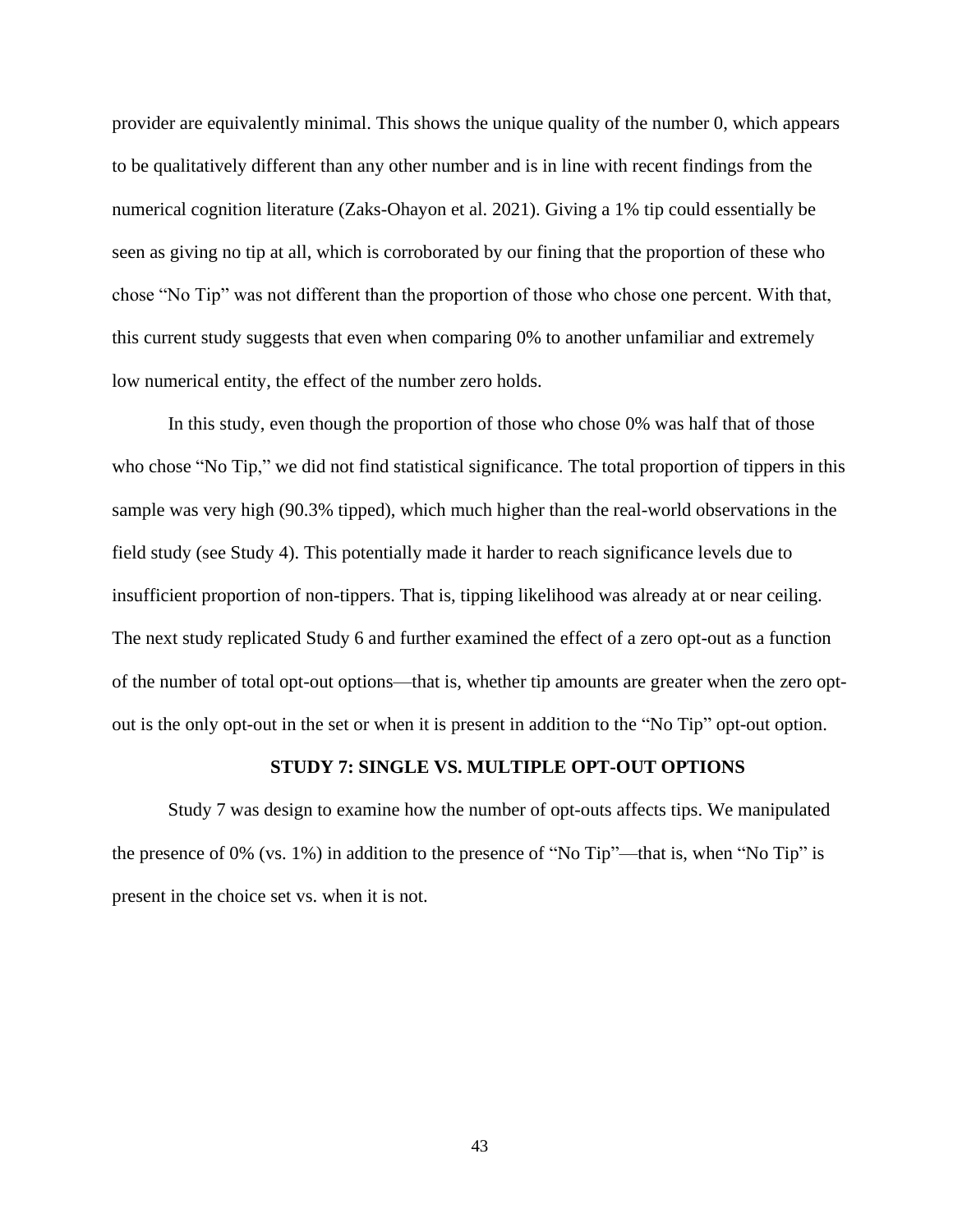## **Methods**

*Participants.* The study included 463 mTurk participants (*M*age = 37.24, *SD* = 10.37; 41.9% females;) who participated for monetary compensation.

*Design and Procedure.* This study employed a 2 (lowest value:  $0\%$  vs.  $1\%$ )  $\times$  2 ("No Tip": present vs. absent) between-subjects design. Similar to previous studies, participants were asked to imagine that they were purchasing a few items at a coffee shop using their credit card for a total bill of \$10.15. The cashier swiped their credit card and turned her computer screen towards them to show them a tipping screen. They were then assigned at random to one of the four experimental conditions. Participants were asked to specify how much would they leave as a tip by choosing one of the default options on the screen. Participants in the 1% condition saw 1% as the smallest option, whereas those in the 0% condition saw 0%. In both conditions, the remaining options were 10%, 15%, 20%, and "Custom Tip." In the absent condition, participants saw one of these sets of just five options; in the present condition, participants saw one of these sets of five options in addition to a "No Tip" option as the last option in the set. When the "Custom Tip" option was chosen, participants were asked to indicate the tip amount (in USD) they would like to leave.

After indicating their tip choice, participants were asked to complete a comprehensive assessment of *impression goals concerns* ( $\alpha$  = .85), comprising the four questions ("To what extent do you feel obligated to tip in coffee shops?", "To what extent do you tip in coffee shops in order to impress the server?", "To what extent do you tip in coffee shops in order to impress other customers?", and "To what extent do you feel embarrassed to not tip in coffee shops?"; all rated on a scale from 1, *not at all*, to 7, *very much*). Then participants completed the *perception of the business scale* ( $\alpha$  = .86) which consisted of a five statements that asked them the extent to which they appreciate the coffee shop ("I appreciate this coffee shop for the tip options they are using,"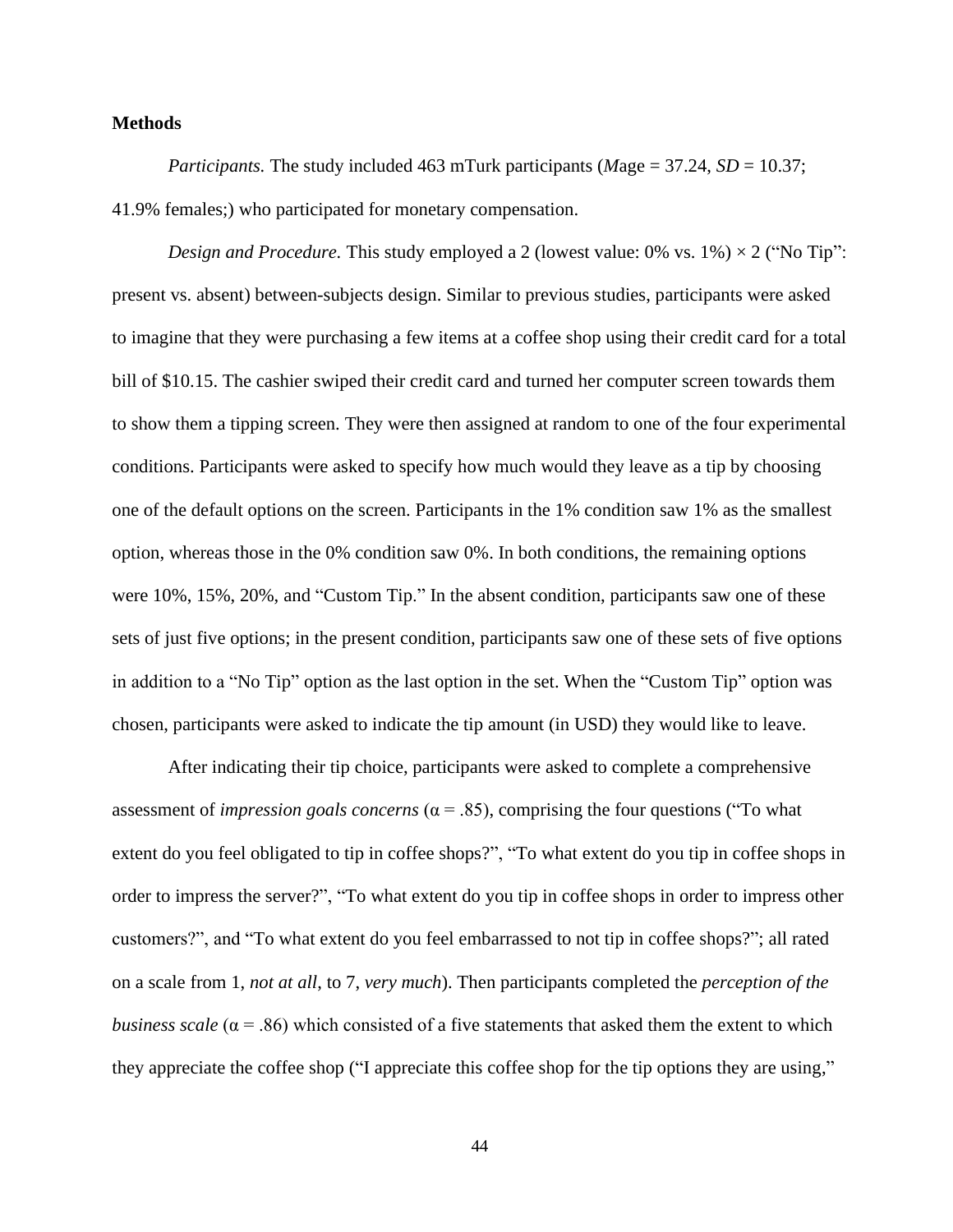"I hold a positive view of this coffee shop," "The coffee shop treats its customers fairly," "The coffee shop cares about its employees," and "The coffee shop pays fair wages;" all rated on a scale from 1, *strongly disagree*, to 7*, strongly agree*). Finally, participants indicated their household income level, age, and gender.

## **Results**

*Tip Rate.* Overall, 88.98% of participants tipped. A logistic regression procedure showed that the likelihood to tip was marginally significantly as a function of lowest value ( $b = .45$ ,  $SE =$ .43, 95% *CI* = (.19, 1.06), *p* = .07), with a greater likelihood to tip in the 0% condition (92.5%) than the 1% condition (85.3%). The effect of likelihood to tip as a function of presence of "No Tip" option was not significant (*b* = 1.13, *SE* = .50, 95% *CI* = (.42, 3.05), *p* = .801). The interaction between bill amount and lowest value on likelihood to tip was not significant  $(b =$ 1.00, *SE* = .62, 95% *CI* = (.29, 3.42), *p* = .999).

*Tip Percentage for Full Sample.* A two-way ANOVA with lowest value and "No Tip" presence on total tip amount revealed a significant main effect of lowest value  $(F(1, 459) = 10.91$ ,  $p = .001$ ,  $p^2 = .02$ ), with tips being significantly higher in the 0% condition (*M* = 16.99%, *SD* = 17.36) compared to the 1% condition  $(M = 12.60\%$ ,  $SD = 10.49)$ . The main effect of "No Tip" was as well significant  $(F(1, 459) = 5.07, p = .025, \eta^2 = .01)$ , with tips being higher when it was present (*M* = 16.31%, *SD* = 17.36) than when it was absent (*M* = 13.30%, *SD* = 10.55). The interaction was not significant  $(F(1, 459) = .49, p = .487, \eta^2 < .01)$ . See Figure 4 for a presentation of the results.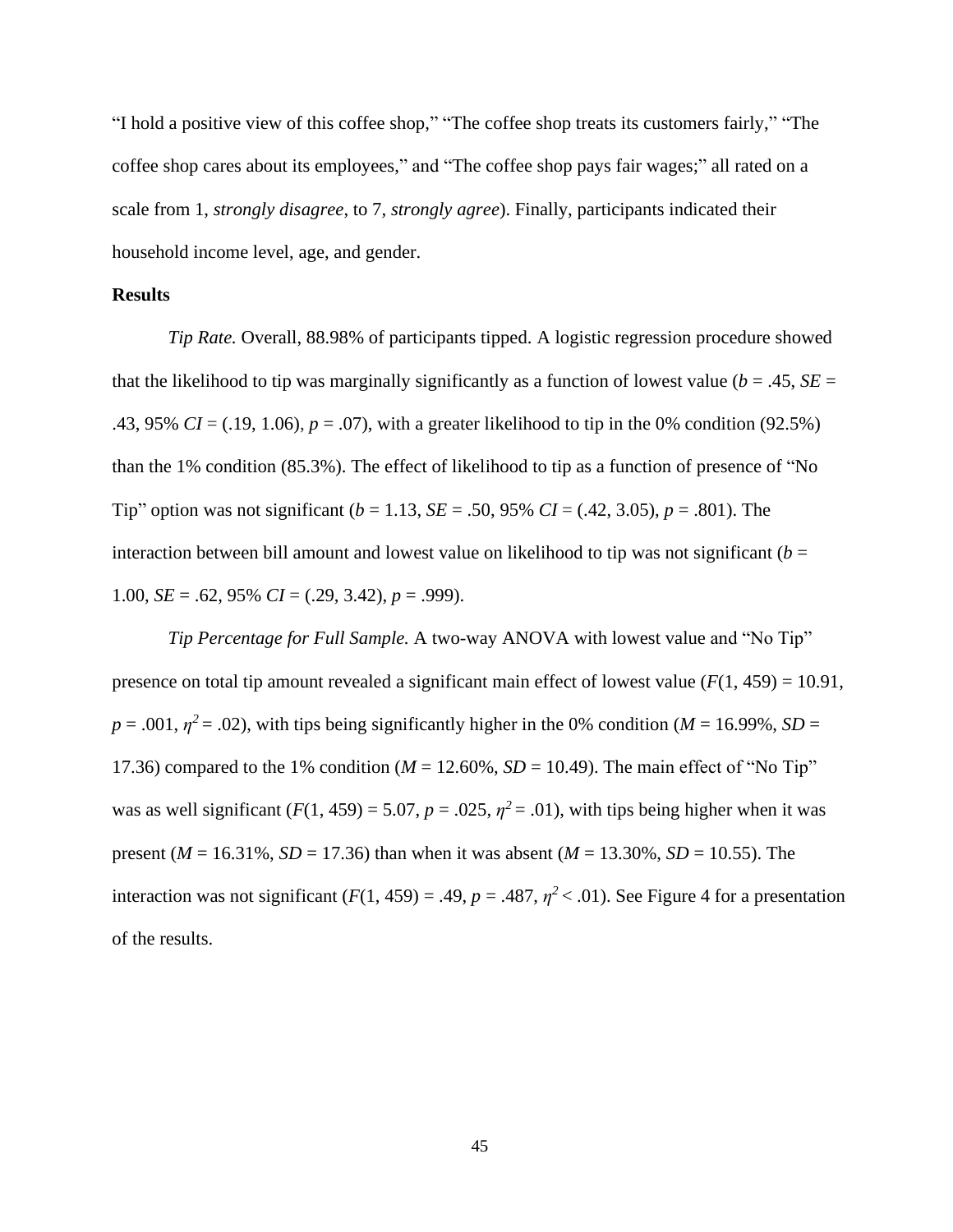



*Tip Percentage Among Tippers.* A two-way ANOVA among just the sub-sample who tipped revealed similar results, with a significant main effect for lowest value  $(F(1, 422) = 10.34$ ,  $p = .001$ ,  $p^2 = .02$ ), with participants giving higher tips in the 0% condition (*M* = 18.34%, *SD* = 17.34) than in the 1% condition ( $M = 13.79\%$ ,  $SD = 10.19$ ). The main effect of presence of "No Tip" was again significant  $(F(1, 422) = 8.31, p = .004, \eta^2 = .02)$ , with tips being higher when it was present ( $M = 18.20$ ,  $SD = 17.53$ ) than when it was absent ( $M = 14.09$ ,  $SD = 10.34$ ). The interaction was not significant  $(F(1, 422) = .005, p = .942, \eta^2 < .001)$ .

*Tip Option Chosen*. In order to examine which tip options consumers were nudged toward, we calculated the likelihood of choosing each tip option in the choice set as a function of the lowest and whether the "No Tip" opt-out option was present.

*10% Tip.* Cross-tabulation on the likelihood to choose the 10% tip options showed a significant effect of lowest value, such that participants were more likely to choose the 10% tip option in the 0% condition (38.4%) compared to the 1% condition (30.3%;  $\chi^2(1, N = 463)$  = 3.33,  $p = .042$ ). There was also a significant effect of presence of "No Tip," with participants being more likely to choose the 10% option in when "No Tip" was absent (40.1%) than when it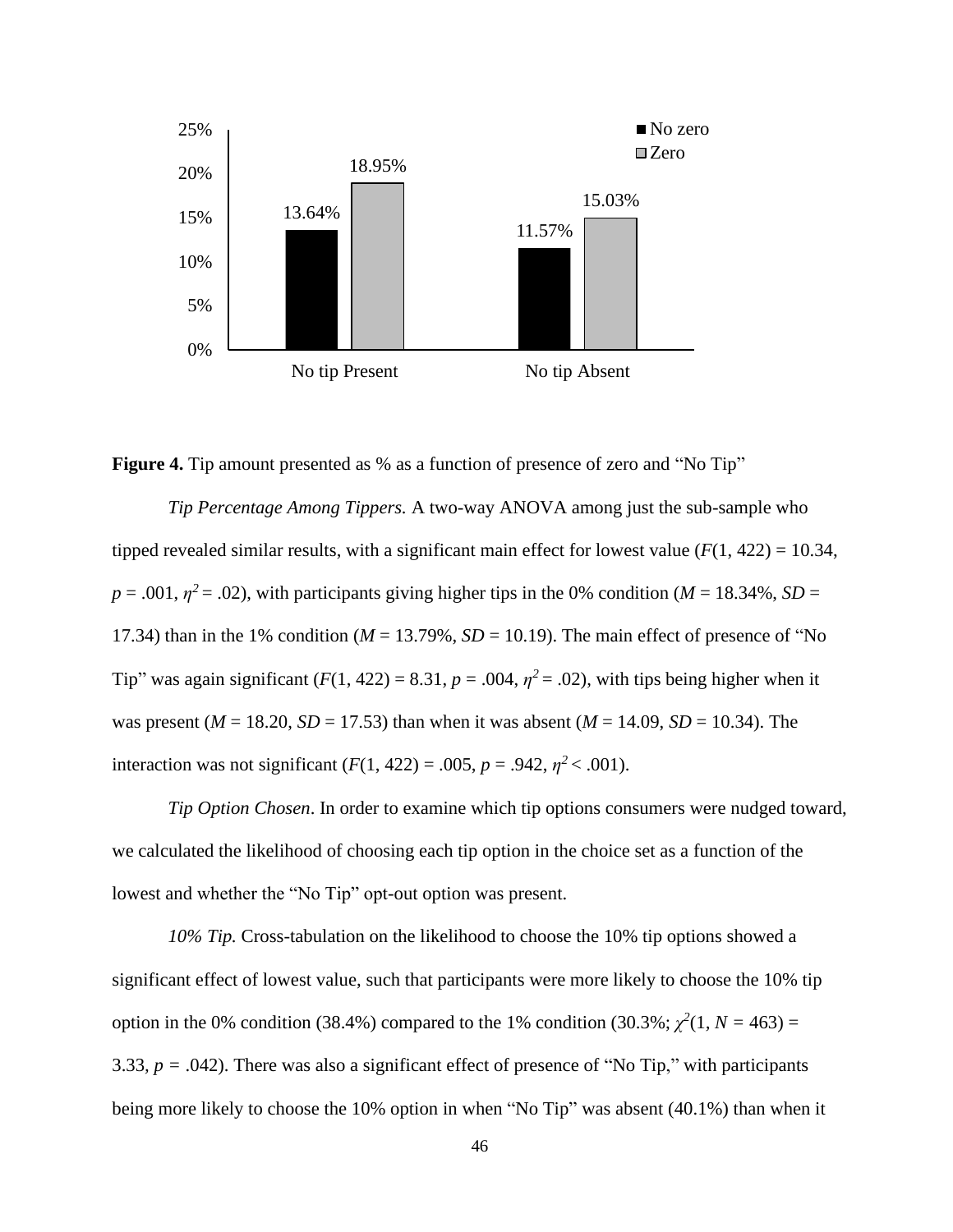was present (28.6%;  $\chi^2(1, N = 463) = 6.80$ ,  $p = .006$ ). The interaction was not significant  $(\chi^2(1, N = 463) = 1.73, p = .124).$ 

*15% Tip.* Cross-tabulation on the likelihood to choose the 15% tip options showed no significant effect of lowest value ( $\chi^2(1, N = 463) = .007$ ,  $p = .55$ ), no significant effect of "No Tip" ( $\chi^2(1, N = 463) = 1.35$ ,  $p = .146$ ), and no significant interaction ( $\chi^2(1, N = 463) = .08$ ,  $p =$ .466).

*20% Tip*. Cross-tabulation on the likelihood to choose the 20% tip option showed no significant effect of lowest value  $(\chi^2(1, N = 463) = .35, p = .320)$ . There was a marginal effect of the presence of "No Tip," with a greater likelihood to choose the 20% tip when "No Tip" was absent (20.3%) than when it was present (14.7%;  $\chi^2(1, N = 463) = 2.59$ ,  $p = .068$ ). The interaction between lowest value and presence of "No Tip" was not significant ( $\chi^2(1, N = 463) = 1.77$ ,  $p =$ .134).

*Custom Tip.* The likelihood to choose the custom tip option did not differ as a function of lowest value  $(\chi^2(1, N = 463) = .54, p = .277)$ . There was a main effect of the presence of "No Tip," such that the likelihood to choose "Custom Tip" was greater when "No Tip" was absent (15.2%) than when it was present  $(8.6\%; \chi^2(1, N = 463) = 4.71, p = .021)$ . The interaction effect was not significant  $(\chi^2(1, N = 463) = .002, p = .518)$ . A two-way ANOVA with lowest value and presence of "No Tip" as the independent variables and total custom tip as the dependent variable revealed a significant main effect of lowest value  $(F(1, 51) = 18.97, p < .001, \eta^2 = .27)$ , with custom tips being significantly larger in the 0% condition ( $M = 53.14$ %,  $SD = 33.59$ ) than in the 1% condition (*M* = 19.67, *SD* = 23.17; *t*(53) = 4.35, *p* < .001, *d* = 1.15). The main effect of "No Tip" was not significant  $(F(1, 51) = .07, p = .799, \eta^2 < .01)$ , and neither was the interaction  $(F(1, 51) = .07, p = .799, \eta^2 < .01)$  $51$ ) = 2.10,  $p = .153$ ,  $\eta^2 = .04$ ).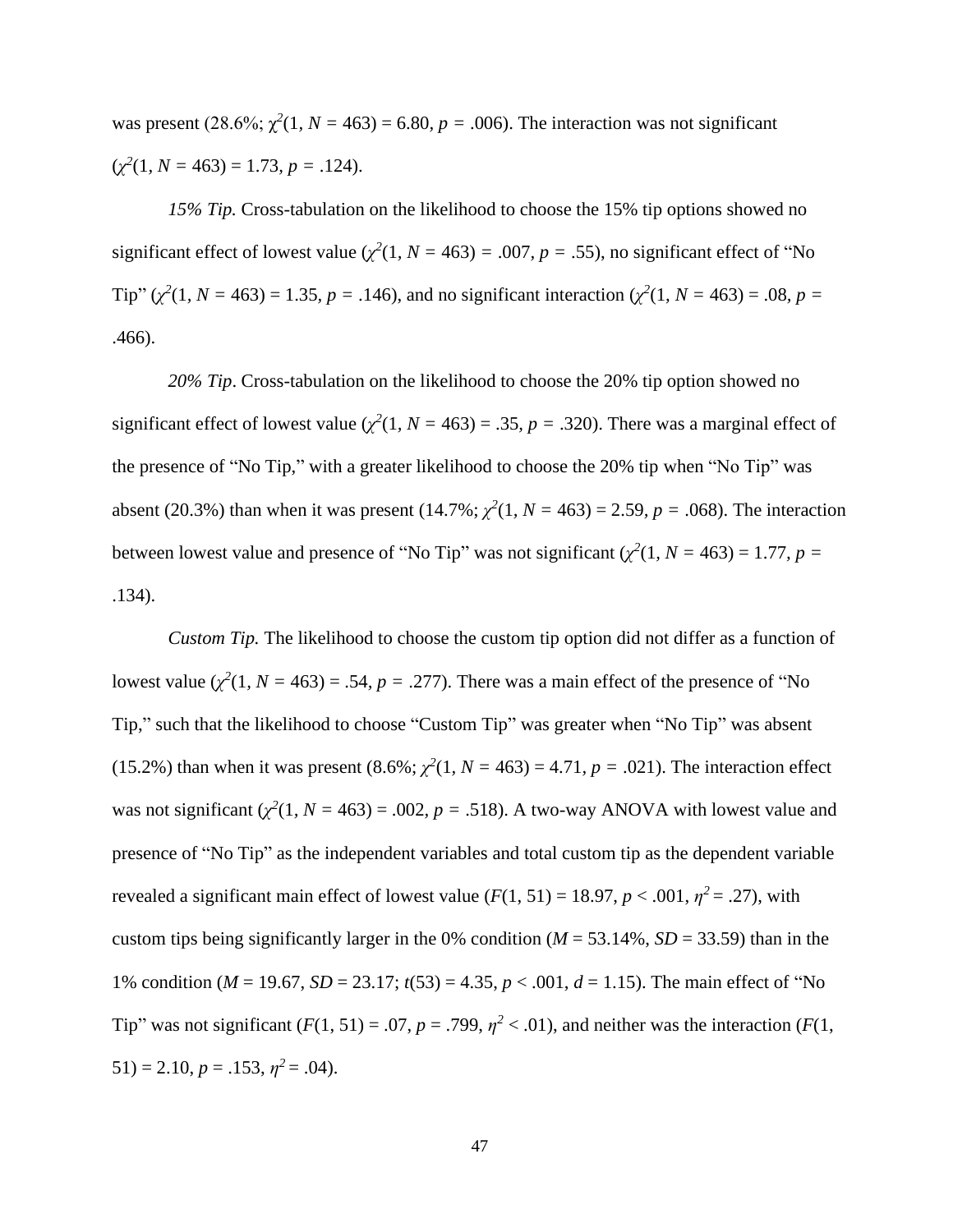*Choosing 1% vs. 0%.* We examined the difference in overall likelihood to choose the 0% vs. 1% options, finding that the likelihood to choose 0% (6.9%) was directionally but not significantly lower than the likelihood to choose 1% (9.1%;  $\chi^2(1, N = 463) = .76$ ,  $p = .242$ ).

# **Discussion**

Study 7 showed that the effect of zero is larger when it is added to the "No Tip" option compared when it is the only opt-out option in the set. It might be the case that with the presence of "No Tip" and 0%, consumers are nudged toward higher options in the set, whereas when only 0% is present, they are nudged into tipping, which leads to overall more tips, but not to higher tips (i.e., choosing higher options in the set). The higher tips were driven by significantly more people choosing the 10% option and by people giving significantly higher custom tips when both optouts were present. Furthermore, overall likelihood to tip was larger when the zero option was present in the choice set, both when the "No Tip" option was present and when it was absent. We observed no differences in the likelihood to choose 1% compared to 0% in this study, indicating that perhaps 1% is also an option which consumers are not in favor of choosing; however, when present, this option does not nudge people to higher tips.

#### **GENERAL DISCUSSION**

Across several studies, both field studies and lab experiments, we show that the presence of a zero option (i.e., 0%) on an electronic tipping screen results in higher average tipping by consumers. This is true both when the 0% option replaces the more traditional "No Tip" option (Studies 1, 2, 3, 7) and when it is included as an additional opt-out option along with "No Tip" (Studies 4, 5, 6, 7). In Studies 4, 5 and 6, this effect was driven not by how the presence of zero leads to greater likelihood to tip (because people could opt-out use "No Tip"), but by how it leads people to tip higher amounts, selecting the higher-value options (and even choosing higher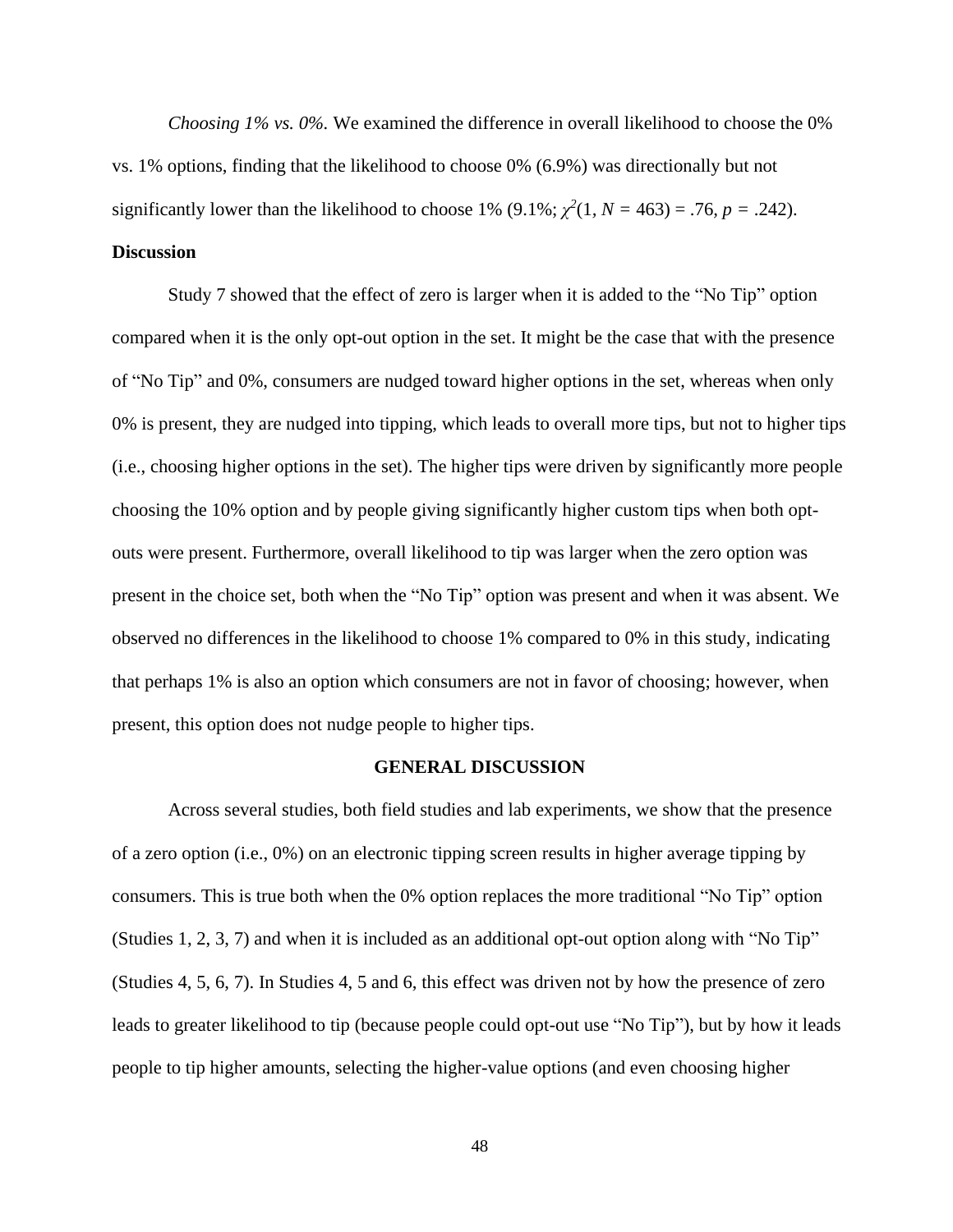custom tips). In studies 1, 2, 3, when comparing the presence of zero (or a nominally small value) to "No Tip", we further found that the likelihood to tip and the tip amount were greater when the zero was present. This effect of zero leading to greater tips holds true when total bill amounts vary in range (Studies 3 and 4) and bill size (Studies 4 and 5); when the zero option (i.e., 0%) is compared to a nominal, non-zero tip option (i.e., 1%; Study 6 and 7); across different service contexts (Study 2); when the options are presented in descending (vs. ascending) order (Study 3); and when the 0% option is compared to other verbal empty sets ("No Tip" and "Not Today;" Study 1).

In Study 1, mediation analyses showed that the effects of zero was due to self-image concerns and empathic concerns. This suggests that social expectations could be driving the effects of zero: People do not want to be seen being stingy. Further analyses ruled out competing explanations for the observed effects. It could be that people choose to tip higher because they do not want to feel cheap, do not want to give an indication that service was poor, or do not want to feel bad about their tip. Study 5 examined these factors and found no evidence for their affecting participants' tipping choices. Thus, the evidence points to a true effect of zero.

Taken together, these findings suggest that the presence of a 0% option nudges people to tip higher amounts than they otherwise would have, presumably out of a desire to be more socially conscious. These findings are somewhat inconsistent with previous findings on charitable giving, which show that people go out of their way to avoid passing bell ringers so as to avoid donating (Anderoni et al. 2011). Participants in the current studies almost always had a non-zero opt-out option equivalent to avoiding the bell ringers (e.g., 1%, "No Tip"), yet they chose not to take it. Instead, they were shifted to more generous options in the set. Based on this we suggest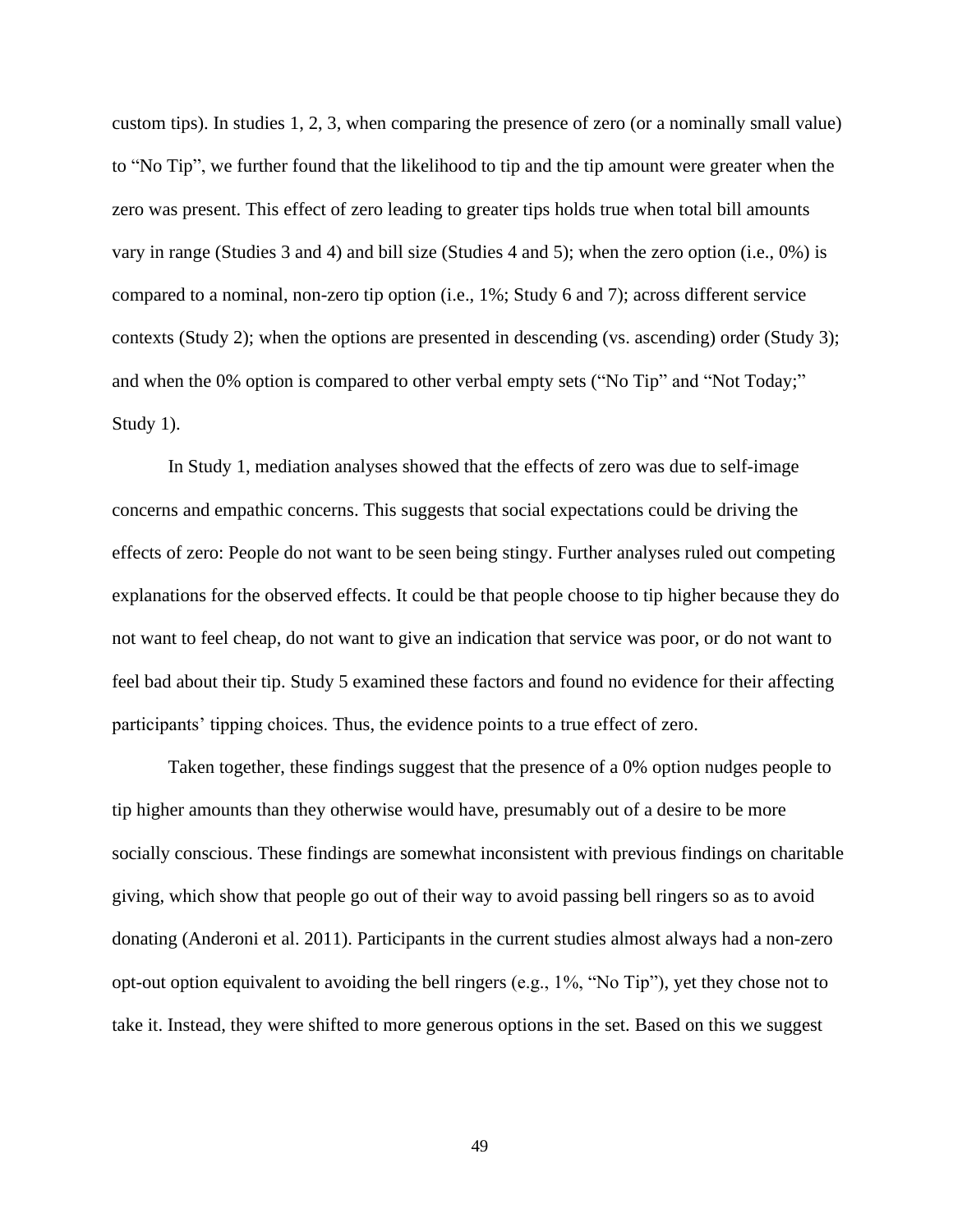that seeing the number zero itself draws awareness to the situation and the norms governing it. This will be discussed further later.

In Studies 1, 2, and 3, when a zero option was the only opt-out option (i.e., 0% replaced "No Tip"), the observed effects of higher tipping in the non-zero condition were driven mostly by how the zero option led to more people choosing to give a tip rather than leading people to tip higher amounts. This is confirmed by analyses among just those who tipped, wherein the difference between the zero and non-zero conditions attenuated. These findings complement those of Studies 4–6 and show that zero can have a slightly different effect on tipping depending on whether it is the only opt-out option. Study 7 confirms this by showing that when zero is the only opt-out option, it nudges more people into tipping; when it is present along with another opt-out option, it nudges people (at least those who would tip) to tip higher. Moreover, these findings are consistent with Anderoni et al.'s (2011) findings of people's donations in the presence of bell ringers: When there is an easy opt-out option (i.e., exit through the door with no bell ringer; or, in our case, select "No tip"), more people will take it; however, when the only way of not giving would be to give nothing (i.e., walk past the ringers without donating; or, in our case, select 0%), donations (or, in our case, tip) amounts increase.

One explanation for this effect is how social norms of tipping interact with the presence of another opt-opt option and with how zero is perceived differently when represented verbally (e.g., "No Tip") vs. numerically (i.e., as a digit, e.g., 0%). Historically, tipping in coffee shops (and other contexts where service is minimal or absent altogether) is not a strong or consistent social norm, at least not compared to much more reliable and documented norms like tipping at restaurants. (That is, it might be expected to tip, but there is no established precedent for what that amount should be, as with the typical 15% in a restaurant; [The Emily Post Institute, n.d.].) As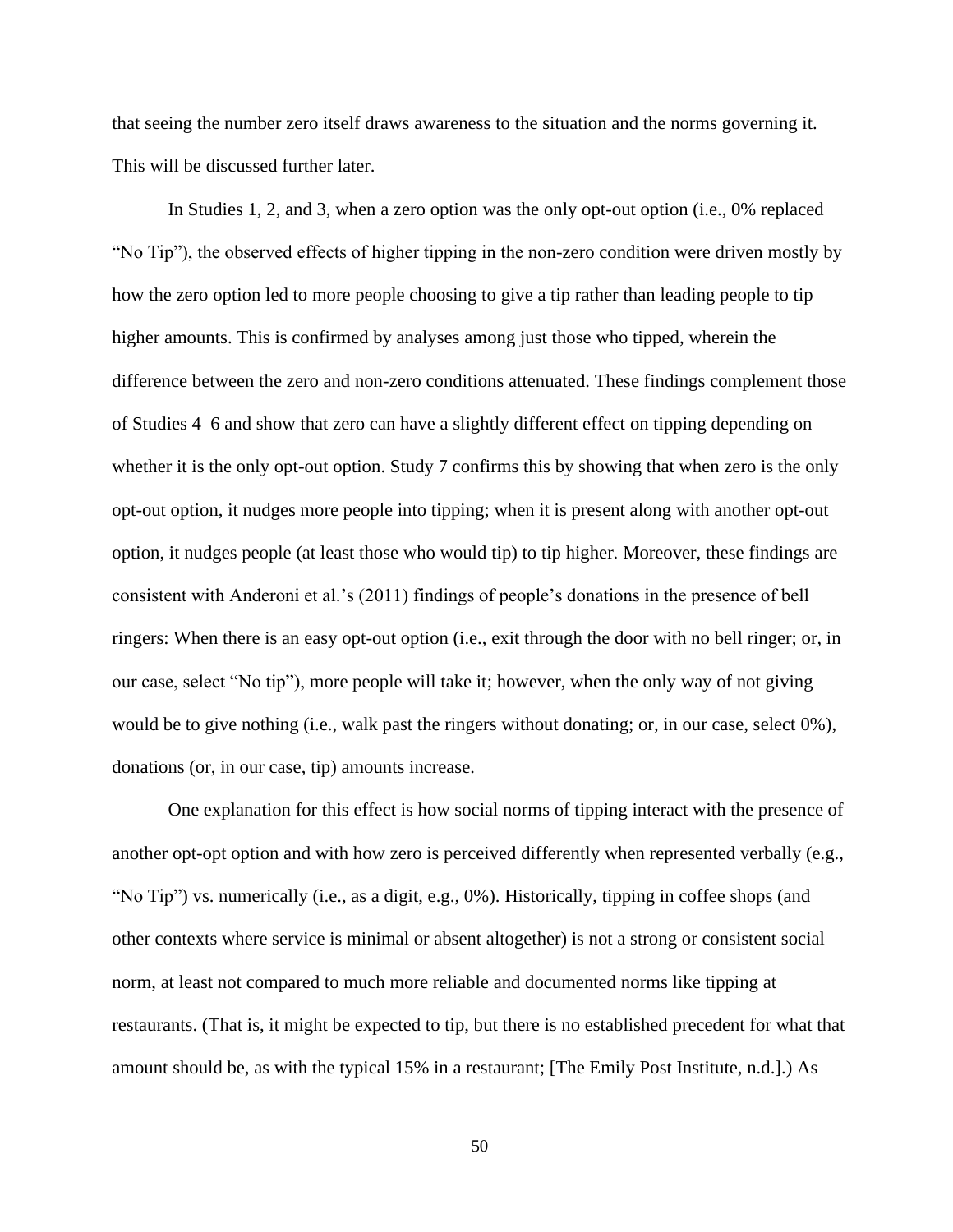such, many consumers may feel not comfortable choosing the 0% option, thereby being nudged to tip. Thus, when the zero option is the only opt-out option, they choose to tip but are not necessarily shifted to the larger options in the set, because they understand that it is fairly normal to give a nominal tip in such a situation. However, when the zero option is presented along with a "No Tip" option, even though the two options are identical in terms of their financial outcomes, the zero-ness of the zero option is more salient when contrasted with "No Tip": While it may be seen as socially acceptable to choose to give no tip (i.e., choose "No Tip"), it is socially unacceptable to choose to give a tip of nothing (i.e., choose 0%). This argument is consistent with the results of Ariely et al.'s study (2018), which showed that people exhibit more demand for a free product but take less of it, suggesting that social norms and considerations are not completely overpowered by the presence of a zero option and people's desire to be frugal. Similarly here, even when faced with an easy opt-out (i.e., "No Tip"), the zero option makes people socially conscious, thereby nudging them to tip higher than they would have otherwise—or to tip more than they would have otherwise.

Thus, these results provide novel insights to the field of consumer behavior concerning choice architecture and how the options presented to consumers affect their tipping behavior. As tipping is a growing, multi-billion-dollar industry (Azar 2011), and as modern technology continues to advance and electronic payments become increasingly prevalent (Khabir, Saidin and Ahmi 2015), consumers' use of such electronic POS systems will increase and businesses will be faced with decisions about how to implement such systems, making such findings increasingly important to businesses across the service sector, from large corporations to small shops.

# **Theoretical Implications**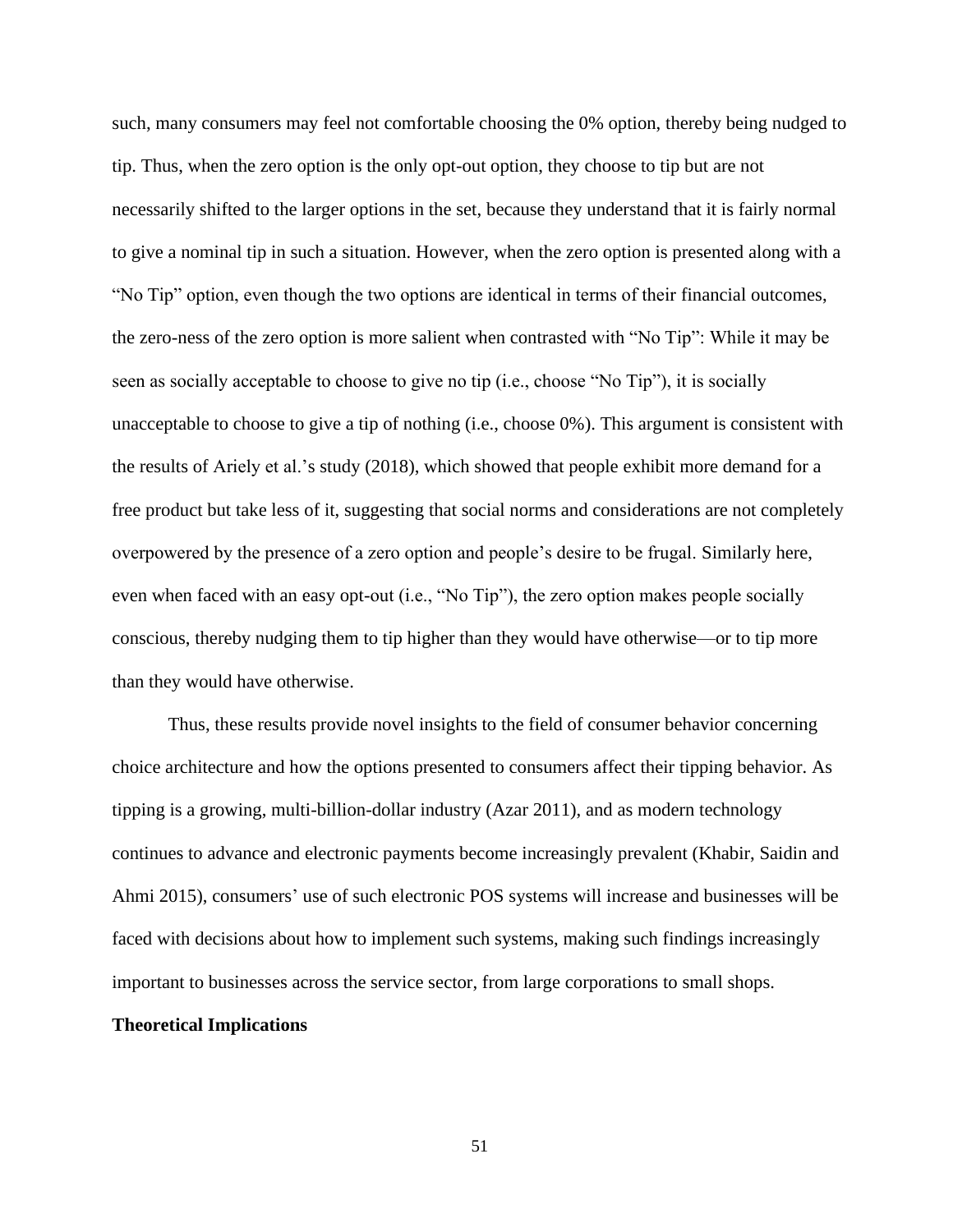*Prosocial Behavior and Participative Pricing.* Previous research on participative pricing has shown that, rather than taking advantage of the opportunity to pay a minimal amount (or nothing at all), people tend to tip more and donate more (Gneezy et al., 2010; Jung et al. 2017; Kim et al., 2008) when given the option to choose how much they want to give, presumably due to image concerns (Akerlof and Kranton, 2000; Azar, 2004; Cox et al., 2018): People want to be seen as being generous and as adhering to social norms concerning giving tips and paying for goods and services. The present results add to this literature by showing how merely changing the frame of the opt-out option nudges them towards greater voluntary payments. This was true even for customers who tipped using the "Custom Tip" option (Studies 5, 6), which is the truest example of participative pricing, as costumers could leave any amount of tip they wanted through that option.

Perhaps the presence of a zero option makes people more aware of the outcome of their decision, reminding them that to not tip is equivalent to giving a zero percent tip. Thus, people, wanting to be socially conscious (and, perhaps more so, wanting to be seen being socially conscious), tip more.

*Choice Architecture.* Traditional, cash-based forms of tipping have allowed consumers to choose how much to give (e.g., leaving a tip on the table at a restaurant, putting money in a tip jar). Even certain card-based forms of tipping allow consumers to choose their tips, such as writing in a tip on the tip line of a receipt. However, in recent years, POS systems that present consumers with discrete options have become increasingly popular. The effect of defaults has been studied for decades, but as their use in electronic payment systems is a rather recent phenomenon, they have received little research attention from the consumer behavior field.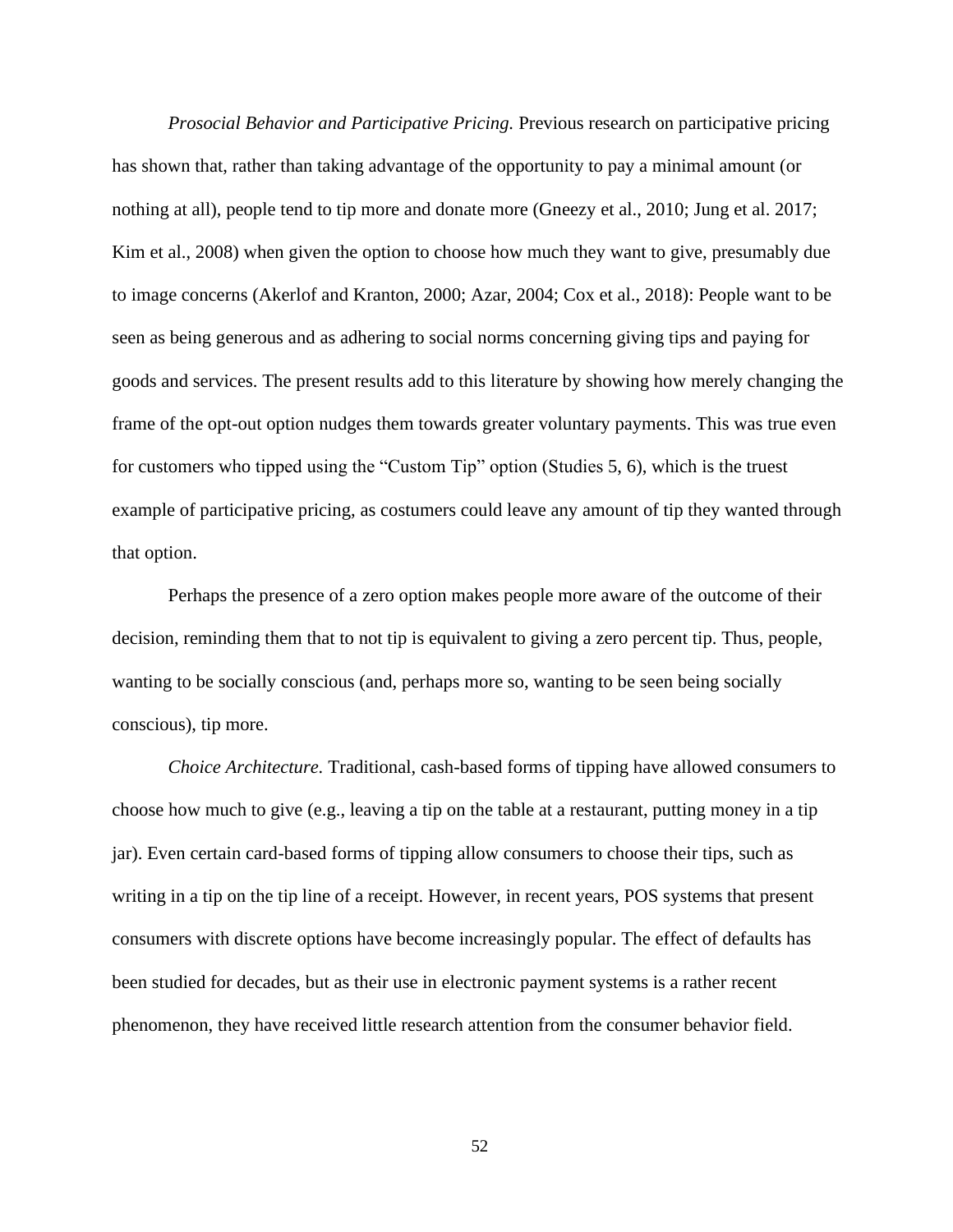Previous research on choice architecture has observed several behavioral phenomena, such as the primacy effect (Mantonakis et al. 2009; Miller and Krosnick 1998), wherein people are biased towards the first option, and the recency effect (Teppan and Zanker 2015), wherein people are biased towards the final option. However, Mantonakis et al.'s (2009) study examined people's taste preferences for a series of wine samples, while Miller and Krosnick examined people's voting behavior when they had little knowledge of the race and the candidates. In such situations, people look to the order of presentation for information—or they just pick the first one, since that is a simple decision. Somewhat similarly, Teppan and Zanker (2015) examined product recommendations. Presumably, people look to such recommendation lists because they have insufficient knowledge; with no other information to guide their decision, the order of the list itself becomes a source of information. The present work shows that people do rely on the options provided to them but found no such primacy or recency effects; we observed no differences between the typical (i.e., increasing) and reverse-order presentation, showing that when it comes to payment decisions—at least for tips—the order of options does not affect consumer behavior. *Survey Methods*

The range of response alternatives theory reported in the research on choice sets is how people are sensitive to the range of the options presented (i.e., Schwarz et al. 1985). The argument is that people use the provided response options as a way of gauging what is considered normal or expected, but only if the options are believable and when there is no memory bank to retrieve information about the behavior from (Menon, Raghubir and Schwarz 1995). Given that tipping norms have not been established for places like coffee shops, delis, farmer markets, and the like (unlike the well-established tipping norms at restaurants), when presented with several options on the payment screen, people may infer that these options indicate typical choices that other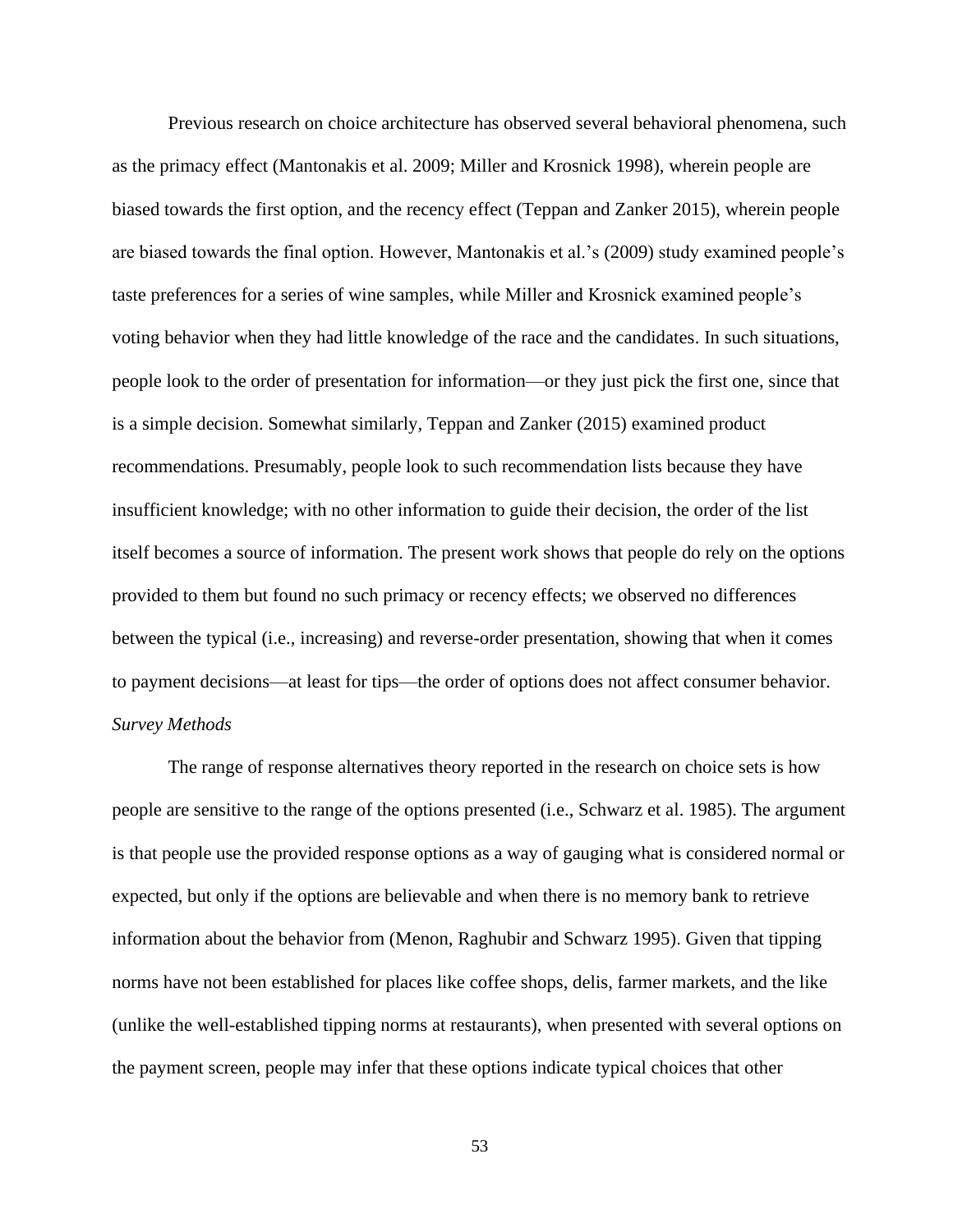consumers make and so make their decision accordingly: the higher the average value of the options, the higher the amount tipped. We do find indication that consumers use the options in the set as information when they form their tipping judgments, as consumers tipped more with presented with higher ranges (Study 4); however, it seems that consumers ignore the zero option altogether and do not include it in their consideration when forming an average norm from the numbers presented. In Study 4, consumers tipped more when the zero replaced a non-zero option, implying that people did not include zero when they averaged the tip options. Furthermore, as shown in Studies 6 and 7, when the three higher values were the same (10%, 15%, and 20%), people also tipped more in the condition when the lowest option was 0% condition than when it was 1%. That is, they might have taken the 1% in the calculations of the average, but not 0%, and so they tipped more when there was a zero option. We suggest this is because of a unique concept of zero: Given how people flexibly view zero as either a numerical value or an abstract concept (Zaks-Ohayon et al. 2021), people discount it when implicitly computing the average of the response options.

Further research is needed to understand people's decision-making processes in such circumstances. Regardless of what the underlying mechanism is, these findings indicate that not all empty sets are the same and should not be used interchangeably. To a customer's eye—and in terms of their behavioral responses—"0%" and "No Tip" are very different options.

*Specialness of Zero.* As just discussed, our results show that not all empty sets are created equal. While the outcomes of selecting "0%" and "No Tip" are the same, consumers' perceptions of these choices are very different. Previous research has shown that people do not view the number zero as they view other positive whole numbers: At times, zero can be conceived of as a numerical value (i.e., as the lowest value on the mental number line); other times, however, it is perceived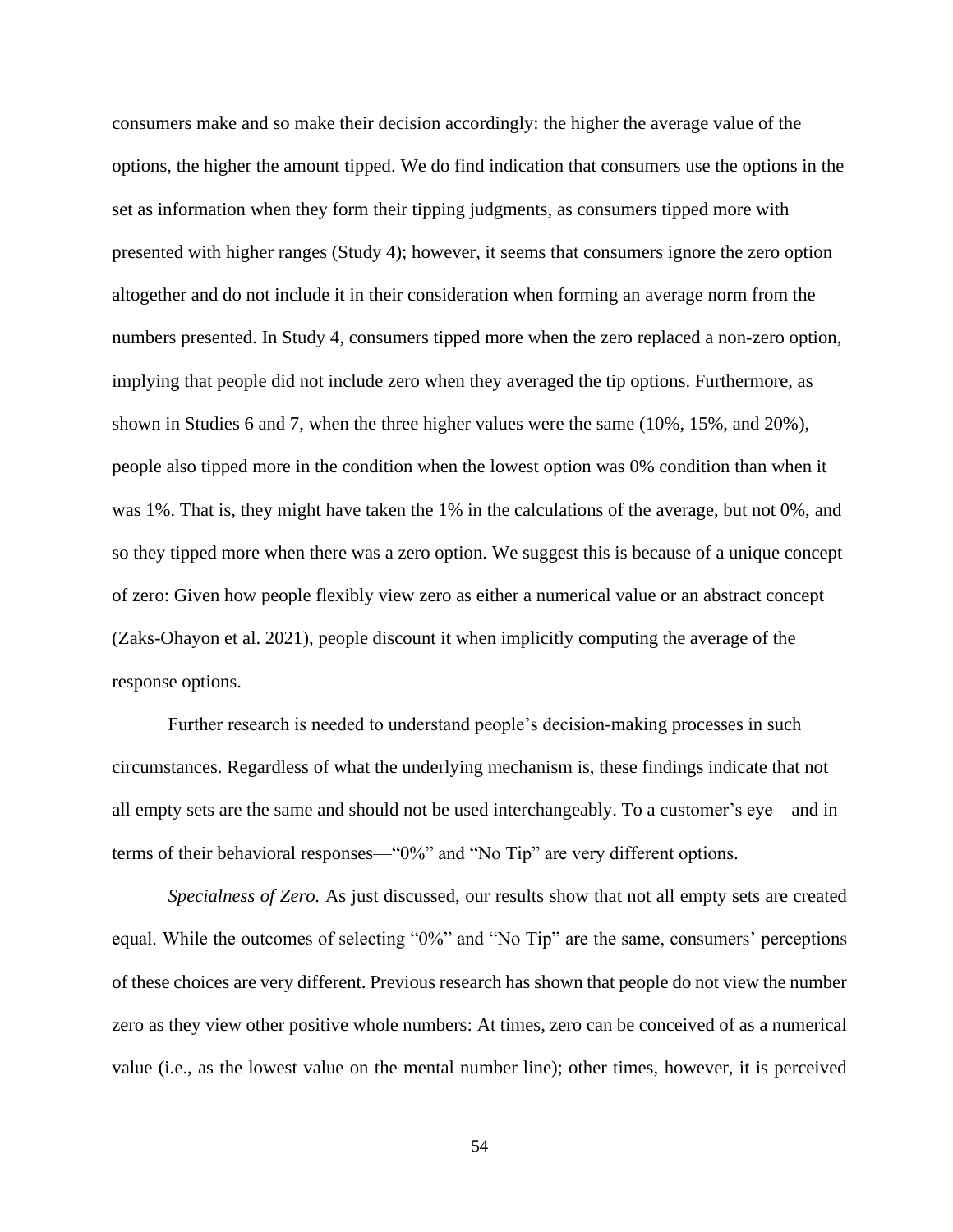more abstractly as the absence of quantity (Zaks-Ohayon, Pinhas, and Tzelgov 2021). While the present study did not probe participants' mental conceptions of zero, their behavioral results are consistent with this notion. Whereas to select "No Tip" is to choose to not give a tip, selecting a zero percent tip is choosing to give nothing (i.e., the absence of quantity) as a tip, which is a rather antisocial choice for a payment that is meant to be prosocial, hence why people avoid it: They do not want to be seen making an antisocial decision. This is corroborated by the fact that image concerns mediated the effect of a zero option.

This finding of the unique perception of zero adds to the existing literature and understanding of how people perceive zero. Shampanier et al. (2007) found that people find free products more attractive than their better-value counterparts, and Ariely et al. (2018) found that people exhibit more demand for free products. However, these products were indicated as free and, as such, were considered a gain to the consumer. However, we find that in a context where consumers suffer a loss (i.e., payment), the zero was less attractive and its demand was lower. Thus, consumer researchers must understand that not all zeros are created equal and that a zero in a gain frame is substantially different from a zero in a loss frame, particularly if that loss frame involves a prosocial behavior and people's desire to not appear cheap or selfish. But it is not merely the frame that makes zeros different; how they are expressed affects how people perceive them. The results from the present study show that people tip more in the presence of a numerical empty set (i.e., "0%") than in the presence of a verbal empty set (i.e., "No Tip"), suggesting that people view numerically empty sets as qualitatively unique. We show that the digit form of zero is unique compared to other verbal representation of it (Study 1) and compared to any other number, even comparably nominally small numbers (Studies 6 and 7).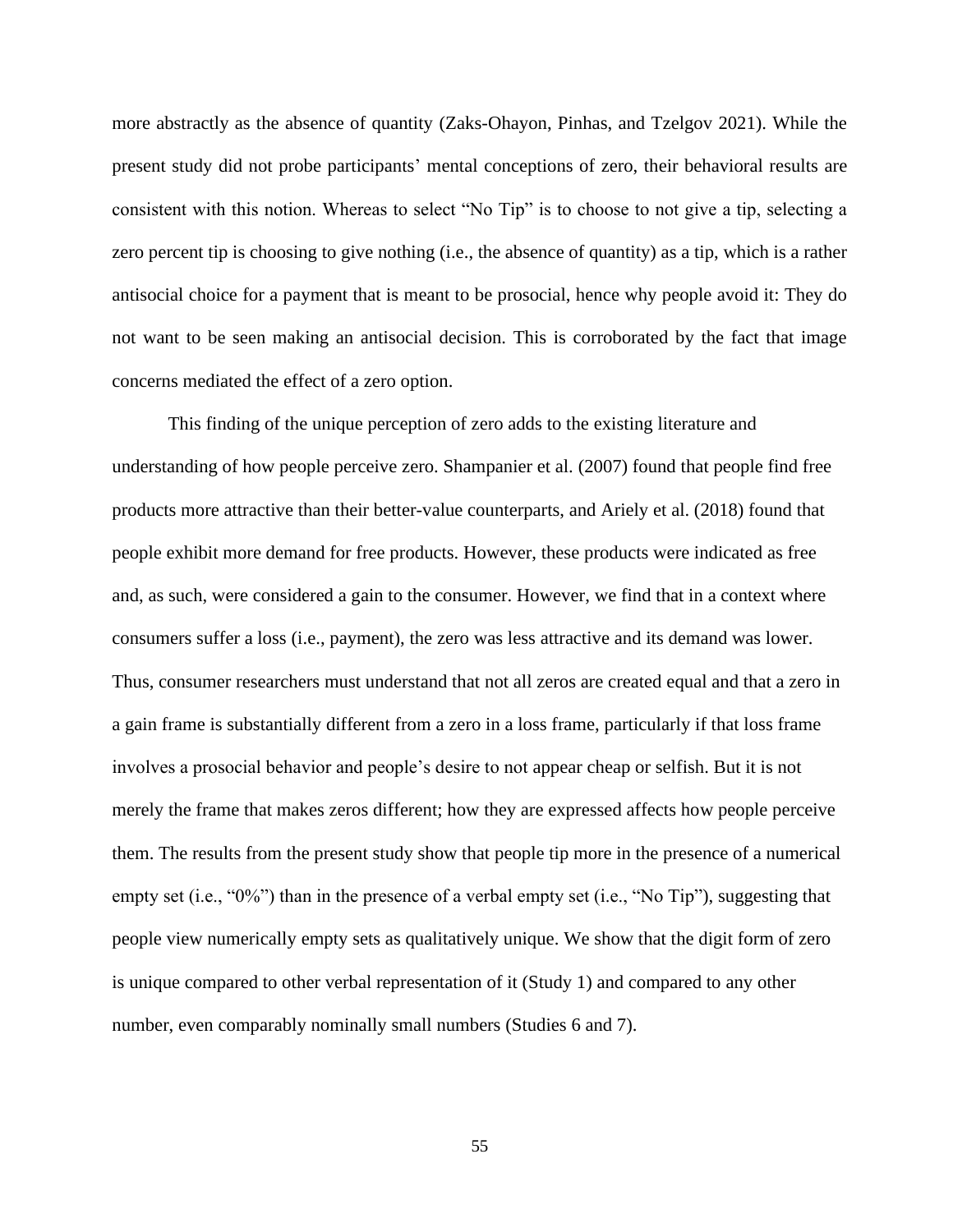Nonetheless, further research is needed to examine people's underlying mechanisms and decision-making processes when confronted with a zero option for tipping. Research is also needed to directly compare verbal and numerical empty sets in other consumer behavior domains, such as paying for goods and services (i.e., where there are no tips), to see if people perceive a qualitative distinction between "Free" and "\$0" as they do between "No Tip" and "0%."

## **Managerial Implications**

The present findings have profound implications for businesses in terms of how they decide to present their customers with requests for tips—what ranges they should use, what they should use as minimum values, etc.—especially as electronic payment systems continue to increase in popularity. This definitely is true for businesses that rely on tips: food service establishments, ride share apps, taxis, delivery apps, etc. Such businesses will want to optimize their payment systems—that is, optimize the options displayed on their payment systems—so as to boost their revenue and their employees' income. Namely, by including a zero option as part of the choice set, businesses can nudge consumers toward higher tips. Moreover, by replacing the traditional "No Tip" option with a zero option, they can further increase tips.

These implications apply to other consumer domains as well, particularly those that use the pay-what-you-want pricing strategy, which allows people to choose the price they want to pay. After all, this strategy has also been found to be affected by social norms (Azar 2004, 2007; Mengel 2008). Moreover, the findings on the unique effect of zero and how it is qualitatively different from a quantitatively identical empty set has significant implications for all sorts of financial transactions in all forms of voluntary payments, including donations. If we want to encourage people to make more generous choices, we should present them with options that indicate ungenerous choices: giving nothing (as opposed to not giving anything).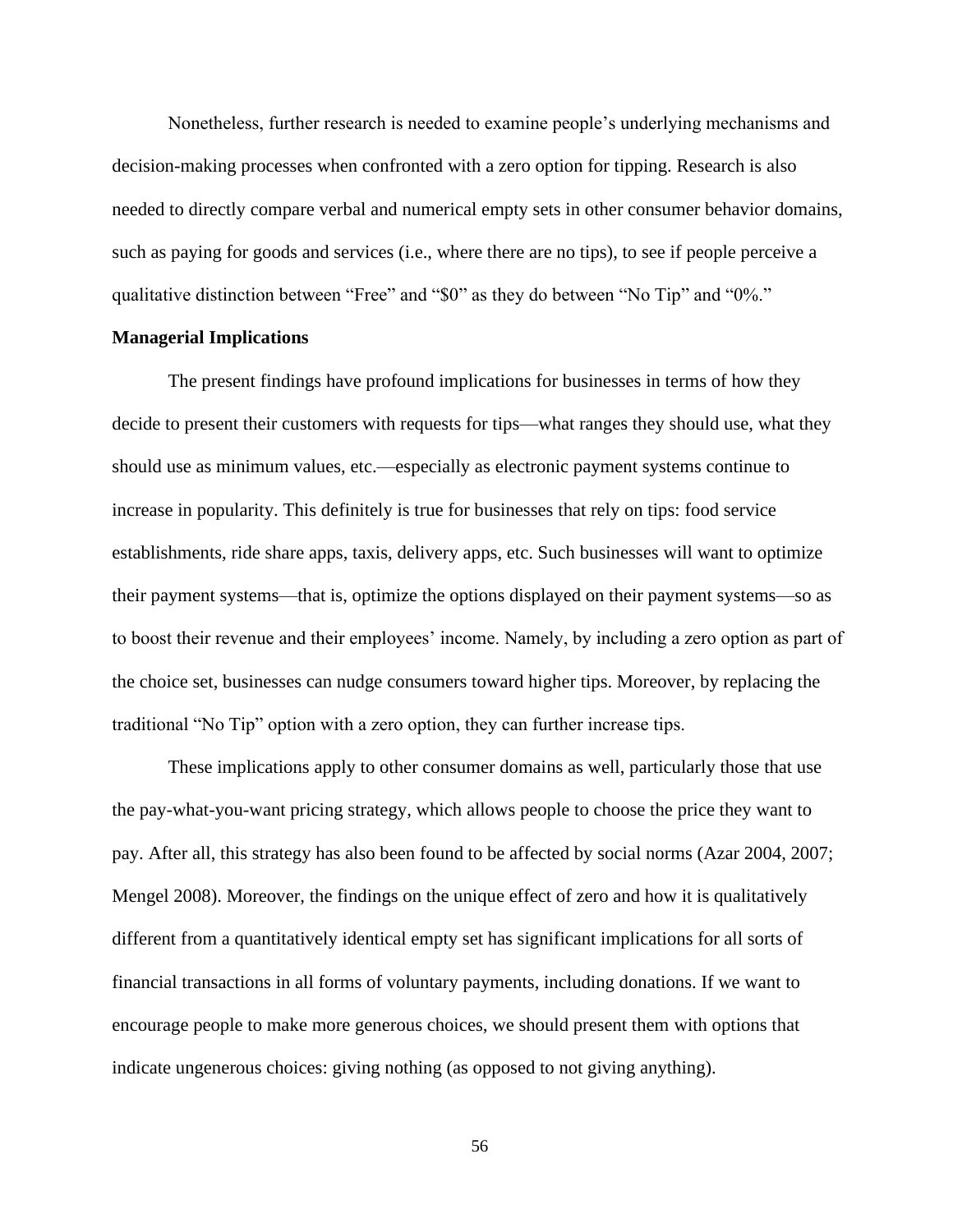Future research is needed to determine how these effects bear out in other domains of consumer behavior. Is zero as potent in donation decisions as it is for tipping decisions? Does the numerical vs. verbal empty set difference translate to donation behavior and other to non-tipbased transactions? What is the optimal number of options businesses should use and how can they benefit from having more opt-out options? In order to optimize sales and enhance customer experience, we need a more thorough understanding of how people feel about and respond to the relatively new and already widely used electronic payment systems.

#### **Conclusion**

Across several studies, we show that, in the context of tipping, the number zero is qualitatively different from other verbal descriptions of it and from other numbers. People choose to tip higher when a 0% option is included on an electronic payment screen and when a 0% option replaces the more traditional "No Tip" option. These effects seem to be mediated by self-image concerns and empathic concerns, suggesting that the presence of a zero option heightens people's awareness of the prosocial nature of the transaction and inspires them to be more caring for others and more aware of how others perceive them. In today's increasingly technological society, as more payments shift to electronic forms and apps are used more frequently to moderate transactions, these findings of the effects of various choice architectures will continue to be increasingly important to businesses who want to stay on the leading edge of technology and not suffer financially.

# **REFERENCES**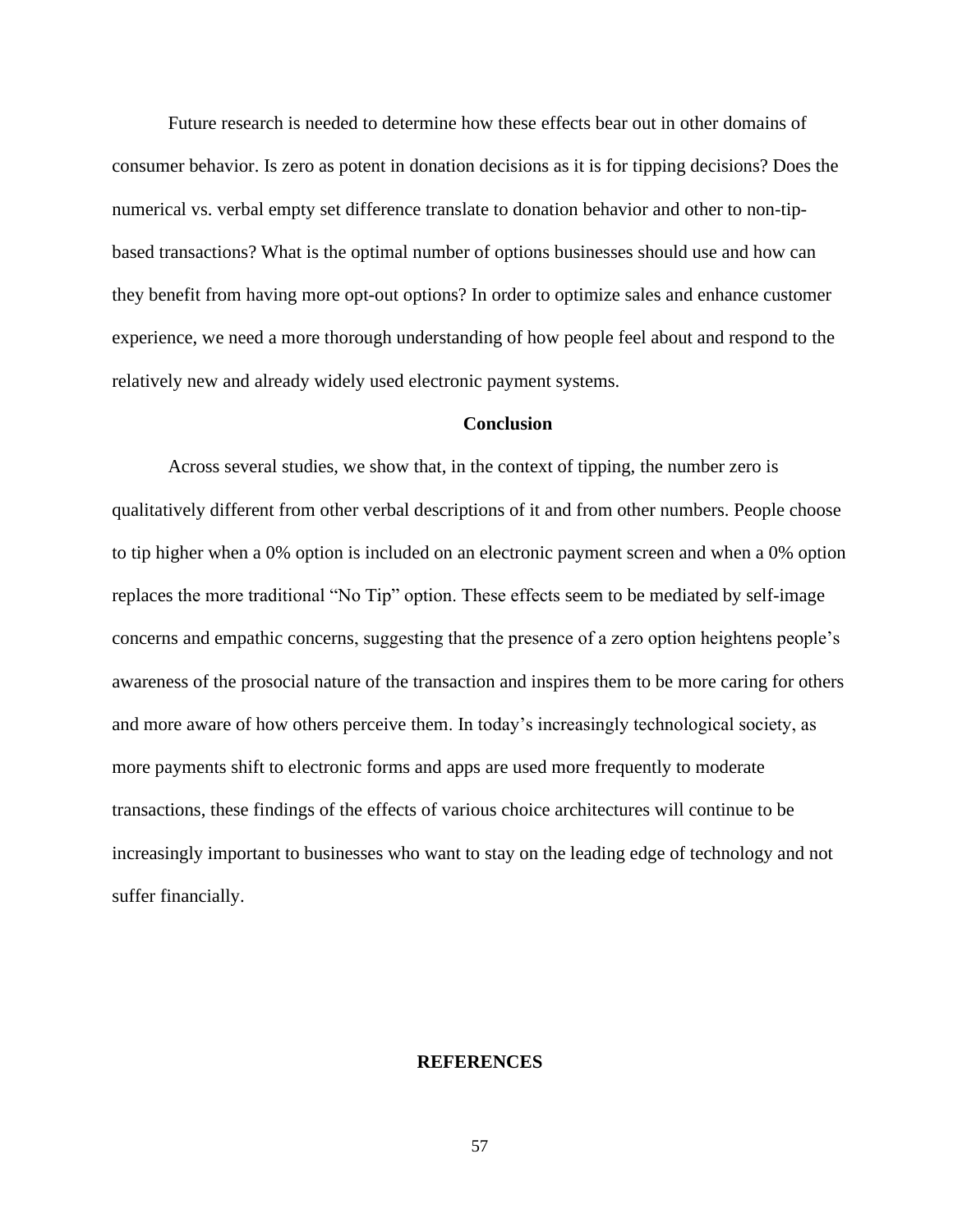- Akerlof, G. A., and Kranton, R. E. (2000). Economics and identity. *The quarterly journal of economics*, *115*(3), 715-753.
- Andreoni, J., Rao, J. M., and Trachtman, H. (2011). *Avoiding the ask: A field experiment on altruism, empathy, and charitable giving.* National Bureau of Economic Research. Manuscript in preparation.
- Ariely, D., Gneezy, U., and Haruvy, E. (2018). Social norms and the price of zero. *Journal of Consumer Psychology*, *28*(2), 180-191.
- Lee, J., Aggarwal, A., Rafieian, H., & Korschun, D. (2020). Do consumers use tipping to monitor service? Role of power and embarrassment. *Journal of Retailing and Consumer Services*, *56*, 102159.
- Azar, O.H. (2004). What sustains social norms and how they evolve? The case of tipping. *Journal of Economic Behavior and Organization*, 54, 49-64.
- Azar, O.H. (2007). The social norm of tipping: A review. Journal of Applied Social Psychology, 37, 380–402.
- Azar, O. H. (2011). Business strategy and the social norm of tipping. *Journal of Economic Psychology, 32*(3), 515–525. https://doi.org/10.1016/j.joep.2011.03.018
- Becker, S. L. (1954). Why an order effect. *Public Opinion Quarterly*, *18*(3), 271-278.
- Bellman, S., Johnson, E., and Lohse., G (2001). "On site: To opt-in or opt-out? It depends on the question." *Communications of the ACM* 44 (2), 25-27.
- Bluvstein Netter, S., and Raghubir, P. (2021). Tip to Show Off: Impression Management Motivations Increase Consumers' Generosity. *Journal of the Association for Consumer Research*, *6*(1), 120-129.
- Bodvarsson, Ö. B., and Gibson, W. A. (1999). An economic approach to tips and service quality: Results of a survey. *The Social Science Journal*, *36*(1), 137-147.
- Carlson, K. (1977). Reciprocity in the marketplace: Tipping in an urban nightclub. *276 Bibliography*, 1516-1659.
- Chandar, B., Gneezy, U., List, J. A., and Muir, I. (2019). "The Drivers of Social Preferences: Evidence from a Nationwide Tipping Field Experiment". National Bureau of Economic Research, w26380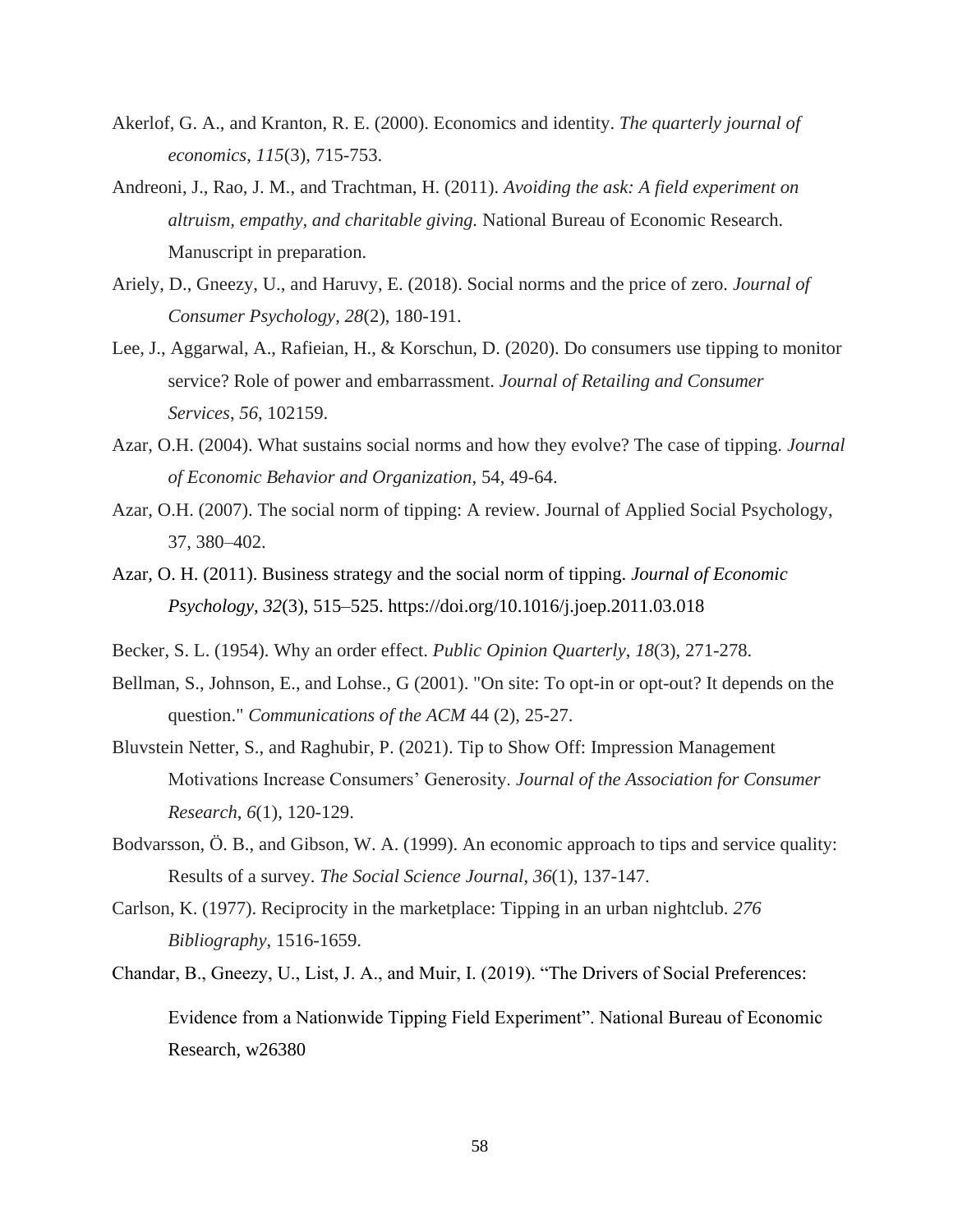- Chandran, S., and Morwitz, V. (2005), "Effects of Participative Pricing on Consumers' Cognitions and Actions: A Goal Theoretic Perspective," *Journal of Consumer Research*, 32 (2), 249–59.
- Cox, J., Nguyen, T., Thorpe, A., Ishizaka, A., Chakhar, S., and Meech, L. (2018). Being seen to care: The relationship between self-presentation and contributions to online pro-social crowdfunding campaigns. *Computers in Human Behavior, 83*, 45–55. <https://doi.org/10.1016/j.chb.2018.01.014>
- Crespi, L.P. (1947). The implications of tipping in America. *Public Opinion Quarterly* 424-435.
- Christopher, R. M., & Machado, F. S. (2019). Consumer response to design variations in paywhat-you-want pricing. *Journal of the Academy of Marketing Science*, *47*(5), 879-898.
- Damon, A., Boone, C., and Lynn, M. (2020). "The Effects of Tip Recommendations on Customer Tipping, Satisfaction, Re-patronage, and Spending". *Management Science*.
- Dana, J., Cain, D. M., and Dawes, R. M. (2006). What you don't know won't hurt me: Costly (but quiet) exit in dictator games. *Organizational Behavior and human decision Processes*, *100*(2), 193-201.
- Dana, J., Weber, R. A., and Kuang, J. X. (2007). Exploiting moral wiggle room: experiments demonstrating an illusory preference for fairness. *Economic Theory*, *33*(1), 67-80.
- Dehaene, S. (1992). Varieties of numerical abilities. *Cognition*, *44*(1-2), 1-42.
- Faber, S. (1982). Social class, tipping and alcohol consumption. In C. P. Kottack (Ed.). *Researching American culture.* Ann Arbor, MI: University of Michigan Press, 157-162.
- Feinberg, Richard A. (1986), "Credit Cards as Spending Facilitating Stimuli: A Conditioning Interpretation," *Journal of Consumer Research*, 13 (3), 348.
- Festinger, L., J. M. Carlsmith. (1959). Cognitive consequences of forced compliance. J. *Abnormal Soc. Psych*. 58 203–210.
- Foster, G. M., Apthorpe, R. J., Bernard, H. R., Bock, B., Brogger, J., Brown, J. K., ..and Freeman, S. T. (1972). The anatomy of envy: A study in symbolic behavior [and comments and reply]. *Current anthropology*, *13*(2), 165-202.
- Frey, B. S., and Goette, L. (1999). Does pay motivate volunteers?. *Working paper/Institute for Empirical Research in Economics*, *7*.
- Gallistel, C. R., & Gelman, R. (1992). Preverbal and verbal counting and computation. *Cognition*, *44*(1-2), 43-74.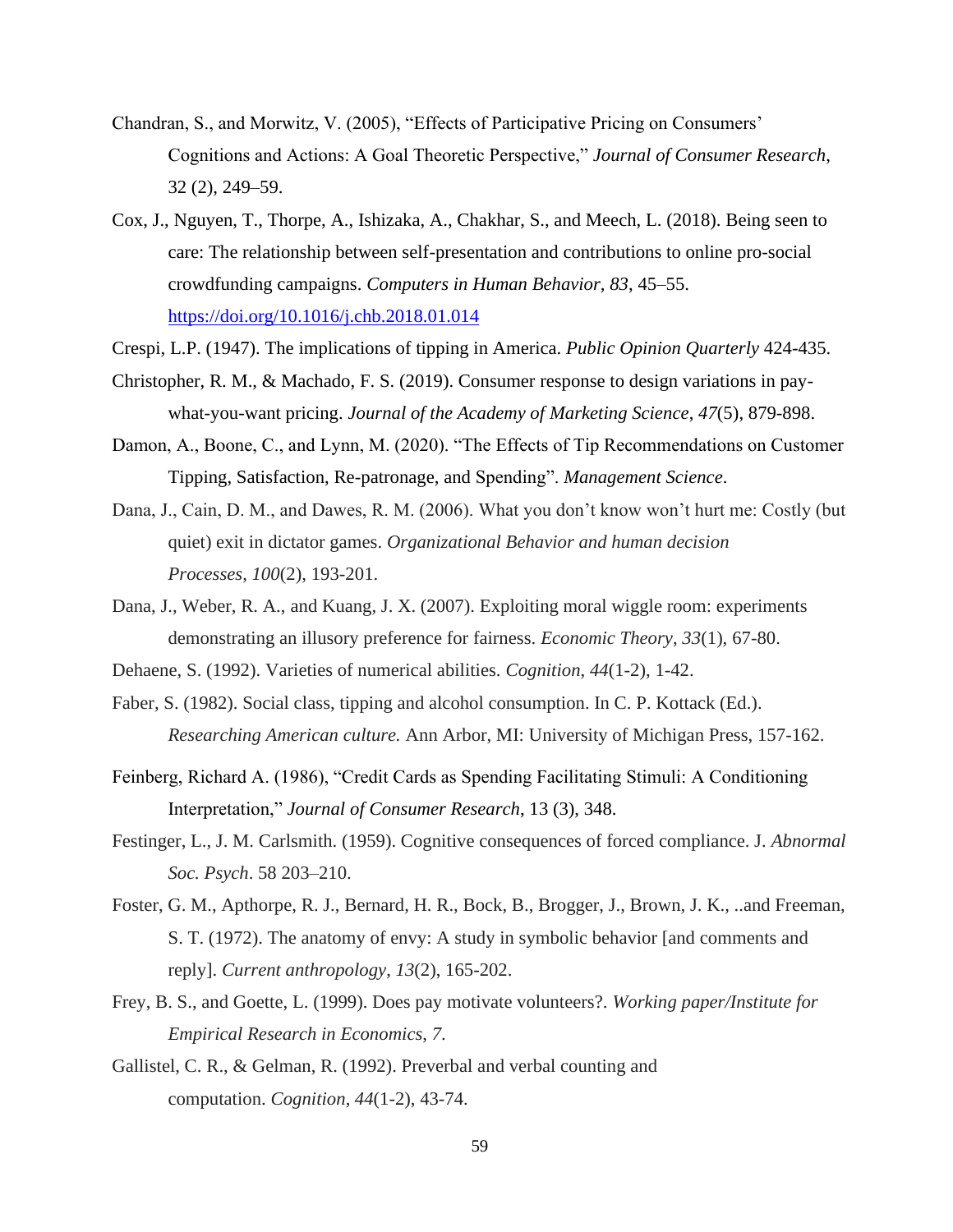- Gallistel, C. R., & Gelman, R. (2000). Non-verbal numerical cognition: From reals to integers. *Trends in cognitive sciences*, *4*(2), 59-65.
- Garrity, K., and Degelman, D. (1990). Effect of server introduction on restaurant tipping 1. *Journal of Applied Social Psychology*, *20*(2), 168-172.
- Gneezy, U., and Rustichini, A. (2000a). Pay enough or don't pay at all. *Quarterly Journal of Economics*, *115*, 791–810.
- Gneezy, U., A. Rustichini. (2000b). A fine is a price. *J. Legal Stud*. 29(1) 1–18.
- Gneezy, A., Gneezy, U., Nelson, L., D., and Brown, A. (2010), "Shared Social Responsibility: A Field Experiment in Pay-What-You-Want Pricing and Charitable Giving," *Science*, 329 (5989), 325–27.
- Greenberg, A. E. (2014). On the complementarity of prosocial norms: The case of restaurant tipping during the holidays. *Journal of Economic Behavior & Organization 97,* 103–112. doi: 10.1016/j.jebo.2013.10.014
- Guéguen, N., and Jacob, C. (2012). Lipstick and tipping behavior: When red lipstick enhance waitresses tips. *International Journal of Hospitality Management*, *31*(4), 1333-1335.
- Gueguen, N., and Legoherel, P. (2000). Effect on tipping of barman drawing a sun on the bottom of customers' checks. *Psychological Reports*, *87*(1), 223-226.
- Futrell, G. D. (2015). Reciprocity as an antecedent of restaurant tipping: A look at gratitude and obligation. *American Journal of Tourism Research*, *4*(2), 44-51.
- Haggag, K. and Paci, G. (2014). Default tips. *American Economic Journal: Applied Economics 6*(3), 1–19.
- Haws, K., L. and Bearden W. (2006). "Dynamic Pricing and Consumer Fairness Perceptions," *Journal of Consumer Research*, 33 (3), 304–11.
- Hemenway, D. (1984). Prices and choices: Microeconomic vignettes (rev. ed.). *Cambridge, MA: Ballinger*.
- Holloway, J. Christopher (1985), "Between Gratitude and Gratuity: Commentary on Shamir," *Annals of Tourism Research*, *12*, 239-242.
- Hsee, C. K., Zhang, J., Wang, L., and Zhang, S. (2013). Magnitude, time, and risk differ similarly between joint and single evaluations. *Journal of Consumer Research*, *40*, 172–184.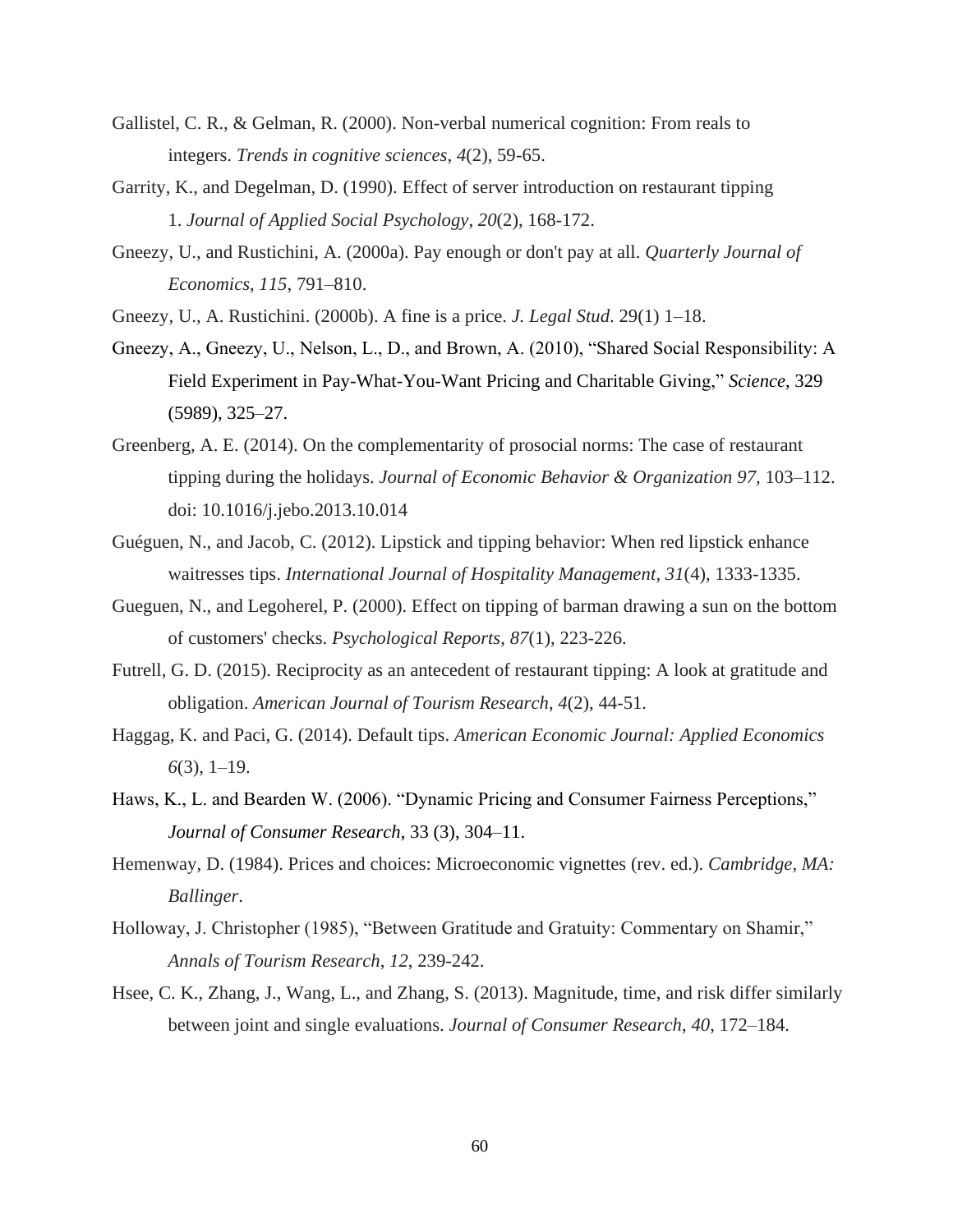- Jacob, C., Guéguen, N., Boulbry, G., and Ardiccioni, R. (2010). Waitresses' facial cosmetics and tipping: A field experiment. *International journal of hospitality management*, *29*(1), 188- 190.
- Jacob, C., Guéguen, N., and Boulbry, G. (2010). Effects of songs with prosocial lyrics on tipping behavior in a restaurant. *International Journal of Hospitality Management*, *29*(4), 761- 763.
- Johnson, E., Hershey. J., Meszaros, J., and Kunreuther, H. (1993). ''Framing, Probability Distortions, and Insurance Decisions,'' *Journal of Risk and Uncertainty*, 7, 35–51.
- Johnson, E., and Goldstein, D. (2003). "Do defaults save lives"? *Science* 302:1338–,1338-1339.
- Johnson, E., and Goldstein, D. (2004). "Defaults and donation decisions." *Transplantation* 78 (12), 1713-1716.
- Johnson, E., Bellman, S., and Lohse, G. (2002). "Defaults, framing and privacy: Why opting inopting out." *Marketing letters* 13(1), 5-15.
- Jung, M., Perfecto, H., and Nelson, L. D. (2016). Anchoring in payment: Evaluating a judgmental heuristic in field experiment settings. *Journal of Marketing Research, 53*(3), 354–368. <https://doi.org/10.1509/jmr.14.0238>
- Jung, M. H., Nelson, L. D., Gneezy, U., & Gneezy, A. (2017). Signaling virtue: Charitable behavior under consumer elective pricing. *Marketing Science*, *36*(2), 187-194
- Kahneman, D., and Tversky, A. (1979). On the interpretation of intuitive probability: A reply to Jonathan Cohen.
- Kahneman, D., and Tversky, A. (1984). ''Choices, Values, and Frames,'' *American Psychologist*, 39(*4*), 341–50.
- Khabir, M. A., Saidin, S. Z., and Ahmi, A. (2015). Adoption of e-payment systems: A review of literature, in *Proceedings of the international conference on e-commerce ICoEC 2015* (pp. 112–120). [www.icoec.my](http://www.icoec.my/)
- Kim, J.Y, Natter, M, and Spann. M. (2009). "Pay what you Want: A New Participative Pricing Mechanism," *Journal of Marketing*, 73 (1), 44–58.
- Kugel, S. (2019), "Counter Service Tipping: Who Gives?" *The New York Times*.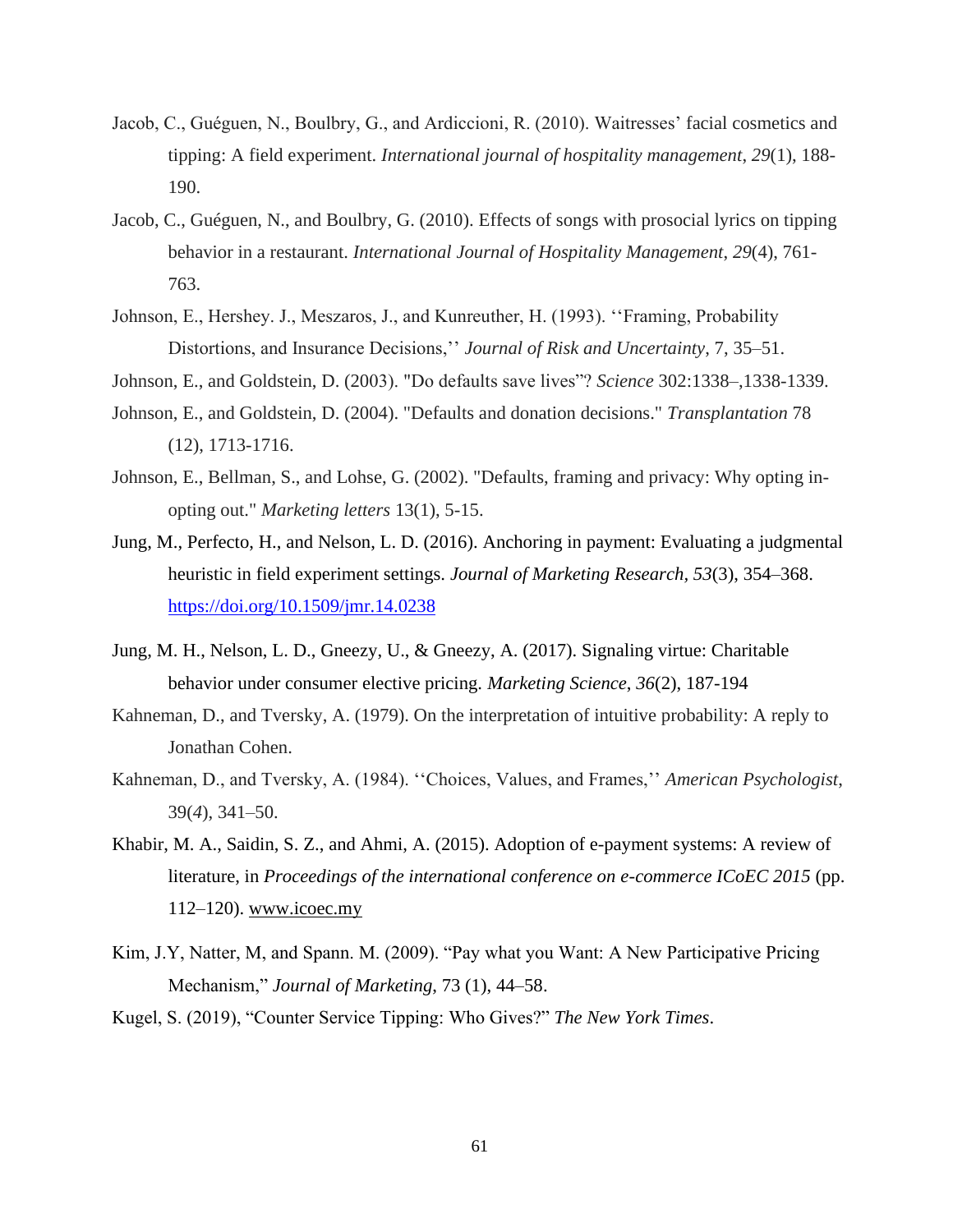- Lee, S., Baumgartner, H., & Pieters, R. (2021). A Triadic Model of Social Motivations in Pay-What-You-Want Decisions. *Journal of the Association for Consumer Research*, *6*(1), 105- 119.
- Lepper, M. R., D. Greene, R. E. Nisbett. (1973). Undermining children's intrinsic interest with extrinsic reward: A test of the "overjustification" hypothesis. J. *Personality Soc. Psych*. 28(1) 129–137.
- Levitz, J. (2018). "You Want 20% for Handing Me a Muffin? The Awkward Etiquette of iPad Tipping," *Wall Street Journal*.
- Lynn, M. and Graves, J. (1996). Tipping: an incentive/reward for service. Hospitality *Research Journal*, *20* (1), 1-14
- Lynn, M. (2009). Individual differences in self-attributed motives for tipping: Antecedants, consequences, and implications*. International journal of Hospitality Management*, 28, 432-438.
- Lynn, M., & McCall, M. (2016). Beyond gratitude and gratuity: A meta-analytic review of the predictors of restaurant tipping.
- Madrian, Brigitte C., and Dennis F. Shea (2001). "The power of suggestion: Inertia in 401 (k) participation and savings behavior." *The Quarterly journal of economics* 116 (4), 1149- 1187.
- Mantonakis, A., Schwarz, N., Wudarzewski, A., and Yoon, C. (2010). How the Numbers on Your Rating Scale Influence Taste Perception and Willingness to Pay. *ACR North American Advances*.
- McCarty, J. A., Shrum, L. J., Conrad-Katz, T. E., and Kanne, Z. (1990). Tipping as a consumer behavior: a qualitative investigation. *ACR North American Advances*.
- Mengel, F. (2008). Matching structure and the cultural transmission of social norms. *Journal of Economic Behavior & Organization*, *67*(3-4), 608-623.
- Menon, G., Raghubir, P., & Schwarz, N. (1995). Behavioral frequency judgments: An accessibility-diagnosticity framework. *Journal of Consumer Research*, *22*(2), 212-228.
- Miller, J. M., and Krosnick, J. A. (1998). The impact of candidate name order on election outcomes. *Public Opinion Quarterly*, 291-330.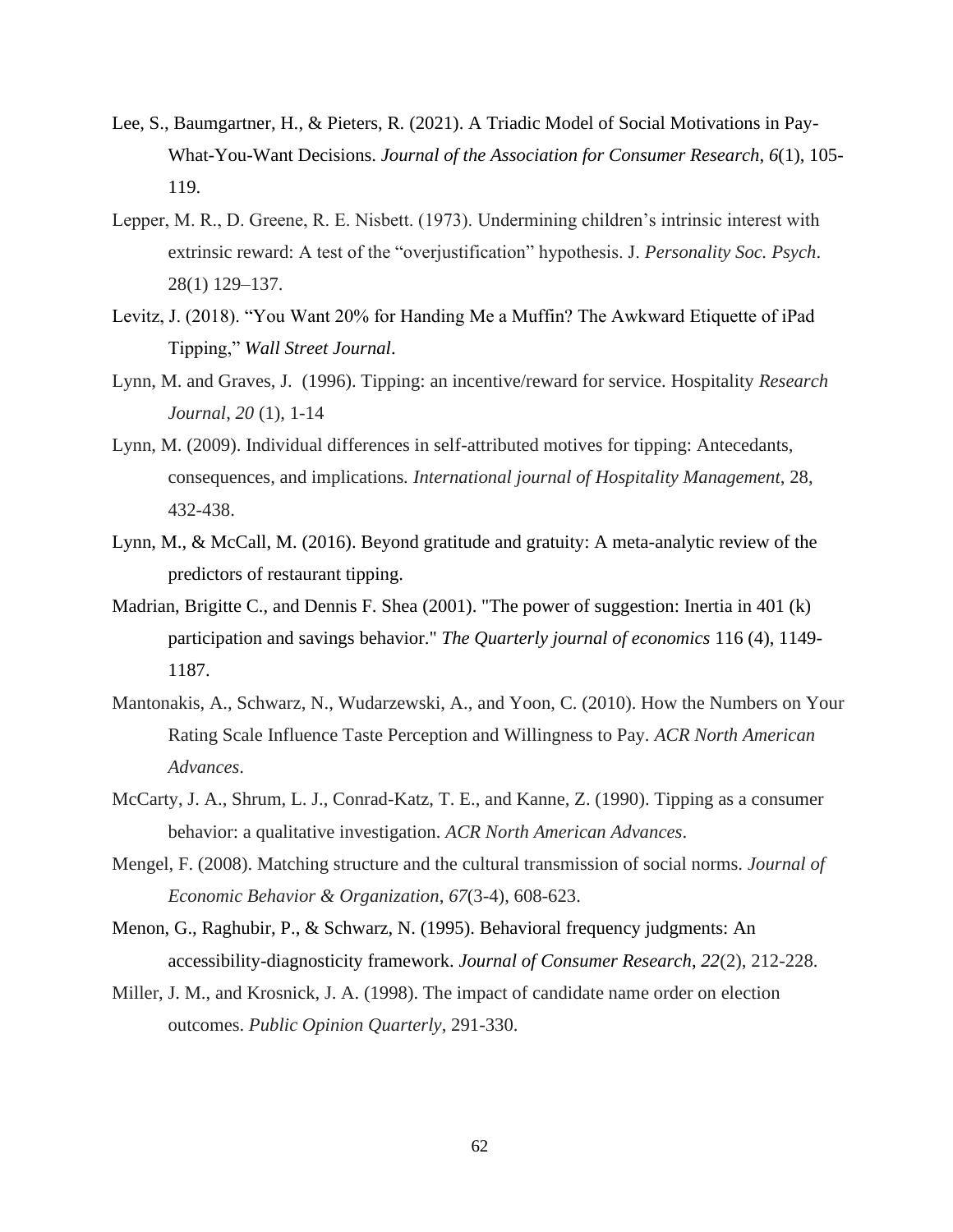- Natter, M., & Kaufmann, K. (2015). Voluntary market payments: Underlying motives, success drivers and success potentials. *Journal of Behavioral and Experimental Economics*, *57*, 149-157.
- Palmeira, M. M. (2011). The zero-comparison effect. *Journal of Consumer Research, 38*(1), 16– 26.
- Pinhas, M., and Tzelgov, J. (2012). Expanding on the mental number line: Zero is perceived as the "smallest". *Journal of Experimental Psychology: Learning, Memory, and Cognition*, *38*(5), 1187.
- Rind, B., and Bordia, P. (1995). Effect of Server's "Thank You" and Personalization on Restaurant Tipping 1. *Journal of Applied Social Psychology*, *25*(9), 745-751.
- Ruffle, B. J. (1999). Gift giving with emotions. *Journal of economic behavior & organization*, *39*(4), 399-420.
- Samuelson, W., and Zeckhauser, R. (1988). "Status quo bias in decision making." *Journal of risk and uncertainty* 1 (1), 7-59.
- Scott, W. R. (1916). The itching palm: A study of the habit of tipping in America. Penn Publishing Company.
- Shamir, B. (1984). Between gratitude and gratuity an analysis of tipping. *Annals of Tourism Research*, *11*(1), 59-78.
- Shampanier, K., Mazar, N., and Ariely, D. (2007). Zero as a special price: The true value of free products. *Marketing science*, *26*(6), 742-757.
- Schwartz, Z. (1997). The Economics of Tipping: Tips, Profits and the Market's Demand—Supply Equilibrium. *Tourism Economics*, *3*(3), 265-279.
- Schwarz, N., Hippler, H. J., Deutsch, B., and Strack, F. (1985). Response scales: Effects of category range on reported behavior and comparative judgments. *Public Opinion Quarterly*, *49*(3), 388-395.
- Seiter, J. S. (2007). Ingratiation and gratuity: The effect of complimenting customers on tipping behavior in restaurants. *Journal of Applied Social Psychology*, *37*(3), 478-485.
- Seiter, J. S., and Dutson, E. (2007). The Effect of Compliments on Tipping Behavior in Hairstyling Salons 1. *Journal of Applied Social Psychology*, *37*(9), 1999-2007.
- Seiter, J., Brownlee, G., and Sanders, M. (2011). "Persuasion by Way of Example: Does Including